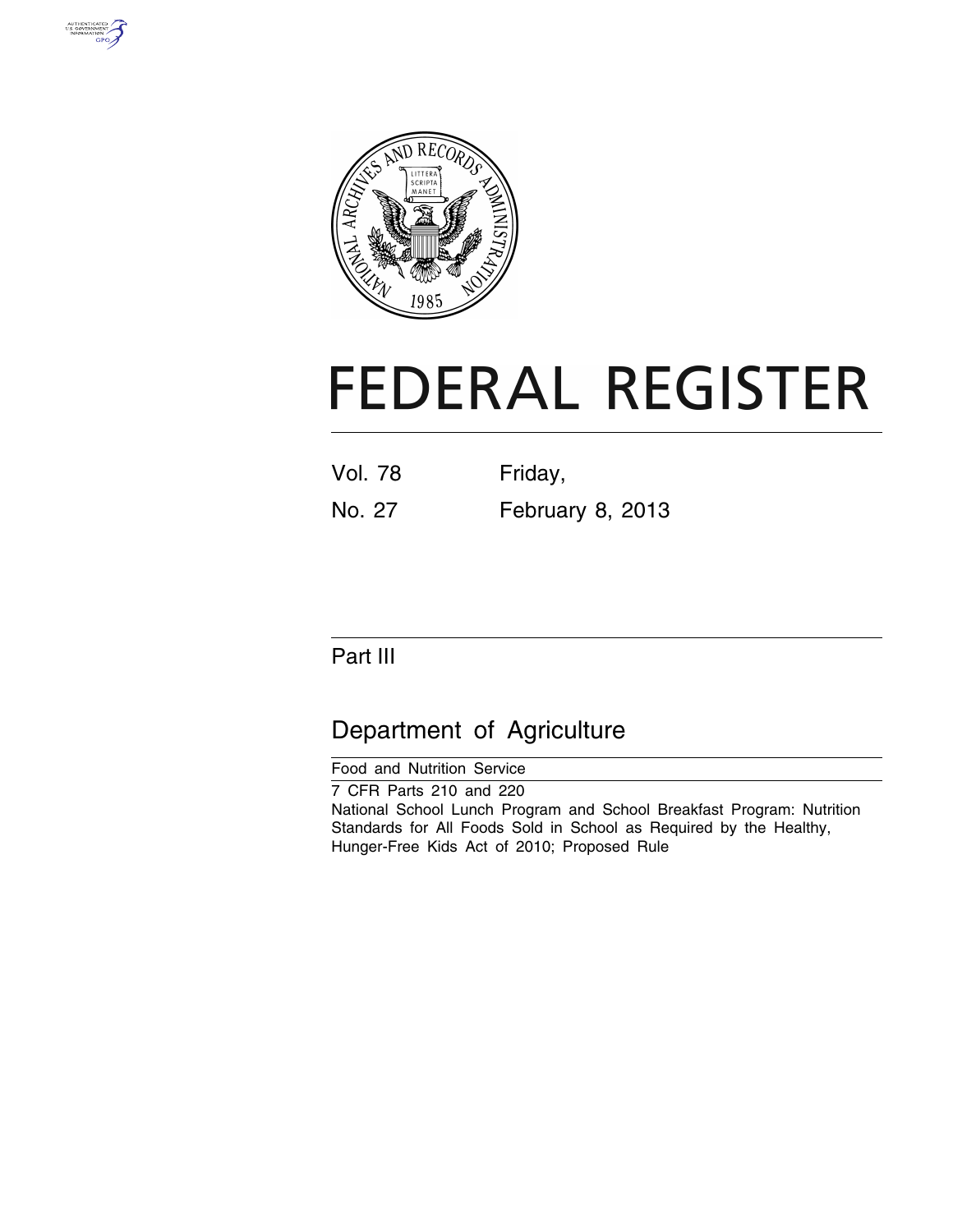# **DEPARTMENT OF AGRICULTURE**

# **Food and Nutrition Service**

# **7 CFR Parts 210 and 220**

#### **[FNS–2011–0019]**

# **RIN 0584–AE09**

# **National School Lunch Program and School Breakfast Program: Nutrition Standards for All Foods Sold in School as Required by the Healthy, Hunger-Free Kids Act of 2010**

**AGENCY:** Food and Nutrition Service, USDA.

#### **ACTION:** Proposed rule.

**SUMMARY:** This rule proposes to amend the National School Lunch Program and School Breakfast Program regulations consistent with amendments made in the Healthy, Hunger-Free Kids Act of 2010 (HHFKA). The HHFKA requires that the Secretary promulgate proposed regulations to establish nutrition standards for foods sold in schools other than those foods provided under the Child Nutrition Act of 1966 (CNA) and the Richard B. Russell National School Lunch Act (NSLA). The HHFKA amends the CNA, requiring that such standards shall be consistent with the most recent Dietary Guidelines for Americans and that the Secretary shall consider authoritative scientific recommendations for nutrition standards; existing school nutrition standards, including voluntary standards for beverages and snack foods; current State and local standards; the practical application of the nutrition standards; and special exemptions for infrequent school-sponsored fundraisers (other than fundraising through vending machines, school stores, snack bars, a la carte sales and any other exclusions determined by the Secretary). The HHFKA also amended the NSLA to require that schools participating in the National School Lunch Program make potable water available to children at no charge in the place where lunches are served during the meal service. These proposed changes are intended to improve the health and well-being of the Nation's children, increase consumption of healthful foods during the school day and create an environment that reinforces the development of healthy eating habits. **DATES:** Online comments submitted through the Federal eRulemaking Portal on this proposed rule must be received on or before April 9, 2013. Mailed comments on this rule must be postmarked on or before April 9, 2013.

*Comments on Paperwork Reduction Act requirements:* Comments on the information collection requirements associated with this rule must be received by April 9, 2013. **ADDRESSES:** The Food and Nutrition Service (FNS) invites interested persons

to submit comments on this proposed rule. Comments may be submitted by either of the following methods:

• *Federal eRulemaking Portal:*  Comments on the provisions in this rule must be received on or before April 9, 2013 to be assured of consideration. Go to *[http://www.regulations.gov,](http://www.regulations.gov)* select ''Food and Nutrition Service'' from the agency drop-down menu, and click ''Submit.'' In the Docket ID column of the search results select ''FNS–2011– 0019'' to submit or view public comments and to view supporting and related materials available electronically. Information on using Regulations.gov, including instructions for accessing documents, submitting comments, and viewing the docket after the close of the comment period, is available through the site's ''User Tips'' link.

• *By Mail:* Mailed comments on the provisions in this rule must be postmarked on or before April 9, 2013 to be assured of consideration and should be sent to Julie Brewer, Chief, Policy and Program Development Branch, Child Nutrition Division, Food and Nutrition Service, P.O. Box 66874, Saint Louis, MO 63166.

All submissions received in response to this proposed rule will be included in the record and will be available to the public. Please be advised that the substance of the comments and the identity of the individuals or entities submitting comments will be subject to public disclosure. FNS will also make the comments publicly available by posting a copy of all comments on *[http://www.regulations.gov.](http://www.regulations.gov)* 

**FOR FURTHER INFORMATION CONTACT:** Julie Brewer, Chief, Policy and Program Development Branch, Child Nutrition Division, Food and Nutrition Service, 3101 Park Center Drive, Alexandria, Virginia 22302, or by telephone at (703) 305–2590.

#### **SUPPLEMENTARY INFORMATION:**

#### **Executive Summary**

#### *Purpose of the Regulatory Action*

This proposed rule sets forth provisions to implement sections 203 and 208 of Public Law 111–296, the Healthy, Hunger-Free Kids Act of 2010 (HHFKA) for schools that participate in the National School Lunch Program (NSLP) and the School Breakfast Program (SBP). This rule proposes to

amend the NSLP and SBP regulations consistent with amendments made in the HHFKA. The HHFKA requires the Secretary to promulgate proposed regulations to establish nutrition standards for foods sold in schools other than those foods provided under the Child Nutrition Act of 1966 (CNA) and the Richard B. Russell National School Lunch Act (NSLA). The HHFKA specifies that such nutrition standards apply to all foods sold (a) outside the school meal programs; (b) on the school campus; and (c) at any time during the school day. In addition, the HHFKA requires that such standards be consistent with the most recent Dietary Guidelines for Americans and that the Secretary consider authoritative scientific recommendations for nutrition standards; existing school nutrition standards, including voluntary standards for beverages and snack foods; current State and local standards; the practical application of the nutrition standards; and special exemptions for infrequent school-sponsored fundraisers (other than fundraising through vending machines, school stores, snack bars, a la carte sales and any other exclusions determined by the Secretary). These proposed changes are intended to improve the health and well-being of the Nation's children, increase consumption of healthful foods during the school day and create an environment that reinforces the development of healthy eating habits.

The standards for food and beverages proposed in this rule represent minimum standards that local educational agencies, school food authorities and schools would be required to meet. State agencies and/or local schools would have the discretion to establish their own standards for nonprogram foods sold to children should they wish to do so, as long as such standards are consistent with the final minimum standards. This rule also proposes to codify a provision of the HHFKA that requires schools participating in the NSLP to make free, potable water available to children in the place lunches are served during meal service.

#### **Summary of Major Provisions**

In formulating the proposal, USDA considered the Institute of Medicine's (IOM) 2007 *Nutrition Standards for Foods in Schools: Leading the Way Toward Healthier Youth* report, and reviewed nutrition standards developed by other entities, including existing State and local standards, and voluntary standards developed by organizations such as the Alliance for a Healthier Generation (AHG). Rather than offer a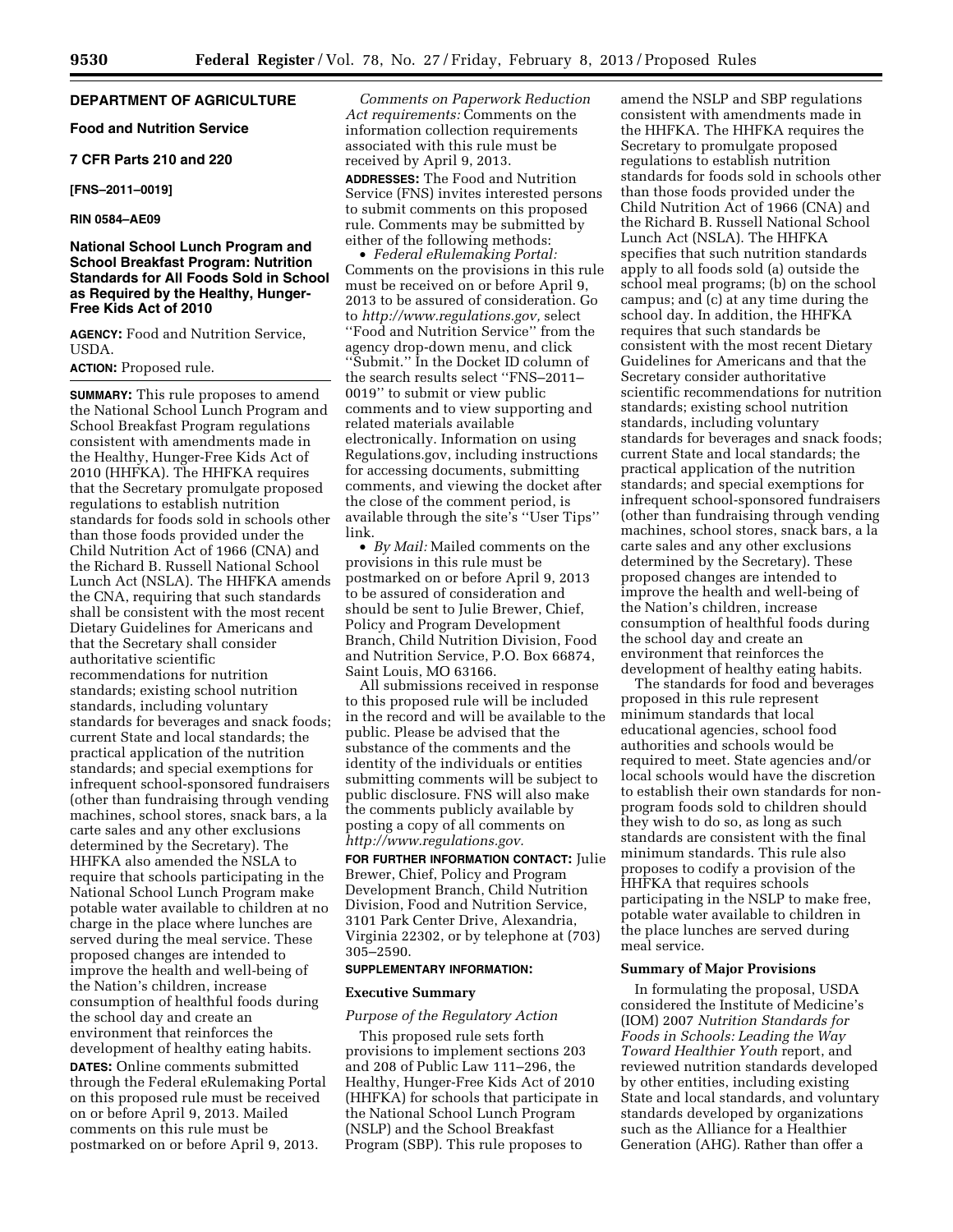single approach, the proposal offers alternatives in several areas and requests comment on the relative merits of each of the alternatives. (These are noted below.)

Food Requirements—Under the proposed rule, any food sold in schools must:

(1) Be either a *fruit,* a *vegetable,* a *dairy product,* a *protein food,* a *''wholegrain rich'' grain product* (50% or more whole grains by weight or have whole grains as the first ingredient), or *a combination food* that contains at least  $\frac{1}{4}$  cup of fruit or vegetable; or

(2) Contain 10% of the Daily Value (DV) of a nutrient cited as a public health concern in the 2010 Dietary Guidelines for Americans (DGA) (calcium, potassium, vitamin D, or fiber).

Additionally, foods sold must meet a range of calorie and nutrient requirements:

• Total fat must be ≤35% of calories; *saturated fat* must be <10% of calories; and *trans fat* must be 0g as stated on the label. Exemptions are provided for reduced fat cheese; nuts and nut butters without other ingredients and seafood with no added fat.

• Snack items shall contain ≤200 milligrams of sodium. For entrée items, sodium levels must be ≤480 milligrams per portion, for non-NSLP/SBP entrée items.

• For *total sugar levels* the proposal includes two alternatives: one is ≤35% of calories and the other is ≤35% of weight. Exemptions are provided for fruits and vegetables packed in juice or extra-light syrup and for certain yogurts.

• Snack items have a limit on calories of ≤200 calories per portion. Non-NSLP/SBP entrée items have a calorie limit of ≤350 calories.

The proposal includes two alternatives to exempt one set of foods from the food requirements—NSLP/SBP entrees and side dishes sold a la carte. The first alternative would subject NSLP/SBP menu items only to the fat and sugar standards with no restrictions regarding timeframes for the service of such items sold a la carte. The second alternative would exempt any menu item served as part of the NSLP or SBP, subject to specific timeframe restrictions as outlined in the proposed rule (the day that they are served in a meal or within 4 operating days of service).

#### *Beverage requirements*

Under the proposal, all schools may sell plain water, plain low fat milk, plain or flavored fat-free milk and milk alternatives permitted by NSLP/SBP, and 100% fruit/vegetable juice. Portion sizes of milk and juice vary by the age

of students. Elementary schools may sell up to 8-ounce portions. Middle schools and high schools may sell up to 12 ounce portions.

Beyond this, the proposal offers additional beverage options in high schools. These include 20 ounce servings or less for calorie-free, flavored and/or unflavored carbonated water and other calorie-free beverages that comply with the Food and Drug Administration (FDA) standard of <5 cals/serving.

Additionally, the proposal would allow *12 ounce* servings of other beverages within a specified calorie limit. The proposal offers two alternatives for this limit. The first is  $\leq$ 40 cals/8 oz serving (or  $\leq 60$  cals/12 oz serving), and the second is 50 cals/8 oz serving (or 75 cals/12 oz serving). Such beverages shall not be available in the meal service area during the meal service periods.

Accompaniments—The proposal requires accompaniments to be preportioned and offered only when food is sold. In addition, accompaniments must ''fit'' within the nutrient profile of the food that they accompany.

Fundraisers—The sale of food items that meet the proposed nutrition requirements at fundraisers would not be limited in any way under the proposed rule. However, the law permits USDA to allow for a limited number of fundraisers to sell food and beverage items that do not meet the proposed nutrition requirements. Because of the wide variety of options available with regard to the frequency of fundraiser exemptions, the proposed rule includes two alternative approaches that provide discretion to State agencies in determining the frequency with which such fundraising activities may take place, and requests other suggestions. The proposed standards would not apply to nonschool hours, weekends and off-campus fundraising events.

# **Costs and Benefits**

The principal benefit of the proposed rule is improvement in public health. The primary purpose of the proposed rule is to ensure that competitive foods are consistent with the most recent DGA, effectively holding competitive foods to the same standards as other foods sold at school during the school day. The link between poor diet and health problems (such as childhood obesity) is a matter of particular policy concern because the relevant health problems produce significant social costs; imposing nutrition standards on competitive foods is one way to ensure that children are provided with healthy food options throughout the school day.

We anticipate the proposed rule will result in significant changes to the nutritional quality of competitive foods available in schools, although it is not possible to quantify those benefits on overall diets or student health. Excess body weight has long been demonstrated to have adverse health, social, psychological, and economic consequences for affected adults, and recent research has also demonstrated that excess body weight has negative impacts for obese and overweight children. Ancillary benefits, which are also not quantifiable at the present time, may also be realized by the nutrition standards in the proposed rule, e.g., improving the nutritional value of competitive foods will support the efforts of parents to promote healthy choices at home and at school, reinforce school-based nutrition education and promotion efforts, and contribute significantly to the overall effectiveness of the school nutrition environment in promoting healthful food and physical activity choices.

The proposed rule requires schools to improve the nutritional quality of foods offered for sale to students outside of the Federal school lunch and school breakfast programs. The new standards apply to foods sold a` la carte, in school stores, snack bars, or vending machines. Upon implementation of the rule, students will face new food choices from these sources. The new choices will meet standards for calories, fat, saturated fat, sugar, and sodium, and have whole grains, low fat dairy, fruits, vegetables, or protein foods as their main ingredients. Our analysis examines a range of possible behavioral responses of students and schools to these changes. To estimate the effects on school revenue, we look to the experience of school districts that have adopted or piloted competitive food reforms in recent years. While no State standard aligns to all of the provisions of the proposed rule, these State programs offer the closest ''real-world'' analogue to the proposal.

The available information indicates that many schools have successfully introduced competitive food reforms with little or no loss of revenue. In some of those schools, losses from reduced sales of competitive foods were fully offset by increases in reimbursable meal revenue. In other schools, students responded favorably to the healthier options, and competitive food revenue increased or remained at previous levels.

But not all schools that adopted or piloted competitive food standards fared as well. Some of the same studies and reports that highlight school success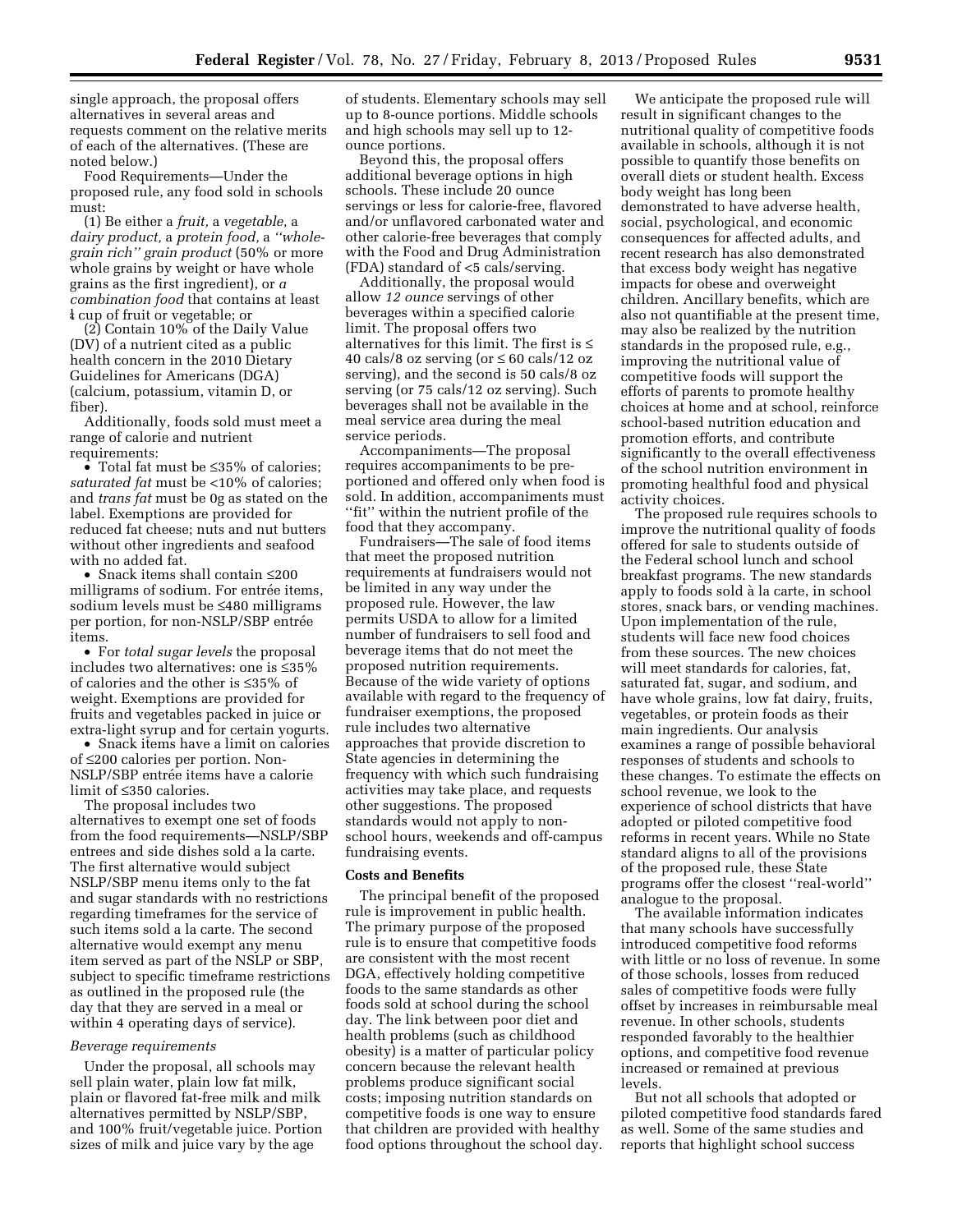stories note that other schools sustained losses after implementing similar standards. The competitive food revenue lost by those schools was not offset (at least not fully) by revenue gains from the reimbursable meal programs.

We present a series of possible school revenue effects in this analysis that reflect the variation in outcomes across these case studies, differences in the adopted nutrition standards and implementation strategies, and differences in the schools' economic circumstances. This discussion illustrates a range of potential outcomes; the limited nature of available data and the substantial variation in school experiences to date prevent any assessment of the most likely outcome.

The analysis included in the proposed rule examines the possible effects of the proposed rule on school revenues from competitive foods, the administrative costs of complying with the rule and the benefits to school children.1 The magnitude of these effects is subject to considerable uncertainty; the ultimate impact of the rule will be determined by the manner in which schools implement the new standards and how students respond.

#### **Background**

This rule sets forth proposed provisions to implement sections 203 and 208 of Public Law 111–296, the Healthy, Hunger-Free Kids Act of 2010 (HHFKA), which set conditions on schools that participate in programs authorized under NSLA and the CNA. The largest of these programs are the National School Lunch Program (NSLP) and the School Breakfast Program (SBP). NSLP is available to over 50 million children each school day; an average of 31.8 million children per day received a reimbursable lunch in Fiscal Year (FY) 2011. In that same FY, SBP served an average of 12.1 million children daily. Schools that participate in the NSLP and SBP receive Federal reimbursement and USDA Foods (donated commodities) for lunches that meet program requirements. The level of Federal support provided varies by the household income of the participating child, with the highest reimbursements

to schools for meals provided free to the children eligible for such meals.

# **Availability of Water During the Meal Service**

Section 203 of the HHFKA amends section 9(a) of the NSLA (42 U.S.C. (1758(a)) by requiring that schools participating in the NSLP make potable water available to children at no charge in the place where lunches are served during the meal service. This is a nondiscretionary requirement of the HHFKA that became effective October 1, 2010.

There are a variety of ways that schools can choose to implement this requirement. For example, schools can offer water pitchers and cups on lunch tables, a water fountain, or a faucet that allows students to fill their own bottles or cups with drinking water. Whatever method is chosen, the water must be available without restriction in the location where meals are served.

While potable water is required to be made available to students, it is not considered part of the reimbursable meal, and students are not required to take water. There is no separate funding available for this provision and reimbursement may not be claimed. However, reasonable costs associated with providing potable water would be an allowable cost to the non-profit school food service account. Please note that this proposed rule would also apply to afterschool snack service claimed through the NSLP. In addition, while the statute does not specifically require that potable water be served in the School Breakfast Program, the availability of water during all meal services is encouraged.

The Department recognizes that some food service areas and/or procedures may require significant changes to properly implement this provision, and guidance has been provided to State agencies to use with schools. The Department issued an implementation memorandum entitled ''Child Nutrition Reauthorization 2010: Water Availability During National School Lunch Program Meal Service,'' SP 28– 2011, on April 14, 2011, and participated in the Food Research and Action Center's webinar, ''Strategies for Success: Making the Most of the New School Water and Milk Requirements,'' on May 24, 2011. On July 12, 2011, SP 28–2011 was revised to provide more detailed guidance in the form of a series of questions and answers regarding the implementation of the water requirement. This memorandum is available on the FNS Web site at *[http://www.fns.usda.gov/cnd/](http://www.fns.usda.gov/cnd/governance/policy.htm)  [governance/policy.htm](http://www.fns.usda.gov/cnd/governance/policy.htm)*.

State agencies and local school food authorities are reminded that schools were required to comply with this provision not later than the beginning of School Year 2011–12. This nondiscretionary requirement is included in this proposed rule as an amendment to § 210.10(a)(1).

# **Nutrition Standards for Food Sold in Schools in Competition With School Meals**

Federal child nutrition programs play a critical role in providing nutritious, balanced meals to children and promoting healthy lifestyles. Major strides have been made in recent years to improve the quality of meals served to children through Federal child nutrition programs. Despite this significant progress, however, considerable work remains to be done to improve children's diets. Available research has consistently shown that the diets of children in the U.S. do not meet current national dietary recommendations for nutrition and health. Overall, children today have diets that are low in fruits, vegetables, whole grains, and dairy foods and high in sodium, fat and added sugars. The 2010 DGA recommend that Americans increase their consumption of whole grains, but according to the U.S. Department of Health and Human Services (DHHS) report, *Healthy People 2010,* only 7 percent of children ages 2 to 19 years currently meet this recommendation.

The link between poor diets and health problems such as childhood obesity are a matter of particular policy concern given their significant social and economic costs. Obesity, in addition to nutrition and physical activity, has become a major public health concern in the U.S.<sup>2</sup> According to data from the National Health and Nutrition Examination Survey 2007– 2008, 34 percent of the U.S. adult population is obese and an additional 34 percent are overweight (Ogden and Carroll, 2010). The trend towards obesity is also evident among children; 33 percent of U.S. children and adolescents are now considered overweight or obese (Beydoun and Wang, 2011), with current childhood obesity rates four times higher in children ages 6 to 11 than they were in the early 1960s (19 vs. 4 percent), and three times higher (17 vs. 5 percent) for adolescents ages 12 to 19 (IOM, 2007b, p. 24). These increases are shared across

<sup>1</sup>For simplicity and because the consumption of competitive foods at breakfast is relatively low compared to the consumption of competitive foods at lunch, we model the shift from competitive foods to program meals as one that takes place at lunchtime only. SNDA–III found that competitive foods were consumed by 29 percent of NSLP nonparticipants during the lunch period in SY 2004– 2005 (Gordon, et al., 2007, vol. 2, table VI.9, p. 196), but that competitive foods were consumed by just 5 percent of SBP non-participants during the breakfast period (vol. 2, table VII.9, p. 264).

<sup>2</sup>HealthyPeople.gov. ''Nutrition, Physical Activity, and Obesity. Available at *[http://](http://healthypeople.gov/2020/LHI/nutrition.aspx?tab=data) [healthypeople.gov/2020/LHI/](http://healthypeople.gov/2020/LHI/nutrition.aspx?tab=data) [nutrition.aspx?tab=data](http://healthypeople.gov/2020/LHI/nutrition.aspx?tab=data)*.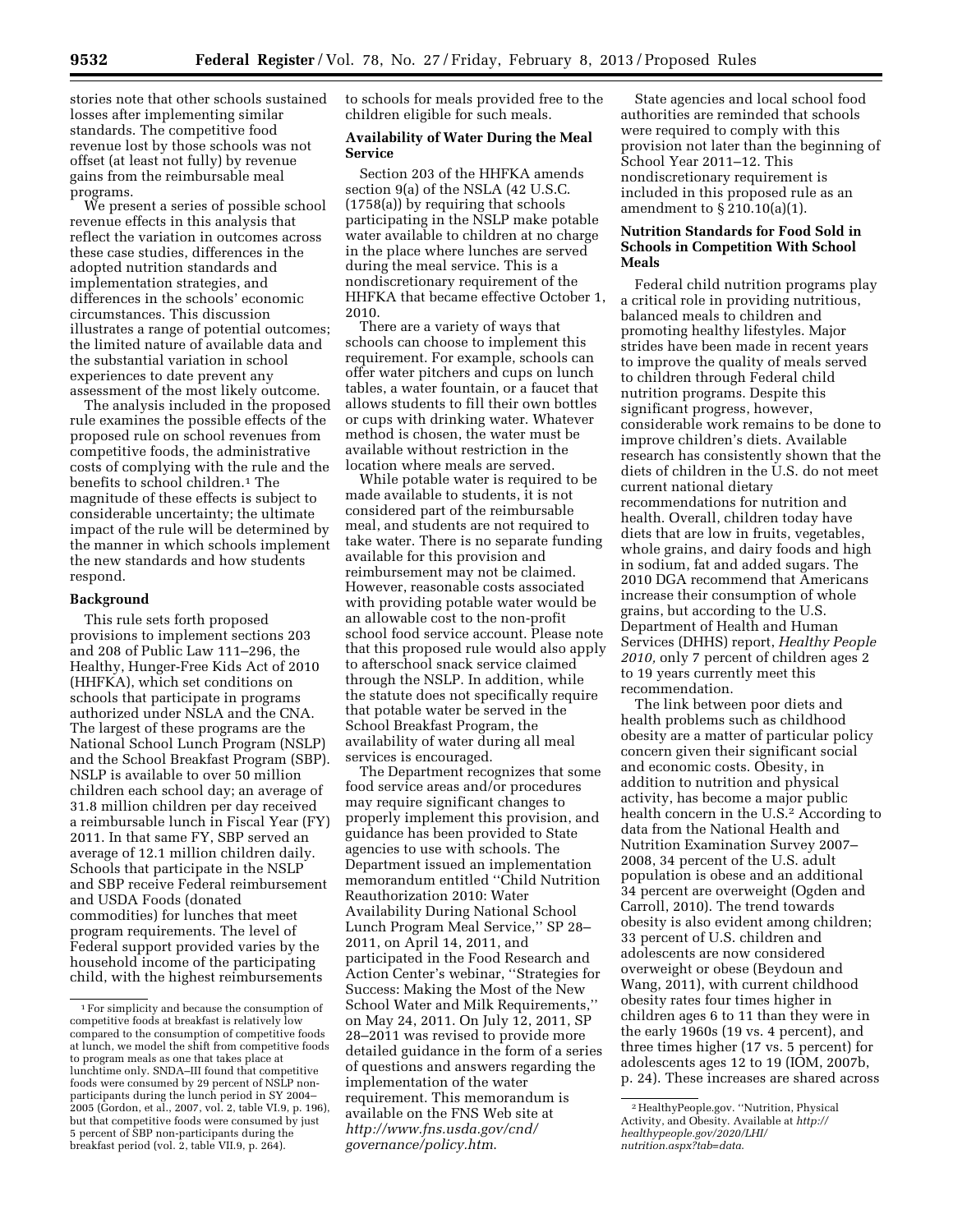all socio-economic classes, regions of the country, and have affected all major racial and ethnic groups (Olshansky, et al., 2005)

Available health research 3 shows a strong association between obesity and other chronic diseases, including cardiovascular disease, hypertension, and diabetes. Cardiovascular disease is the leading cause of death in America, resulting in 500,000 annual deaths. Risk factors for cardiovascular disease occur with much greater frequency among obese children than they do among normal weight children. One quarter of children ages 5 to 10 show early warning signs for heart disease, such as elevated blood pressure or high cholesterol.

This and other evidence indicates a need to improve the diets of children. Since a significant portion of calories consumed by children takes place at school, improving the nutritional profile of all foods sold in school beyond Federally-reimbursable meals is critical to improve the diets and overall health of American children more generally, and to ensure that more children from all income levels adopt the kind of healthful eating habits and lifestyles that will enable them to live healthier, more productive lives.

Section 208 of the HHFKA amended Section 10 of the CNA providing the Secretary new authority to establish nutrition standards for all foods and beverages sold outside of the Federal child nutrition programs in schools. Specifically, the HHFKA amended the CNA to require that the Secretary promulgate proposed regulations to establish nutrition standards for foods sold in schools other than those foods provided under the CNA and the NSLA. The provisions specify that the nutrition standards shall apply to all foods sold (a) outside the school meal programs; (b) on the school campus; and (c) at any time during the school day.

The provisions further stipulate that such standards be consistent with the most recent DGA and that the Secretary consider authoritative scientific recommendations for nutrition standards; existing school nutrition standards, including voluntary standards for beverages and snack foods and current State and local standards; the practical application of the nutrition standards; and special exemptions for infrequent school-sponsored fundraisers (other than fundraising through vending

machines, school stores, snack bars, a la carte sales and any other exclusions determined by the Secretary).

Prior to enactment of the HHFKA, the Secretary's authority to regulate the types of foods sold in schools was limited to meal pattern requirements for meals served under NSLP and SBP and other foods sold in the food service areas during meal periods. Restrictions on the sale of foods of minimal nutritional value (FMNV) in food service areas during meal periods are found at 7 CFR 210.11 and 220.12 and Appendix B to parts 210 and 220. The term ''food service areas'' means any place where school meals are being served or consumed, including classrooms and multipurpose rooms that double as cafeterias during meal periods. The Secretary did not have authority to establish regulatory requirements for foods sold in other areas of the school campus or at other times during the school day.

While meals provided through the Federal school meal programs must meet certain nutritional requirements, schools may also provide foods and beverages outside of these programs, such as a la carte items in the school cafeteria as well as those sold through vending machines, school stores, school fundraisers, and snack bars. These foods are commonly referred to as ''competitive foods'' because they are sold in competition with foods offered in school meal programs. The requirement that local educational agencies have local school wellness policies, pursuant to Section 9A of the NSLA, 42 USC 1786b, was initially established in the Child Nutrition and WIC Reauthorization of 2004, P.L. 108– 265, and further strengthened by section 204 of the HHFKA. As part of local wellness policies, schools are encouraged to establish their own standards for competitive foods. In many cases, school food authorities have been very successful in increasing the number of healthy offerings in the area of competitive food sales and developing standards for the sale of such foods and beverages in schools; however, implementation of such policies has been varied. Likewise, voluntary certification initiatives, such as USDA's HealthierUS School Challenge (HUSSC) and the Healthy Schools program of the Alliance for a Healthier Generation, set criteria for competitive foods and beverages when schools offer them, but not all schools participate.

The goal of both the changes to the nutrition requirements for NSLP and SBP meals required by the HHFKA and contained in the final rule, *Nutrition* 

*Standards in the National School Lunch and School Breakfast Programs,* (77 FR 4088, *January* 26, 2012), and the standards for competitive foods outlined in this proposed rule is to improve the health and well being of the Nation's children, increase consumption of healthful foods during the school day and to create an environment that reinforces the development of healthy eating habits.

This proposed rule includes standards for both foods and beverages sold in schools outside of the Federal child nutrition programs, in accordance with the intent of the HHFKA. Specifically, the HHFKA clearly directs the Secretary to consider authoritative scientific recommendations (which include those for both food and beverages) as well as existing State, local and other voluntary standards for beverages and snack foods. All such standards include beverage standards. In addition, the Secretary's authority to set standards with regard to reimbursable meals has historically included beverages, so it is reasonable to believe that in extending this authority to other foods sold in schools, Congress intended to include beverage standards.

Alternative approaches to several of the proposed provisions are described in the preamble of this rulemaking and presented in the proposed regulatory language, in order to solicit public comment on their merits. Please note that the order in which these alternatives are presented is not intended to indicate a preferred approach.

# **Considerations**

As previously indicated, the nutrition standards established by the Secretary must be consistent with the most recent DGA, which, for the purposes of developing this proposed rule, are the 2010 Dietary Guidelines for Americans released on January 31, 2011. The guidelines are available at *[http://](http://www.cnpp.usda.gov/DietaryGuidelines.htm) [www.cnpp.usda.gov/](http://www.cnpp.usda.gov/DietaryGuidelines.htm)  [DietaryGuidelines.htm](http://www.cnpp.usda.gov/DietaryGuidelines.htm)*. In developing the competitive food standards, the Secretary is also directed by the HHFKA to consider authoritative scientific recommendations for nutrition standards; existing school nutrition standards, including voluntary standards for beverages and snack foods and State and local standards; and the practical application of the nutrition standards. As part of USDA's review of authoritative scientific recommendations for nutrition standards, the Agency gave consideration to the National Academies' Institute of Medicine's (IOM) 2007 report entitled *Nutrition* 

<sup>3</sup>See, for example, *Preventing Childhood Obesity: Health in the Balance* by Jeffrey P. Koplan, Catharyn T. Liverman, and Vivica A. Kraak (Editors), Committee on Prevention of Obesity in Children and Youth, Washington, DC: The National Academies Press, 2005.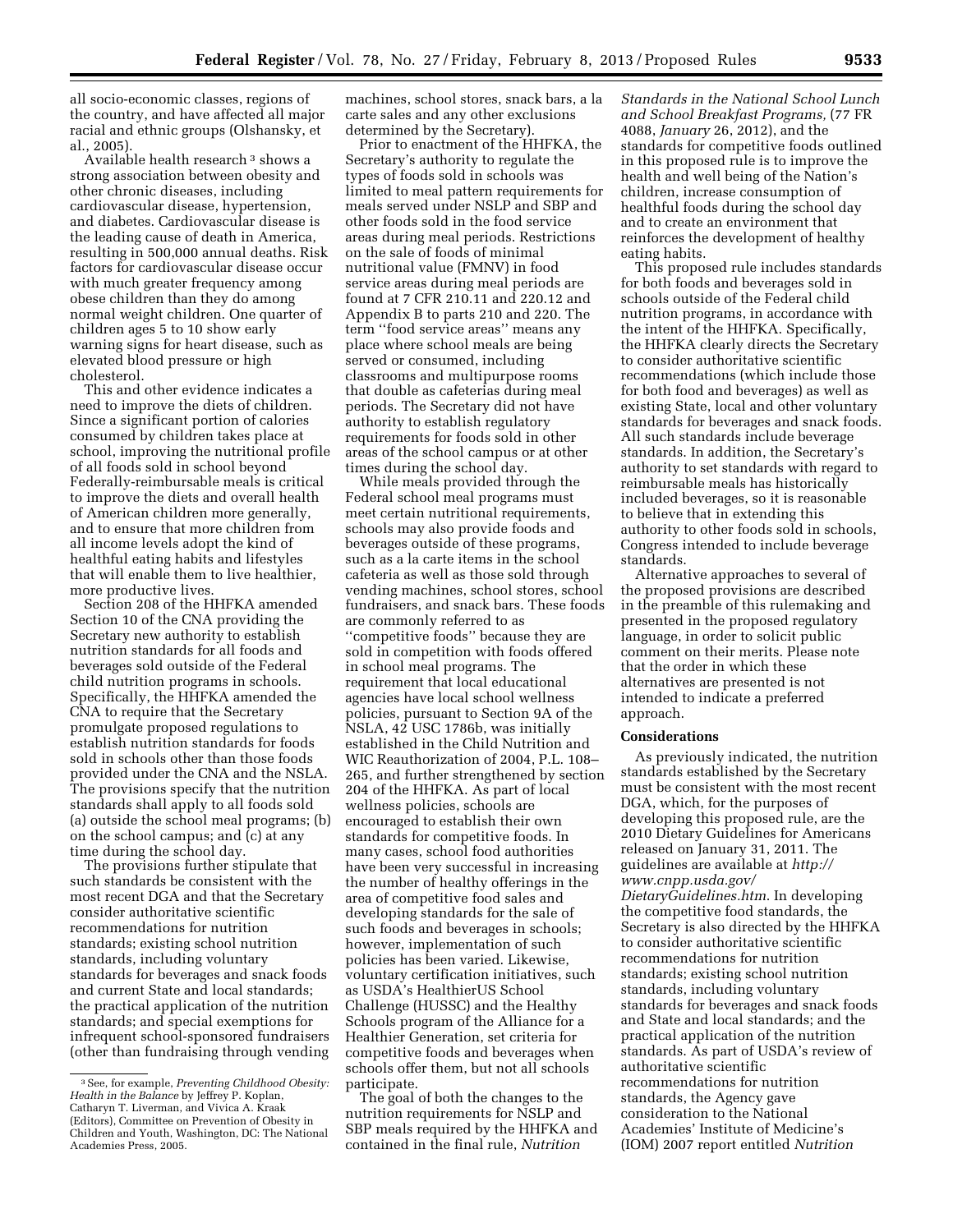# *Standards for Foods in Schools: Leading the Way Toward Healthier Youth*  (available at: *[http://www.cdc.gov/](http://www.cdc.gov/HealthyYouth/nutrition/standards.htm) [HealthyYouth/nutrition/standards.htm](http://www.cdc.gov/HealthyYouth/nutrition/standards.htm)*).

In addition, the Department conducted a broad review of nutrition standards developed by other entities. These included USDA's HUSSC standards, existing State and local school nutrition standards for foods and beverages sold in competition with school meals, and existing voluntary standards and recommendations that have been developed by various organizations such as the National Alliance for Nutrition and Activity and the Alliance for a Healthier Generation.

The Department also solicited input from Federal child nutrition program stakeholders, including nutrition and health professionals, academia, industry, interest groups and the public through a variety of channels. Input gathered from these various sources has served to assist the Department in formulating the standards and options proposed in this rule. The practical application of the competitive food nutrition standards in school settings was a key consideration for all of the proposed standards. Additionally, over 4,400 schools to date have been recognized through the HUSSC initiative and have adopted strong competitive foods policies as part of their application for recognition. The HUSSC criteria for competitive food policies is based on IOM recommendations that promote offering competitive food items that are limited in calories and low in total fat, trans fat, saturated fat, sugar, sodium, and that also limit the types and portion sizes of beverages that can be sold in competition with the reimbursable meal.

This proposed rule is predicated on the principle that the present and future health and well-being of school-age children is profoundly affected by dietary intake and the maintenance of a healthy weight. Schools contribute to current and lifelong health and dietary patterns and are uniquely positioned to model and reinforce healthful eating behaviors in partnership with parents, teachers, and the broader community. The practice of food sales in competition with federally-reimbursable program meals and snacks is widespread. In school year (SY) 2004– 2005, 82 percent of all schools—and 92 percent of middle and high schools offered a la carte foods at lunch. Vending machines were available in 52 percent of all schools and 26 percent of elementary schools, 87 percent of middle schools and 98 percent of high schools (Gordon, et al., 2007; SNDA–III,

Volume 1, pp 102–114). Because all foods and beverages available on the school campus represent significant opportunity for the intake of calories and foods and nutrients encouraged by the DGA, competitive food standards should be designed to meet such nutrition recommendations.

Nutrition standards for all foods and beverages sold in schools should be considered in the context of new meal patterns for the Federal school meal programs and the goals of improving the nutrition environment of our Nation's schools. The intent of this proposal is to support the federally-reimbursed school nutrition programs as the major source of foods and beverages offered at school and to ensure that all foods and beverages sold on the school campus during the school day will contribute to an overall healthful eating environment. These proposed standards do not exclude any of the USDA NSLP/SBP Meal Pattern food components or the DGA subgroups as long as the product meets the general standards proposed for allowable competitive foods. It is intended that these standards for competitive foods be simple in order to encourage the inclusion of the ''Foods and Nutrients to Increase'' identified in the 2010 DGA, and that the standards be practical for application at the school or district level.

The proposed standards and the proposed exceptions to the standards include numerous areas of consensus and/or consistency among the various source recommendations that were reviewed. In addition, there are a number of areas where existing recommendations and/or voluntary or State/local standards vary considerably in their specific approach to issues. We carefully considered each of these. As a result, where appropriate in these areas, the Department has proposed two or more options for implementing standards and is interested in receiving comments on which of these options best achieves the objectives of the DGA while considering the practical application of standards in a school setting.

# **Definitions**

The HHFKA stipulates that the nutrition standards for competitive food shall apply to all foods and beverages sold: (a) Outside the school meals programs; (b) on the school campus; and (c) at any time during the school day. Therefore, for the purpose of implementing section 208 of the HHFKA, this rule includes proposed definitions for ''competitive food'', ''school campus'' and ''school day''.

There are many definitions of ''school day'' currently utilized by schools across the country. In almost every instance, such definitions apply to the instructional day, rather than to the availability of food or meal services in schools during the school day. The definitions proposed in this rule deal exclusively with the application of the proposed competitive food standards and are intended to have no impact whatsoever on any definition of instructional day or school campus that is established by a State or a local educational agency or school for other purposes. *Competitive food* is proposed to be defined as all food and beverages sold to students on the *School campus*  during the *School day,* other than those meals reimbursable under programs authorized by the NSLA and the CNA. *School day* is proposed to be defined, for the purpose of competitive food standards implementation, as the period from the midnight before, to 30 minutes after the end of the official school day. Finally, *School campus* is proposed to be defined, for the purpose of competitive food standards implementation, as all areas of the property under the jurisdiction of the school that are accessible to students during the school day.

The intent of the proposed definitions of school day and school campus is to provide simple and straightforward criteria to ensure that food that does not meet the standards outlined in this proposed rule is not sold to students on the school campus during the school day. Given the many activities, programs and schedules established by schools, it is not possible to specify in regulations a precise time for the start of the school day; therefore, this rule proposes that the sale of competitive food to students be prohibited from the midnight before, to 30 minutes after the end of the official school day (i.e., instructional day). Competitive food, school day, and school campus are defined in § 210.11(a).

In addition, § 210.11(b)(4) of this rule proposes that these nutrition standards for competitive foods apply to any program operating in the school on the school campus during the school day that is serving meals reimbursed under any program authorized under the NSLA or the CNA. Foods that do not meet the nutrition standards outlined in this proposal should not be available for sale to students on the school campus during the school day.

# **Nutrition Standards for Foods and Beverages**

The standards proposed in this rule represent minimum standards that local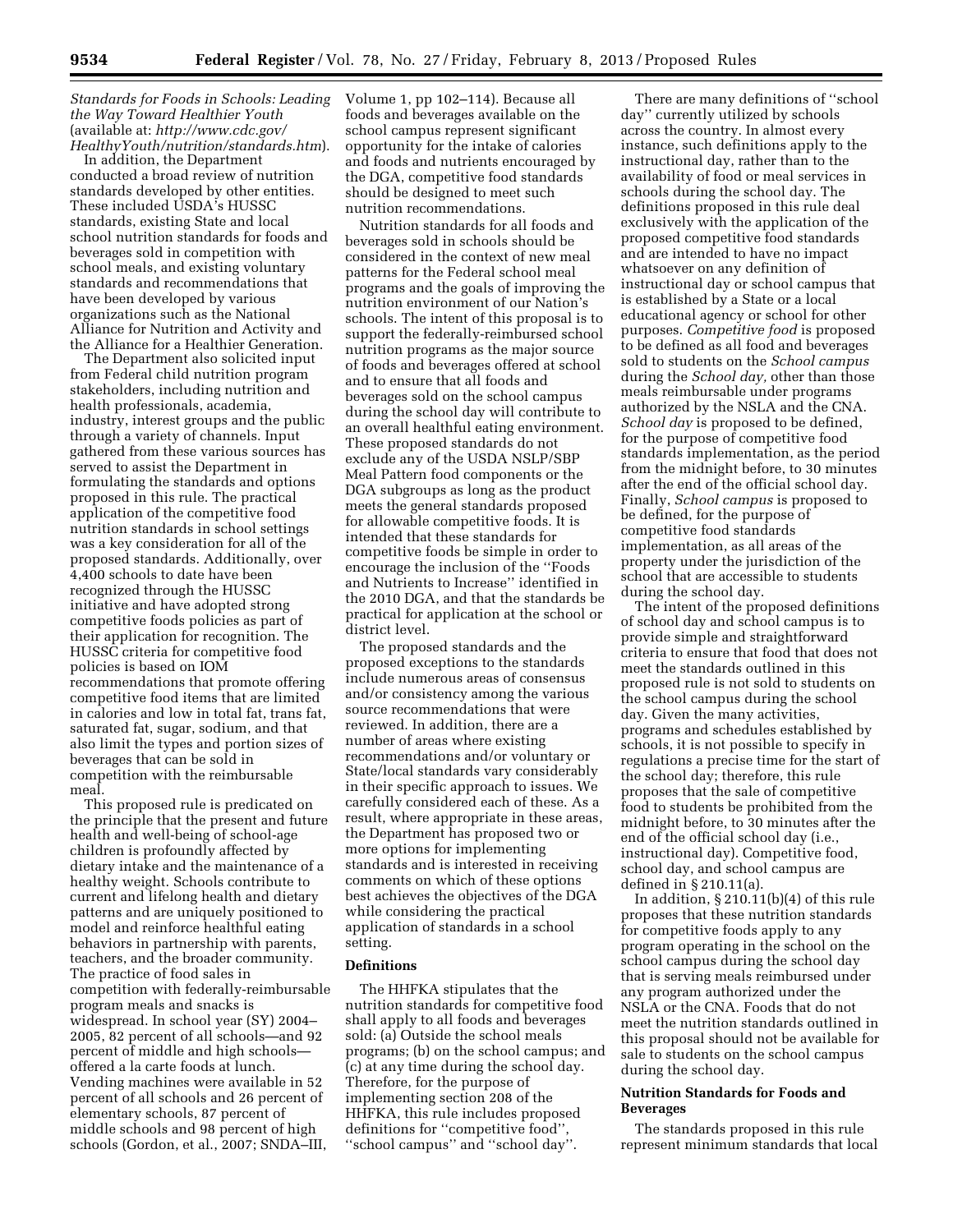educational agencies, school food authorities and schools must meet. State agencies and/or local schools have the discretion to establish their own competitive food standards should they wish to do so, as long as such standards are consistent with the final minimum standards. This option is included in § 210.11(b)(1) of the proposed rule. Competitive food standards apply to all age groups of students. Additionally, the proposed rule includes separate standards for foods and beverages.

# **General Nutrition Standards for Competitive Foods**

The IOM in their report entitled *Nutrition Standards for Foods in Schools: Leading the Way Toward Healthier Youth* categorized food and beverages into two tiers, based on the extent of their consistency with the DGA. Tier 2 foods are not relevant to this proposal since such foods are those recommended to only be served to high school students after the school day.

Tier 1 foods and beverages are consistent with ''foods to be encouraged'' as defined in the DGA and are the basis for many of the provisions of this proposed rule. IOM Tier 1 foods are defined as fruit, 100% fruit and vegetable juices, vegetables, whole grains and related combination products, and nonfat and low-fat dairy products *and* NSLP food items that are part of the reimbursable meal that are also sold a la carte that meet fat and sugar limits outlined in the IOM report. This proposed rule is generally consistent with the IOM standards and the DGA in that it permits the sale of Tier 1 foods as well as additional foods containing a significant amount of one of the four nutrients of public health concern, and/or fruits/vegetables.

To be an allowable competitive food in schools, an item shall:

(1) Meet all of the proposed competitive food nutrient standards; and

PROPOSED COMPETITIVE FOODS STANDARDS

(2) Be a grain product that contains 50 percent or more whole grains by weight or have whole grains as the first ingredient *or* be one of the non-grain main food groups as defined by the 2010 DGA: a fruit, vegetable, dairy product, protein food (meat, beans, poultry, seafood, eggs, nuts, seeds, etc.); or

(3) Contain 10 percent of the Daily Value (DV) of a naturally occurring nutrient of public health concern from the DGA (e.g., calcium, potassium, vitamin D or dietary fiber); or

(4) Be a combination food that contains at least 1⁄4 cup of fruit or vegetable.

This proposal stipulates that, in cases in which water is the first ingredient listed for a food item, the second ingredient must be one of the above. Below is a brief summary chart depicting the proposed standards contained in this rule. A thorough discussion of each standard follows.

| Food/nutrient                                        | Standard                                                                                                                                                                                                                                                                                                                                                                                                                                                                                                                                                                                                                                                              | Exemptions to the standard                                                                                                                                                                                                                                                                                                                                                                                                                      |
|------------------------------------------------------|-----------------------------------------------------------------------------------------------------------------------------------------------------------------------------------------------------------------------------------------------------------------------------------------------------------------------------------------------------------------------------------------------------------------------------------------------------------------------------------------------------------------------------------------------------------------------------------------------------------------------------------------------------------------------|-------------------------------------------------------------------------------------------------------------------------------------------------------------------------------------------------------------------------------------------------------------------------------------------------------------------------------------------------------------------------------------------------------------------------------------------------|
| General Standard for Com-<br>petitive Food.          | To be allowable, a competitive FOOD item must:<br>(1) meet all of the proposed competitive food nutri-<br>ent standards; and<br>(2) be a grain product that contains 50% or more<br>whole grains by weight or have whole grains as<br>the first ingredient or be one of the non-grain<br>main food groups: a fruit, vegetable, dairy prod-<br>uct, protein food (meat, beans, poultry, seafood,<br>eggs, nuts, seeds, etc.), or<br>(3) contain 10% of the Daily Value (DV) of a natu-<br>rally occurring nutrient of public health concern<br>(i.e., calcium, potassium, vitamin D or dietary<br>fiber) or:<br>(4) be a combination food that contains at least $1/4$ | • Fresh, frozen and canned fruits and vegetables with<br>no added ingredients except water or, in the case of<br>fruit, packed in 100% juice or extra light syrup, ex-<br>empt from all proposed nutrient standards.                                                                                                                                                                                                                            |
| NSLP/SBP Entrees and Side<br>Dishes Sold A la Carte. | cup of fruit or vegetable.<br>If water is the first ingredient, the second ingredient<br>must be one of the above.<br>Alternative A1: NSLP/SBP entrees and side dishes sold<br>a la carte exempt from all standards except the fat<br>and sugar standards $( \leq 35\% )$ of total calories from fat                                                                                                                                                                                                                                                                                                                                                                  |                                                                                                                                                                                                                                                                                                                                                                                                                                                 |
|                                                      | or $\leq$ 35% of calories or weight from total sugar (See<br>Alternative C1 and C2)); or<br>Alternative A2: NSLP/SBP entrees and side dishes (ex-<br>cept grain based dessert products) sold a la carte ex-<br>empt from all standards. Alternatives B1 and B2 de-<br>scribe two approaches to the timing of service asso-<br>ciated with this exemption.                                                                                                                                                                                                                                                                                                             |                                                                                                                                                                                                                                                                                                                                                                                                                                                 |
| Grain Items                                          | Acceptable grain products must include 50% or more<br>whole grains by weight or have whole grains as the<br>first ingredient.                                                                                                                                                                                                                                                                                                                                                                                                                                                                                                                                         |                                                                                                                                                                                                                                                                                                                                                                                                                                                 |
| Total Fats                                           | Dietary fat per portion as packaged: $\leq$ 35% of total cal-<br>ories from fat per portion as packaged.                                                                                                                                                                                                                                                                                                                                                                                                                                                                                                                                                              | • Reduced fat cheese;<br>• Nuts and seeds and nut/seed butters. Exemption<br>does not extend to combination products that contain<br>nuts, nut butters or seeds or seed butters with other<br>ingredients such as peanut butter and crackers, trail<br>mix, chocolate covered peanuts, etc.;<br>• Products consisting of only dried fruit with nuts and/<br>or seeds with no added nutritive sweeteners or fat:<br>• Seafood with no added fat. |
| Saturated Fats<br>Trans Fats                         | $\bullet$ < 10% of total calories per portion as packaged<br>• Zero grams of trans fat per portion as packaged<br>$(\leq 0.5$ g per portion).                                                                                                                                                                                                                                                                                                                                                                                                                                                                                                                         | • Reduced fat cheese                                                                                                                                                                                                                                                                                                                                                                                                                            |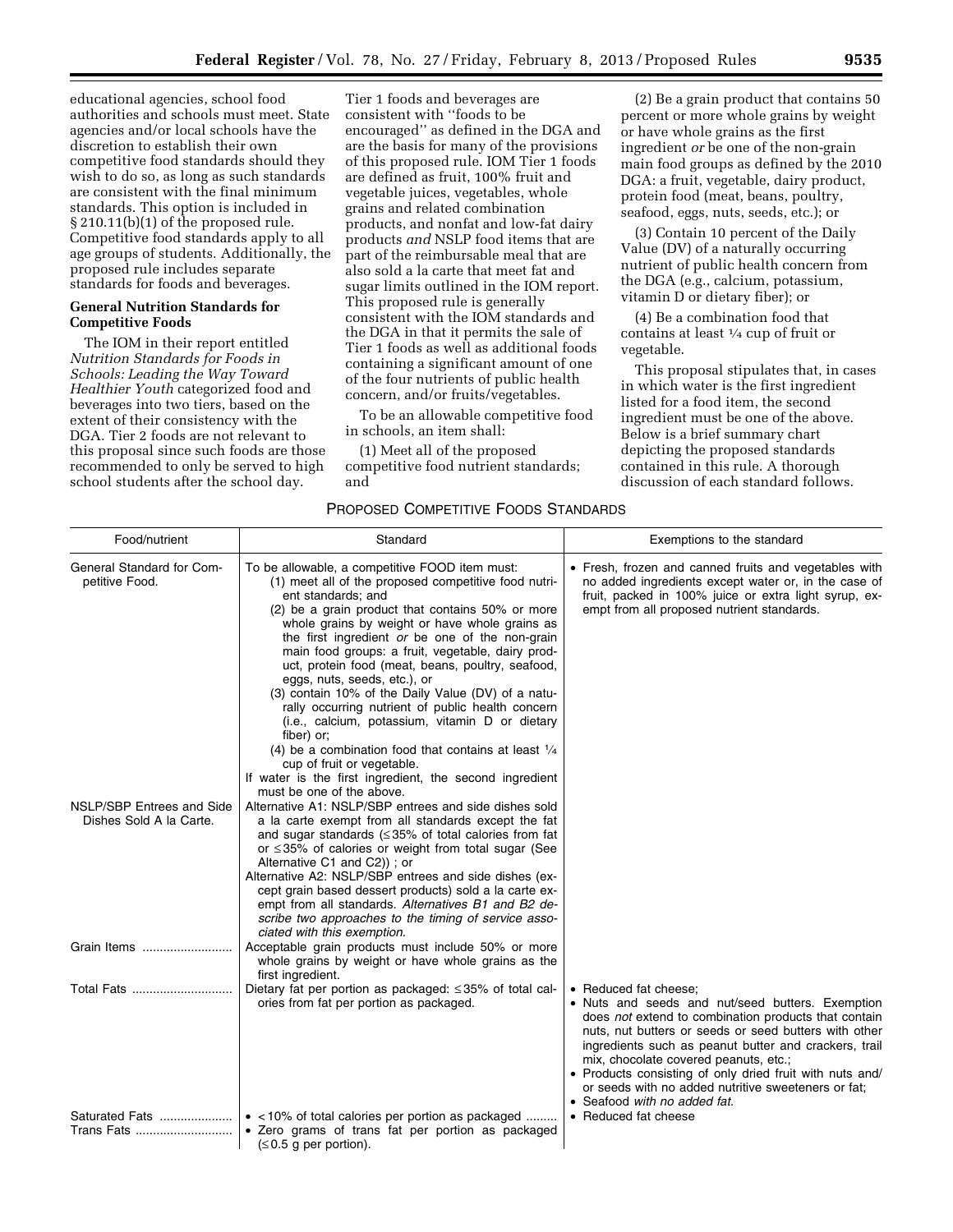۰

| Food/nutrient  | Standard                                                                                                                                                                                                                                                                                                                                                                                                                                                                                                                                                                                                                                                                                                                                                                                                                                                                                                                                                                                                                                                                                                                                                                                                                                                                                                                                                                                                                                                                                                                                                                                                                                                                                                                                                                                                                                                                                                                | Exemptions to the standard                                                                                                                                                                                                                                                                                                                                                      |
|----------------|-------------------------------------------------------------------------------------------------------------------------------------------------------------------------------------------------------------------------------------------------------------------------------------------------------------------------------------------------------------------------------------------------------------------------------------------------------------------------------------------------------------------------------------------------------------------------------------------------------------------------------------------------------------------------------------------------------------------------------------------------------------------------------------------------------------------------------------------------------------------------------------------------------------------------------------------------------------------------------------------------------------------------------------------------------------------------------------------------------------------------------------------------------------------------------------------------------------------------------------------------------------------------------------------------------------------------------------------------------------------------------------------------------------------------------------------------------------------------------------------------------------------------------------------------------------------------------------------------------------------------------------------------------------------------------------------------------------------------------------------------------------------------------------------------------------------------------------------------------------------------------------------------------------------------|---------------------------------------------------------------------------------------------------------------------------------------------------------------------------------------------------------------------------------------------------------------------------------------------------------------------------------------------------------------------------------|
| Sodium         | • Snack and side items: $\leq$ 200 mg sodium per portion<br>as packaged for non NSLP/SBP snack items;<br>• Entrée items: ≤480 mg sodium per portion for non-<br>NSLP/SBP entrée items.                                                                                                                                                                                                                                                                                                                                                                                                                                                                                                                                                                                                                                                                                                                                                                                                                                                                                                                                                                                                                                                                                                                                                                                                                                                                                                                                                                                                                                                                                                                                                                                                                                                                                                                                  |                                                                                                                                                                                                                                                                                                                                                                                 |
| Total Sugars   | • Alternative C1: $\leq$ 35% of calories from total sugars in<br>foods; or<br>• Alternative C2: $\leq$ 35% of weight from total sugars in<br>foods.                                                                                                                                                                                                                                                                                                                                                                                                                                                                                                                                                                                                                                                                                                                                                                                                                                                                                                                                                                                                                                                                                                                                                                                                                                                                                                                                                                                                                                                                                                                                                                                                                                                                                                                                                                     | • Fresh, frozen and canned fruits/vegetables with no<br>added sweeteners except for fruits packed in 100%<br>juice or extra light syrup;<br>• Dried whole fruits/vegetables, dried whole fruit/vege-<br>table pieces; and dried dehydrated fruits/vegetables<br>with no added nutritive sweeteners.<br>• Lowfat/nonfat yogurt with less than 30 grams of<br>sugar per 8 ounces. |
| Calories       | $\bullet$ $\leq$ 200 calories per portion as packaged including any<br>added accompaniments such as butter, cream<br>cheese, salad dressing etc. for non NSLP/SBP snack<br>items and side dishes sold a la carte;.<br>$\bullet$ $\leq$ 350 calories for non NSLP/SBP entrée items sold a<br>la carte.                                                                                                                                                                                                                                                                                                                                                                                                                                                                                                                                                                                                                                                                                                                                                                                                                                                                                                                                                                                                                                                                                                                                                                                                                                                                                                                                                                                                                                                                                                                                                                                                                   |                                                                                                                                                                                                                                                                                                                                                                                 |
| Accompaniments | • Use of accompaniments should be limited when food<br>is sold to students in school. All accompaniments<br>shall be pre-portioned and must be included in the<br>nutrient profile as a part of the item served and meet<br>all proposed standards;                                                                                                                                                                                                                                                                                                                                                                                                                                                                                                                                                                                                                                                                                                                                                                                                                                                                                                                                                                                                                                                                                                                                                                                                                                                                                                                                                                                                                                                                                                                                                                                                                                                                     |                                                                                                                                                                                                                                                                                                                                                                                 |
| Caffeine       | Elementary and Middle School<br>Foods and beverages must be caffeine-free, with the<br>exception of trace amounts of naturally-occurring caf-<br>feine substances. No caffeine restriction for high<br>school students.                                                                                                                                                                                                                                                                                                                                                                                                                                                                                                                                                                                                                                                                                                                                                                                                                                                                                                                                                                                                                                                                                                                                                                                                                                                                                                                                                                                                                                                                                                                                                                                                                                                                                                 |                                                                                                                                                                                                                                                                                                                                                                                 |
| Beverages      | Elementary School.<br>• No caffeinated beverages;<br>• Plain water (no size limit);<br>• Low fat milk, plain $( \leq 8 \text{ oz})$ ;<br>• Non fat milk, plain or flavored $( \leq 8 \text{ oz})$ , including nutri-<br>tionally equivalent milk alternatives as permitted by<br>the school meal requirements; and<br>• 100% fruit/vegetable juice $( \leq 8 \text{ oz})$ .<br>Middle School.<br>• No caffeinated beverages;<br>• Plain water (no size limit);<br>• Low fat milk, plain $(\leq 12 \text{ oz});$<br>• Non fat milk, plain or flavored $( \leq 12 \text{ oz})$ including nu-<br>tritionally equivalent milk alternatives as permitted by<br>the school meal requirements; and<br>• 100% fruit/vegetable juice $( \leq 12 \text{ oz})$ .<br>High School.<br>• Plain water (no size limit);<br>• Low fat milk/plain $(\leq 12$ fl. oz.);<br>• Non fat milk, plain or flavored $( \leq 12$ fl. oz.), including<br>nutritionally equivalent milk alternatives as permitted<br>by the school meal requirements;<br>• 100% fruit/vegetable juice $(\leq 12 \text{ fl. oz.})$ ;<br>• Calorie-free, flavored and/or unflavored, caffeinated<br>or non-caffeinated carbonated water allowed (≤20fl.<br>oz), but not during the meal service periods;<br>• Other calorie free caffeinated or non-caffeinated bev-<br>erages that comply with the FDA standard of less<br>than 5 kcals/serving. $(\leq 20$ fl. oz.), allowed, but not<br>during the meal service periods; and<br>• Alternative D1: Other caffeinated or non-caffeinated<br>beverages (≤40 calories/8 oz serving or ≤60 cal-<br>ories/12 oz serving) in $\leq$ 12 oz servings allowed, but<br>not during the meal service periods; or.<br>• Alternative D2: Other caffeinated or non-caffeinated<br>beverages ( $\leq$ 50 calories/8 oz or $\leq$ 75 calories/12 oz<br>serving) in $\leq$ 12 oz servings, but not during the meal<br>service periods. |                                                                                                                                                                                                                                                                                                                                                                                 |

# PROPOSED COMPETITIVE FOODS STANDARDS—Continued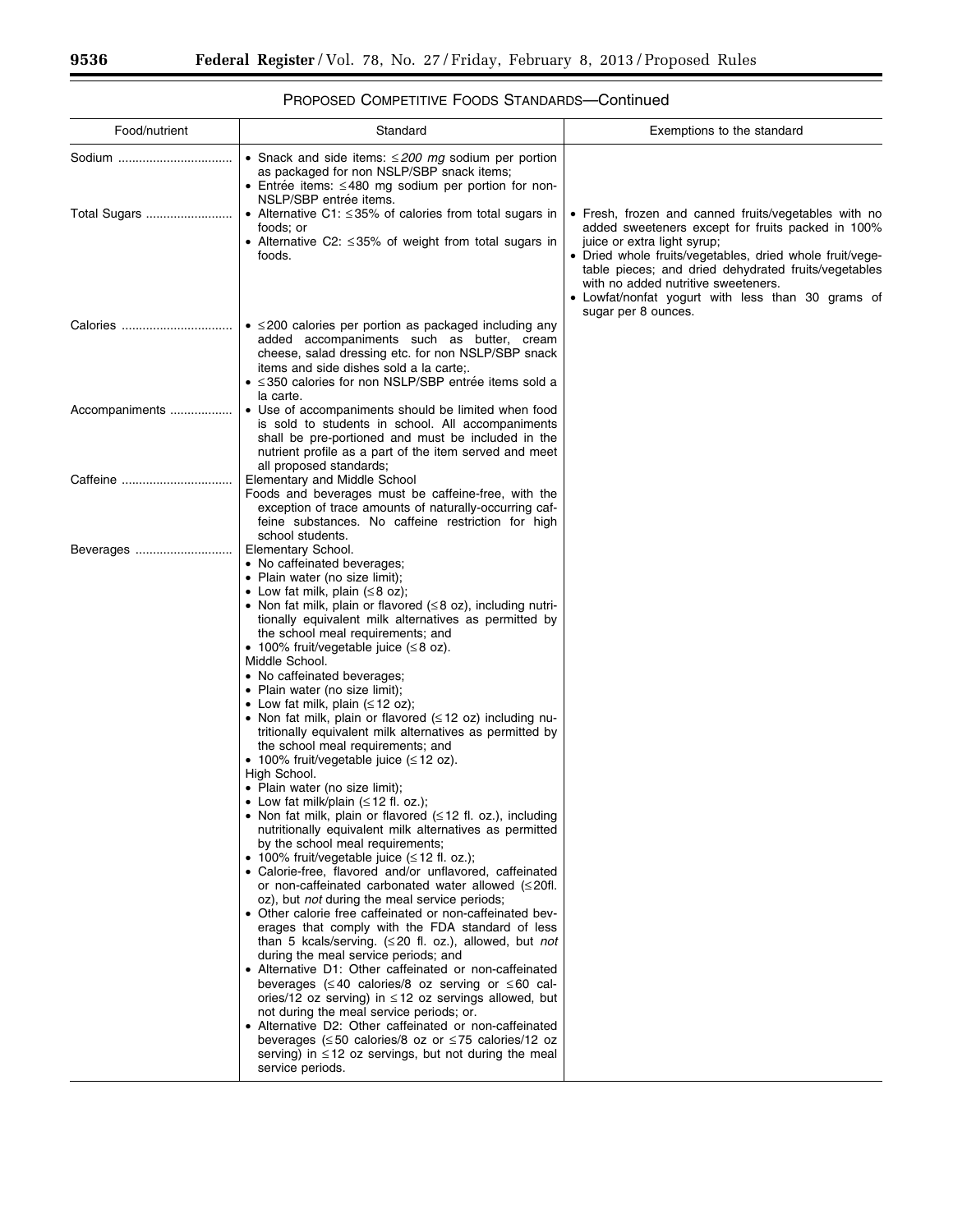The following discussion outlines the nutrition standards for allowable competitive foods as proposed in this rule at § 210.11.

# **General Exemption of NSLP and SBP Entrees and Side Dishes**

This rule proposes two alternatives by which any menu item (both entrees and side dishes) provided as part of the NSLP and/or SBP school meal would be exempt from all or some of the proposed competitive food nutrition standards, with the exception of grain based dessert products which must meet all standards in order to be served.

The first alternative (A1) would align such an exemption with the IOM recommendations related to NSLP and SBP menu items. If items are served in the reimbursable meal, they would be exempt from all of the proposed nutrition standards except they would still have to meet the limits on fat and sugar. As discussed later in this preamble, the proposed limit for fat is ≤35% of total calories from fat per portion as packaged. For sugar, two alternatives are proposed: Alternative C1: ≤35% of calories from total sugars in foods; or Alternative C2: ≤ 35% of weight from total sugars in foods. The purpose of including this alternative for meals is to ensure that the improvements that will result from the updated nutrition standards would not be undermined.

The second alternative (A2) would exempt all menu items provided as part of the NSLP or SBP reimbursable meal from the proposed competitive food standards, with the exception of grain based dessert products which must meet all standards in order to be served. For this alternative, the rule also proposes two alternatives for comment with regard to the frequency of allowable sale of the NSLP/SBP menu items as competitive foods which are described as Alternatives (B1) and (B2) below. These NSLP/SBP menu items would have to be served in the same or smaller portion sizes as in the NSLP or SBP to be allowable. In general, the proposed exemption for NSLP/SBP menu items supports the new school meal patterns and the concept of school meals as being healthful.

The first alternative proposed regarding the frequency of allowable service of the exempted NSLP/SBP menu items (B1) would allow an exemption to the proposed nutrient standards for competitive foods for NSLP and SBP menu items *on the same day* that the items were served in the school meals program. While this may limit flexibility for the school food service and prevent the service of some

leftover entrees and/or side dishes during the menu cycle, this option would alleviate concerns regarding the frequency with which particular food items are available.

The second alternative (B2) would allow an exemption to the proposed nutrient standards for competitive foods for NSLP and SBP menu items served within four operating days of service in the programs. This option provides an increase in flexibility for the school food service.

The Department seeks comments on these alternatives, identified at Alternatives B1and B2 in § 210.11(c)(3) of the proposed rule.

#### **Naturally Occurring Nutrients**

One of the general standards proposed in this rule is that, in order to be allowable, food items must contain 10% of the Daily Value (DV) of a naturally occurring nutrient of public health concern: calcium, potassium, vitamin D, and dietary fiber. Including the 10% DV as a method to determine the foods that may be sold in schools encourages consumption of these nutrients.

The Department is interested in receiving comments from the public as to whether or not food items that contain only naturally occurring nutrients should be allowed in this rule, or whether food items to which specific nutrients of concern have been added should also be allowable.

For example, if only naturally occurring nutrients were specified, a product may be formulated to have 10% calcium by including ingredient(s) in the product formulation that are naturally high in calcium such as nonfat dry milk solids, or cheese. Obviously, the ingredient(s) used and the amount needed would vary depending on the product and may not be feasible for some products, but the nutrients from these ingredients would be included in meeting the 10% DV level. Using this method would not allow the addition of the discrete nutrient (many forms exist for the addition of calcium to food, such as tricalcium phosphate, calcium citrate malate, calcium lactate, etc.) to count toward meeting the 10% DV requirement. The rationale to limit the products to the naturally occurring nutrients is to limit the consumption of products to which specific nutrients of concern have been added and encourage consumption of whole foods or foods closer to their whole state as encouraged by the DGA. One concern with this approach is that schools may not be able to recognize when a specific nutrient of concern has been added to a product or when the nutrient is naturally

occurring. Fortifications are often not highlighted on the label and the nutrient facts panel does not currently make any distinction between naturally occurring nutrients and those nutrients available in a food through fortification. This requirement may be found in  $\S 210.11(c)(2)(iv)$  of the proposal.

#### **Combination Foods**

Since many of the foods available to students contain a combination of ingredients, for the purposes of this proposal, combination foods are defined as products that contain two or more components that represent two or more of the recommended food groups as specified in the DGA (fruit, vegetable, dairy, protein or grains). This proposed definition may be found at § 210.11(a)(4).

#### **Fruits and Vegetables**

To be consistent with both the DGA and the IOM recommendations, this rule proposes that fresh, frozen and canned fruits and vegetables *with no added ingredients except water or, in the case of fruit, packed in 100 percent juice or extra light syrup,* be exempt from all the nutrient standards included in this rule. According to the DGA, fruits and vegetables are nutrient dense; greater consumption of such foods in the diet is encouraged. This provision is included at § 210.11(d) of this proposed rule.

# **Grain Items**

This rule proposes that acceptable grain products must include whole grains. To qualify as an allowable competitive food, grain products shall meet at least one the following criteria as well as meet all of the proposed nutrient standards:

(1) Contain 50% or more whole grains by weight; or

(2) Have whole grains as the first ingredient.

This standard is consistent with the DGA recommendations, the NSLP meal pattern standards and the HUSSC whole grain requirement. It is also practical because it can be easily identified by reading a product label. This provision is included at § 210.11(e).

#### **Total Fats**

To qualify as an allowable competitive food, this proposal specifies that not more than 35 percent of the total calories per portion as packaged shall be derived from fat. Nuts and seeds, peanut and other nut butters, seafood, and reduced fat cheese would be exempt from this standard. This standard is identical to the IOM recommendation for total fats. However,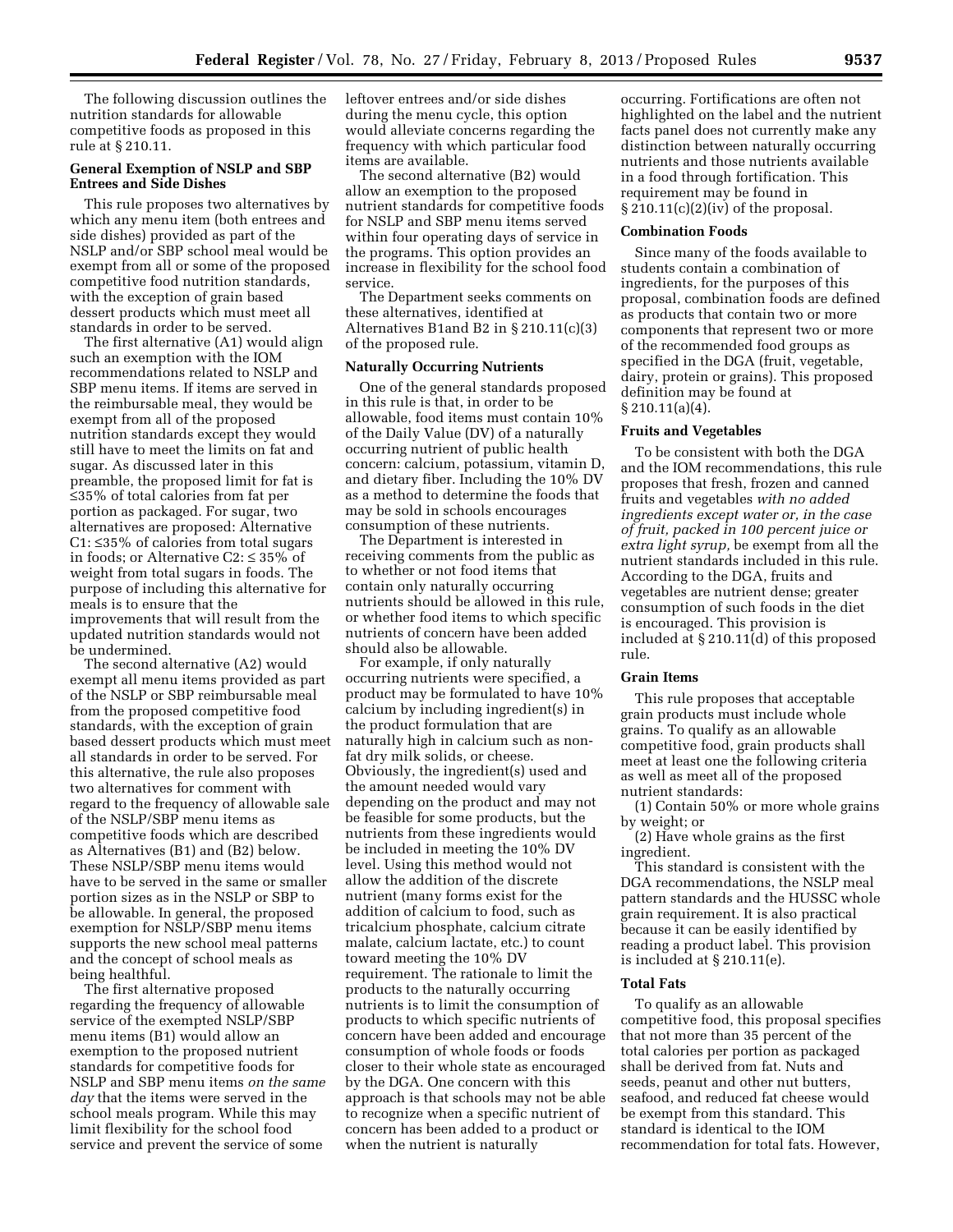the Department is proposing to allow the following exemptions to the total fat limitation. Please note that requirements and exemptions other than total fat mentioned below are discussed later in this preamble under the applicable section.

(1) Reduced fat cheese is exempt from the total fat and saturated fat standard, but subject to the trans fat, calorie, sugar and sodium standards. The exemption for reduced fat cheese is based primarily on the availability of lower fat cheeses that children find palatable and the recognition that reduced fat cheese is a source of calcium, a nutrient of concern, and contributes to overall bone health. In addition, this exemption is consistent with voluntary standards that have been reviewed during the course of developing this proposal.

(2) Nuts and seeds and nut/seed butters are exempt from the total fat standard, but subject to the saturated fat, trans fat, calorie, sugar, and sodium standards. This exemption does *not*  extend to combination products that contain nuts, nut butters or seeds or seed butters with other ingredients such as peanut butter and crackers, trail mix, chocolate covered peanuts, etc. This exemption from the total fat standard allows the inclusion of nuts and seeds within reasonable calorie amounts. Without such an exemption, nuts and seeds could not be sold alone without being combined with some other product like added sugars or refined grain, which is not the intent of these competitive food nutrition standards. Nuts, seeds and nut/seed butters are nutrient-dense, good sources of monounsaturated and polyunsaturated fatty acids, some of which are essential, and are sources of many vitamins and minerals, as well as dietary fiber. In addition, ensuring the allowance of nuts and seeds provides a shelf stable, vegetarian-friendly protein source.

(3) Products that consist of only dried fruit with nuts and/or seeds with no added nutritive sweeteners or fat are exempt from the total fat and sugar standard; but are subject to the saturated fat, trans fat, calorie and sodium standards, for reasons similar to those cited above. In addition, dried fruit has the same nutritional benefits of fruits and will assist in helping children meet their daily fruit requirements.

(4) Seafood *with no added fat* is exempt from the total fat requirement in order to increase omega-3 fatty acids; but still subject to the proposed sugar, saturated fat, trans fat, calorie and sodium standards.

In summary, reduced fat cheese, nuts, seeds and nut/seed butters and dried fruit are popular food items among

school-aged children and can make a positive contribution to overall health, especially since these food items must meet the other nutrient standards proposed. These provisions may be found at § 210.11(f).

#### **Saturated Fats**

To qualify as an allowable competitive food, it is proposed that less than 10% of the total calories per portion of a food be derived from saturated fats. Cheese is exempt from the total fat and saturated fat standard if it is reduced fat cheese, as discussed above. However, such reduced fat cheese products remain subject to the proposed calorie, trans fat, sugar and sodium standards outlined in this rulemaking. This standard is also consistent with the DGA and may be found in § 210.11(g) of this proposed rule.

# **Trans Fats**

It is proposed that allowable competitive foods contain zero grams trans fat per portion as packaged (not more than 0.5 g per portion). This standard is identical to the IOM and DGA recommendations and may be found in § 210.11(h) of this proposed rule.

## **Total Sugars**

This proposed rule provides two alternatives for comment regarding total sugars in foods. Alternative C1 requires that in order to be considered an allowable competitive food item, no more than 35% of *calories* shall be derived from total sugars in foods. This is identical to the recommendation made by the IOM. Alternative C2 requires that allowable competitive food items shall not contain more than 35% of their *weight* from total sugars in foods. This standard was included in a number of voluntary standards that were reviewed during the development of this proposed rule. The calculations associated with these two alternatives differ. Generally, when sugar by weight is utilized, foods with a higher percentage of calories from total sugar would be allowable as competitive foods in schools. This may also result in an increase in the number/types of foods which may be sold in schools, particularly with regard to dairy products such as ice cream. The Department requests comment on these alternatives.

In addition, ideally, the sugar standard would apply to the added sugars in foods, since added sugars are identified in the 2010 DGA as a food component to reduce. However, because the Nutrition Facts label does not

differentiate between added and naturally occurring sugars in foods and beverages, a standard limiting total sugars is the most reasonable standard. Regardless of which measure (total sugars by weight or calories) is utilized, this proposed rule includes the following exemptions to this requirement:

(1) Dried whole fruits or vegetables; dried whole fruit or vegetable pieces; and dried dehydrated fruits or vegetables with no added nutritive sweeteners are exempt from the sugar standard, but are subject to the calorie, total fat, saturated fat, trans fat and sodium standards;

(2) Products that consist of only dried fruit with nuts and/or seeds with no added nutritive sweeteners or fat are exempt from the total fat and sugar standard, but are subject to the calorie, trans fat, saturated fat and sodium standards; and

(3) Flavored and unflavored nonfat and low-fat yogurt with no more than 30 grams of total sugars per 8 ounce serving are exempt from the sugar standard, but are subject to the calorie, total fat, saturated fat, trans fat and sodium standards.

The exemption from the total sugar standard proposed in items (1) and (2) above has been made since those food items are nutrient dense and contribute to total intake of fruit and vegetables, which has been identified in the 2010 DGA as a food group targeted for increased consumption. Since the water has been removed from dried products during processing, it is more calorically dense than fresh fruits and vegetables. For this reason, the calorie standards are proposed to apply to dried fruits and dried vegetables as well as dried fruits mixed with nuts and/or seeds. We acknowledge that for certain dried fruit products, the addition of nutritive sweeteners may be necessary for processing and palatability (i.e. cranberries). Therefore we are requesting feedback from commenters on whether the standard should include specific dried fruit products that require nutritive sweeteners in the total sugars exemption.

The proposed sugar standards are found in § 210.11(i).

#### **Sodium**

This rule proposes that allowable entrée items contain no more than 480 mg sodium per portion as served. This standard is identical to the IOM recommendation for entrees.

For purposes of this proposed rule, an entrée item is proposed to be defined in § 210.11(k) as an item that includes only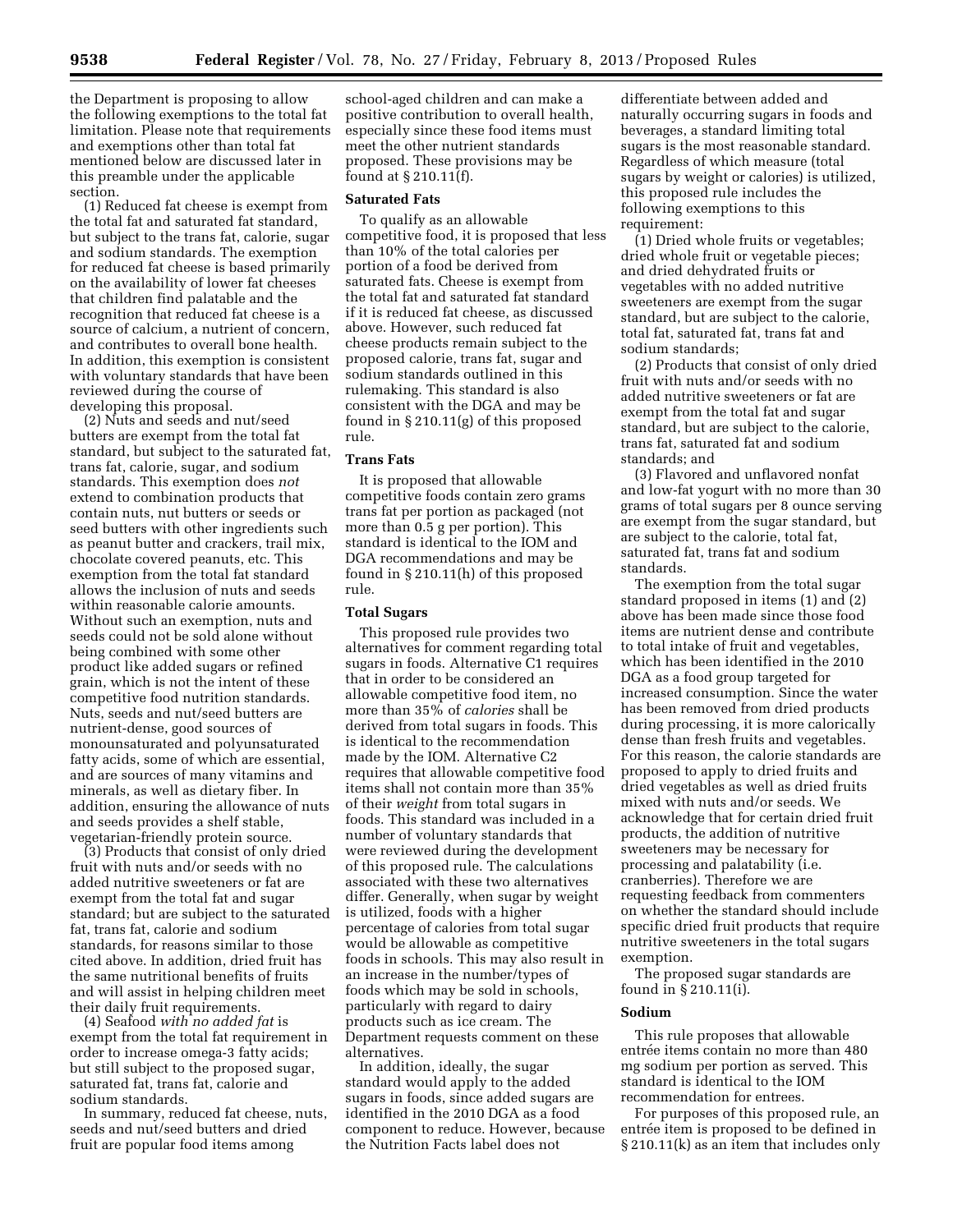the following three categories of main dish food items:

(1) A combination food of meat or meat alternate and whole grain-rich bread (for example, turkey sandwich, peanut butter on grain-rich bread, pizza with whole grain-rich crust, hot dog or hamburger on a grain-rich bun, a bean and cheese burrito, nachos with chili and cheese);

(2) A combination food of vegetable or fruit and meat or meat alternate (for example, chef's salad, fruit and cheese platter, chicken vegetable stir-fry); or

(3) A meat or meat alternate alone (e.g., fish filet, Salisbury steak, seafood, egg or chicken) with the exception of yogurt, low-fat or reduced fat cheese, nuts, seeds and nut or seed butters. This exception is being proposed since yogurt, cheese, nuts, seeds and nut or seed butters alone are generally considered to be snack or dessert items, not entrée items.

The Department is proposing that allowable snack items contain no more than 200 mg of sodium per portion as packaged. This standard reflects the IOM recommendation with regard to snack items.

In addition, as previously discussed, this rule proposes to exempt any items sold as part of the school meal during specified periods from all or most (except total fat and sugar) competitive food standards (§ 210.11(c)(3)). The proposed sodium standards are found in § 210.11(j) and (k).

#### **Calories**

This rule proposes that, to be considered allowable, snack items shall contain no more than 200 calories per portion as packaged including any added accompaniments such as butter, cream cheese, salad dressing etc. A la carte snack items/side dishes served in the same or smaller portion size as served in the NSLP or the SBP during specific periods would be exempt from this calorie restriction.

This proposed rule stipulates that entrée items sold a la carte shall contain no more than 350 calories per portion as served and meet all of the other nutrition standards specified.

However, consistent with the sodium standard exemption, this rule proposes to exempt entrée items from this calorie requirement if the entrée items sold a la carte are NSLP or SBP entrees that are to be offered during specific periods as part of the reimbursable school meal and are served in the same or smaller portion size as offered in the NSLP or SBP (§ 210.11(c)(3)). The proposed calorie standards are found in § 210.11(j) and (k).

# **Caffeine**

This rule proposes that competitive foods and beverages served to elementary and middle school-aged children must be caffeine-free, with the exception of trace amounts of naturally occurring caffeine substances. This standard is consistent with the IOM recommendation. In the IOM report, it was concluded that although there may be some benefits associated with caffeine consumption among adults, offering foods and beverages containing significant amounts of caffeine to school aged children was not appropriate due to the potential for adverse effects, including physical dependency and withdrawal. Caffeine is not proposed to be restricted for high school-aged students. Given the practical realities and market for caffeinated beverages enjoyed by high school aged students, it was not deemed practical to restrict caffeinated beverages for this age group. However, the Department does request comments on this exception for high school students. This proposed provision may be found at § 210.11(l).

# **Beverages**

In developing proposed standards for beverages sold in competition with school meals, the Department is proposing standards for allowable beverage types that are consistent with the IOM recommendations for elementary and middle school students, but which allow a greater variety of beverages for sale to high school students. Specifically, calorie-free, flavored and/or carbonated water, and low-calorie (less than 40 or 50 calories per 8 ounces) beverages are allowed for high school students, but not allowed for elementary or middle school students. This approach recognizes the wide range of beverages available to high school students in the broader marketplace and the increased independence such students have, relative to younger students, in making consumer choices. Given those circumstances, the Department considers it reasonable to provide high school students a broader range of choices, while still limiting those choices to those which are more nutrient dense and/or lower in calories than other options. Elementary and middle school students may develop healthier habits because of this limitation.

The proposed rule also specifies allowable beverages and maximum portion sizes for such beverages. The proposed beverage standards provide consistent sizes for each age group.

The proposed beverage requirements are:

Elementary School:

- Plain water (no size limit);
- Low fat milk, plain (not more than 8 fluid ounces);

• Non fat milk, plain or flavored (not more than 8 fluid ounces);

• Nutritionally equivalent milk alternatives as permitted by the school meal requirements (not more than 8 fluid ounces); and

• 100% fruit/vegetable juice (not more than 8 fluid ounces)

Middle School:

• Plain water (no size limit);

• Low fat milk, plain (not more than 12 fluid ounces);

• Non fat milk, plain or flavored (not more than 12 fluid ounces);

• Nutritionally equivalent milk alternatives as permitted by the school meal requirements (not more than 12 fluid ounces); and

• 100% fruit/vegetable juice (not more than 12 fluid ounces);

High School:

• Plain water (no size limit);

• Low fat milk, plain (not more than 12 fluid ounces);

• Non fat milk, plain or flavored (not more than 12 fluid ounces);

• Nutritionally equivalent milk alternatives as permitted by the school meal standards (not more than 12 fluid ounces);

• 100% fruit/vegetable juice (not more than 12 fluid ounces);

• Calorie-free, flavored and/or carbonated water (not more than 20 fluid ounces) allowed, but not in the meal service area during meal service periods;

• Other beverages (not more than 20 fluid ounces) that comply with the FDA requirement for bearing a ''calorie free'' claim of less than 5 kcals/serving allowed, but not in the meal service area during meal service periods; and

• Other beverages in ≤ 12 oz servings allowed, but not in the meal service area during the meal service periods. Two alternatives are proposed. The first (D1) would allow 40 calories per 8 ounce serving of beverages (or no more than 60 calories per 12 ounce serving of such beverages) for high school students. The second (D2) would allow 50 calories per 8 ounce serving of beverages (or no more than 75 calories per 12 ounce serving of such beverages) for high school students. The slightly higher calorie limit would allow a broader range sports drinks to be purchased.

The beverage standards proposed in this rule are consistent with most currently established voluntary standards regarding the types of beverages sold to students on campus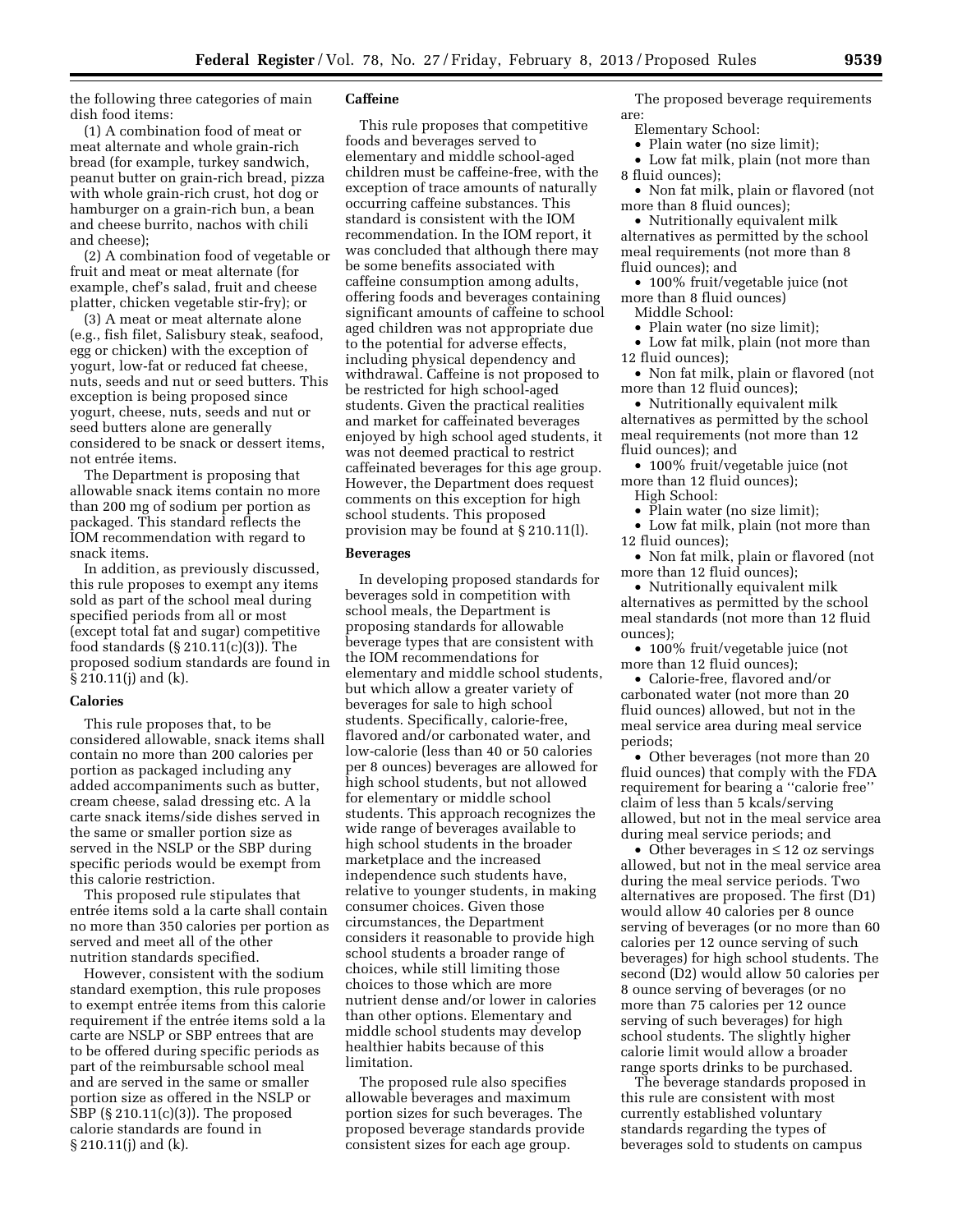during the school day. However, the package/container sizes for 100% juice and milk as proposed in this rule are larger than those recommended by the IOM in its report on nutrition standards for food in schools (IOM did not recommend allowing any amount of other caloric beverages aside from juice and milk). The amounts of 100% juice and milk proposed for elementary and middle schools are also higher than the voluntary standards set by the Alliance for a Healthier Generation.

The American Academy of Pediatrics recommends limiting 100 percent juice for children 7 to 18 years old to 8 to 12 ounces per day. Under the interpretation of the new meal pattern requirements there is no juice limit per day but rather per week. The Dietary Guidelines Advisory Committee Report states that limited and inconsistent evidence suggests that for most children, intake of 100 percent fruit juice is not associated with increased fat, when consumed in amounts that are appropriate for age and energy needs of the child. The DGA 2010 recommends that most of one's fruit choices should be whole or cut-up fruit, rather than juice, for the benefits that dietary fiber provides.

Most children 9 years and older consume less than one cup of milk per day. While allowing package sizes for milk up to 12 ounces for secondary school students does contribute extra calories, it also provides children with needed calcium, vitamin D and potassium and could help move children's consumption of Dairy foods closer to dietary recommendations.

As indicated previously, the rationale behind the approach taken in this proposed rule is the practical recognition of current packaging practices.

However, the Department realizes that there would be an increase in calories and added sugars incurred by allowing larger package sizes and welcomes public comments on the proposed beverage amounts.

These proposed provisions are found in § 210.11(b)(2) and § 210.11(m).

#### **Fundraisers**

School-sponsored fundraisers are recognized as reasonable enhancements to the school community as well as a method of financing some important school-sanctioned activities for students. The sale of food items that meet the proposed nutrition requirements (as well as the sale of nonfood items) at fundraisers would not be limited in any way under the proposed rule. In addition, the proposed standards would not apply to food sold

during non-school hours, weekends and off-campus fundraising events such as concessions during after-school sporting events. Further, the proposed standards would not apply to food or beverages sold on school grounds, during school hours at ''a limited number'' of school fundraisers. The determination of what constitutes ''a limited number'' will be decided by the state agencies under one of two alternative approaches. It is expected that state agencies will ensure that the frequency of such fundraisers on school grounds, during school hours does not reach a level to impair the effectiveness of nutrition requirements described in this rule. With respect to other non-exempted fundraising activities during the school day (including fundraising through vending machines, school stores, snack bars, a la carte sales, and other similar activities as determined by the Secretary), the food and beverage items sold must meet the proposed nutrition standards for competitive foods.

The Department is especially interested in obtaining input from the public on this particular provision. This proposed rule includes two alternative approaches to exemptions to the competitive food standards for schoolsponsored fundraisers, as well as a request for other suggestions from commenters. In addition, since the Department does not have detailed data regarding fundraising activities at schools, especially with regard to the types, frequency, restrictions during meal time, etc., that have been established by schools, commenters may also wish to provide input in this area.

The first alternative is to allow State agencies the discretion to establish limitations on the number of exempt fundraisers that may be held during the school year. The second alternative is to allow State agencies to set exempt fundraising frequency standards, subject to USDA approval.

Suggested timeframes from commenters for the conduct of exempt fundraisers in schools are also welcome. The two alternative approaches discussed above are included in § 210.11(b)(5).

Regardless of the approach ultimately adopted by the Department in a final rule, it is important to note that individual States and/or school districts may implement more restrictive competitive food standards, including those related to the frequency with which exempt fundraisers may be held in schools.

As stated above, this rule does not propose standards for frequency of school-sponsored fundraisers that provide foods or beverages that meet the nutrition standards for competitive foods. The limitations in this rule would deal only with those school-sponsored fundraisers that are exempt from the competitive food nutrition standards. However, the proposal does prohibit the sale of specially exempted fundraiser foods and beverages during the school meal service so as not to compete with the school meal.

#### **Other Proposed Standards**

#### *Accompaniments*

To reduce the added sodium, fats and sugars in food available and served to students during the school day, it is proposed that the use of accompaniments be limited when food is sold to students in school. All accompaniments shall be pre-portioned and must be included in the nutrient profile as a part of the item served as well as meet all of the proposed standards. For example, dressings served with salads, butter or jelly on muffins, cream cheese with a bagel and garnishes shall be pre-portioned in amounts appropriate to ensure that the competitive food standards are met and shall be included in the nutrient profile of the item. The Department seeks comment on the impact that such a requirement may have on competitive food service in schools. This proposed provision is found in § 210.11(n).

## **Foods of Minimal Nutritional Value (FMNV)**

This rule requires that all food and beverages available and served to students meet the specific standards for competitive foods outlined in this proposed rule. It is no longer necessary, therefore, to retain the more narrowly defined standards for food of minimal nutritional value included in the current regulations. Accordingly, the proposal would remove the definition of ''food of minimal nutritional value'' from 7 CFR part 210 and the definition of ''foods of minimal nutritional value'' from 7 CFR part 220, and make other conforming changes in both of these parts.

#### **Summary of General Impacts of the Proposed Competitive Food Standards**

As proposed in this rule, all food and beverage products are subject to each of the proposed competitive food standards, with some specific exemptions for food items to be encouraged. Many existing products, particularly those encouraged by the Dietary Guidelines, would be available without restriction under these standards. Many products that would not meet these standards under current product formulations and package sizes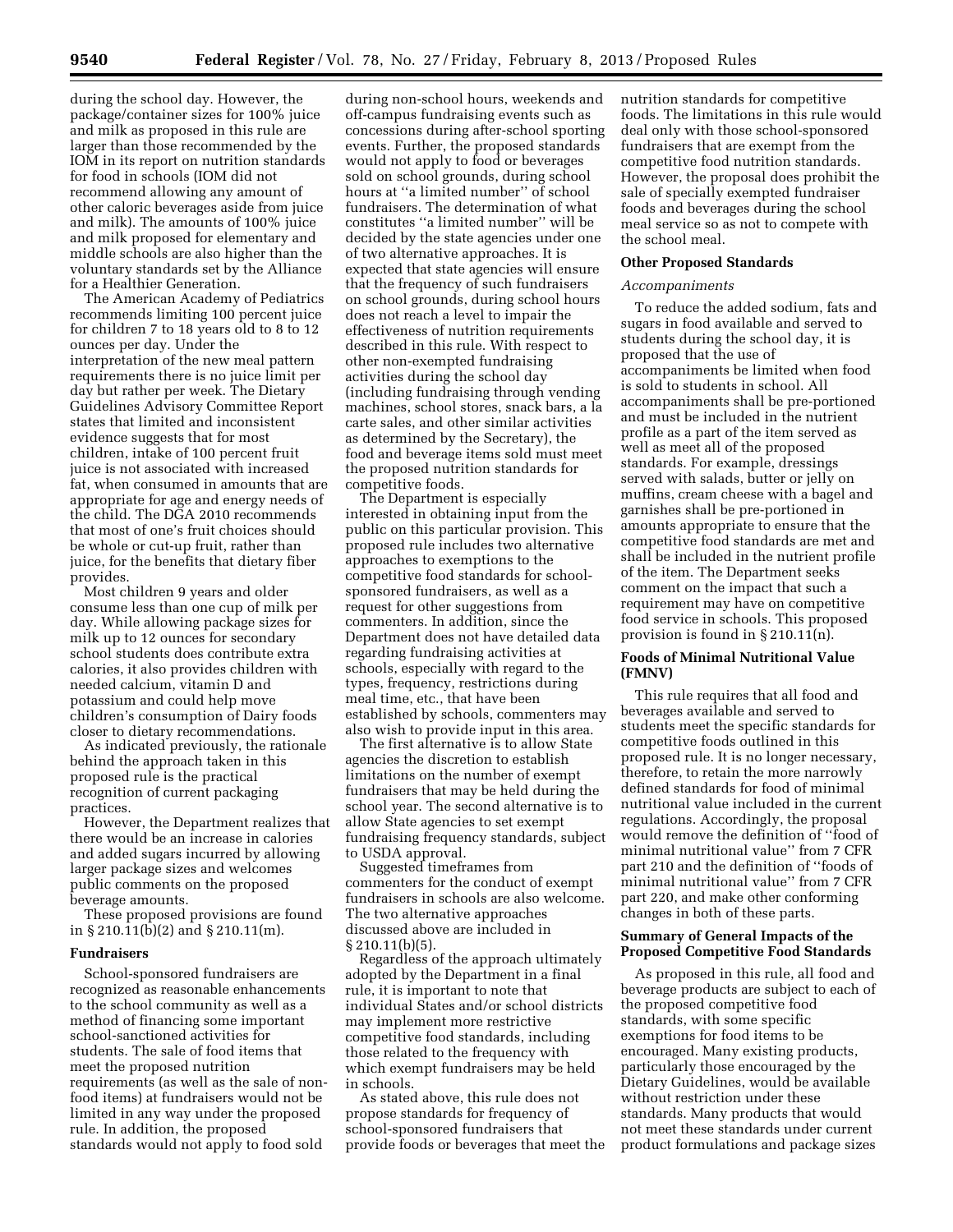could meet the standards with changes to product packaging size or product formulation. In some cases, necessary formulation changes would be relatively modest (e.g., adding or increasing whole grains in certain products), while in others, more significant changes would be required in order for a product to meet the competitive food standards. Some products may also be able to meet the standards by modifying packaging; for example, reducing existing singleserving packages to meet calorie or sodium requirements. Finally, there are some products, such as those in which sugar is the primary ingredient, for which it is unlikely that changes could modify the product in a way that would allow the product to comply with the competitive food standards. Such products include soft drinks that contain sugar and/or caffeine (proposed to be restricted for elementary and middle school students), candy and other confections, whole milk, jams, jellies, certain dessert items as well as certain fruit products that contain added sugars.

Snack foods such as chips and other bagged snack items would most likely be most impacted by the proposed sodium, calorie and fat standards, as well as the requirement that the item contain 50% or more whole grains, or have its first ingredient be a whole grain or other food to encourage as recommended by the DGA. As currently packaged, many baked tortilla chips, reduced fat corn chips and baked potato chips would meet the proposed standards and would be allowed. However, other snack products as currently packaged and formulated, such as regular corn chips, cheese puffs and many flavored popcorn snack items would not meet the standards.

Grain based dessert items such as cookies, snack bars, pastries and cakes would likely be most impacted by the proposed grain, sugar, fat, and calorie standards. As currently packaged, many low-fat granola bars could be sold, while many cereal bars, cookies, and snack cakes currently contain too much sugar to meet the proposed standards. A number of other popular products, such as certain sweet snack crackers, may be able to meet the standards if such items are reformulated to increase the amount of whole grains they contain.

Fruit-based products with relatively limited amounts of added sugar or other products would be allowed. For example, some frozen fruit treats have water and fruit as their first ingredients and are below the sugar limits. However, many other fruit snacks and fruit beverages that have added ingredients would be limited by sugar

and calorie limits. For example, nearly half of the calories contained in most gummy fruit snack and fruit roll-up type products are derived from sugar. Similarly, many frozen fruit popsicles or sorbet products have water and sugar as their first ingredients and, as such, would not meet the proposed standards.

Dairy snack products are most impacted by the proposed fat, sugar, and sodium standards included in this rule. Some frozen dairy products, puddings, etc, as currently formulated would meet the proposed standards, while others would not. However, most low fat/ nonfat yogurt products will meet the standards due to the total sugar exemption proposed in this rule.

In addition, low fat cheeses are proposed to be exempt from the fat standards, and many lower-sodium cheese products would qualify.

Beverages, other than milk, would be limited by calorie and caffeine standards. While regular soda would not be allowed, diet sodas would be permitted in high schools in 20 oz. containers. Zero calorie versions of sport drinks or fitness waters would also be allowed in high schools in 20 oz. portions, as would 12 oz. portions of sports drinks or other beverages with 40 calories per 8 oz. (Alternative D1) or 50 calories per 8 oz (Alternative D2)In evaluating the impacts of this proposed rule, the Department has also considered the impacts of these changes on the vendors that supply food items, including competitive food items, to schools for sale outside of the Federal school meal programs. The proposed rule may require a number of SFA's to significantly change the food items that are offered for sale on school grounds. However, from the date of publication of this proposed rule, SFA's and their vendors will have significant time to prepare for this transition. Further, while it is anticipated that this regulation will eventually improve the nutritional options offered to students, the Department estimates overall direct impact on the sales of food items in the U.S. would be very limited. Currently, the Department estimates that the sale of competitive foods in schools may represent less than one percent of all food shipments from U.S. food manufacturers. Notwithstanding this initial analysis, the Department is specifically seeking comments on impacts of the proposed rule on the U.S. food industry, including small businesses, beyond what is discussed above and on ways these impacts can be minimized consistent with the purposes of section 10 of the Child Nutrition Act of 1966.

#### **Recordkeeping and Monitoring Requirements**

This rule proposes to impose recordkeeping requirements on local educational agencies regarding the implementation of these proposed nutrition standards in areas under their jurisdiction that are outside of the control of the school food service operation. The competitive food nutrition standards apply throughout the school campus and apply to all food available for sale to students outside of the reimbursable school meals at any venue available to students for the purchase of food, such as school stores, vending machines, concession stands, fundraising events held on campus, snack bars, etc. It is the responsibility of school food authorities to ensure and document that foods sold by the school food service to students during the meal service periods in meal service areas meet the proposed competitive food standards. However, since these competitive food standards apply to foods sold throughout all of the venues available in the schools (other than reimbursable meals), the responsibility for demonstrating compliance with these competitive food requirements must also include the local educational agency, as defined in § 210.2 of the current NSLP regulations, as well. This proposed rule provides that local educational agencies shall require that, at a minimum, receipts, nutrition labels or product specifications be maintained by those designated as responsible for competitive food service at the various venues in the schools in order to ensure and document compliance with the competitive food requirements for the foods and beverages available to be sold to students at these venues. FNS will provide technical assistance and guidance as necessary to State agencies and local educational agencies in this regard. This proposed provision may be found at § 210.11(b)(3).

It is proposed that State agencies be responsible for monitoring compliance with the requirements of the competitive food nutrition standards through a review of local educational agency records documenting compliance with these requirements. This requirement has been included in § 210.18(h)(7) as part of the general areas of State agency administrative review responsibilities. As with other program violations, if a State agency determines during an administrative review that violations of the competitive food standards have occurred, corrective action plans would be required to be submitted to the State agency by the local educational agency and school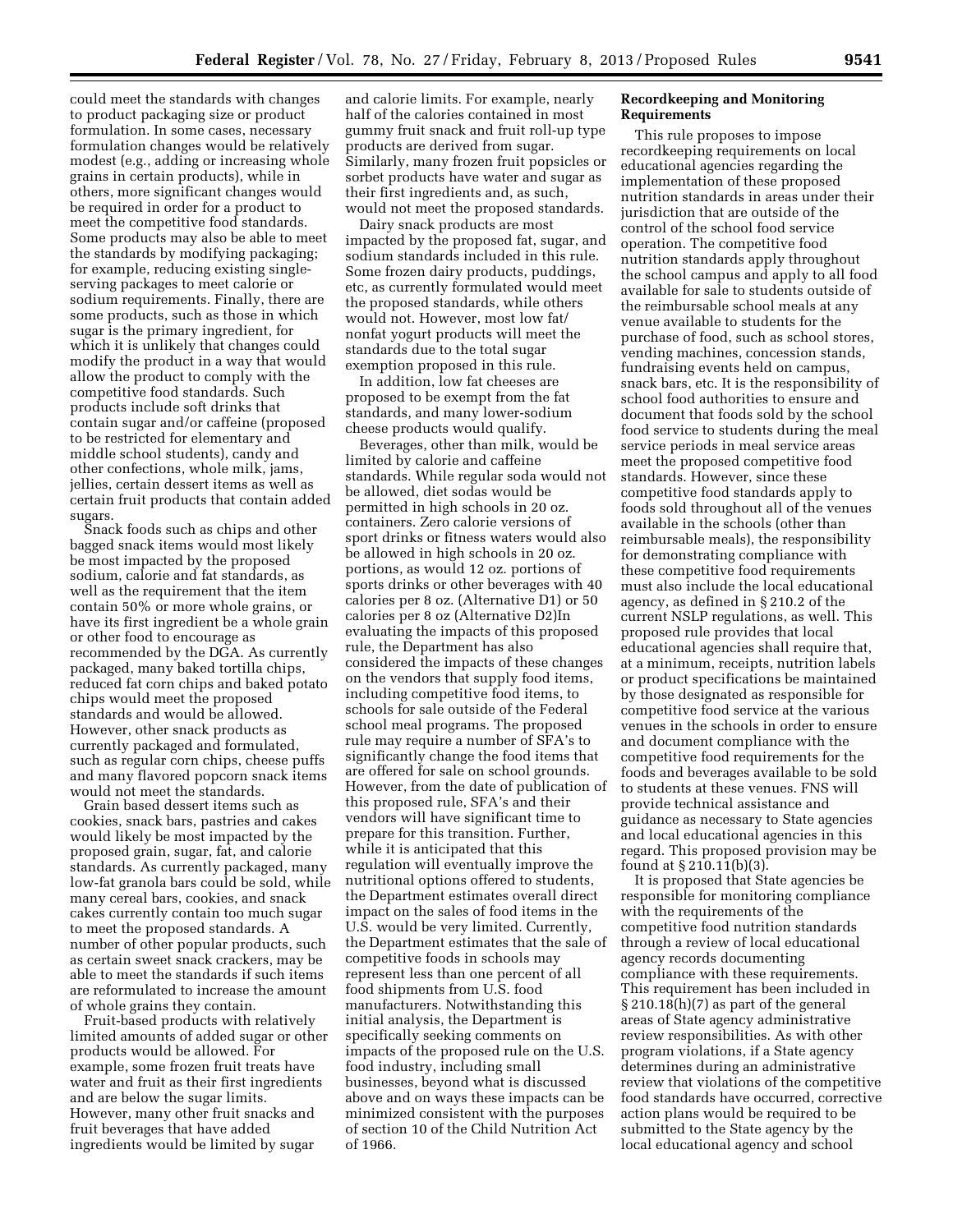food authority. FNS will consider any further actions that may be associated with continued noncompliance with competitive food standards, among other program violations, in a forthcoming proposed rule implementing Section 303 of the HHFKA, *Fines for Violating Program Requirements.* 

# **Procedural Matters**

## *Executive Order 12866 and Executive Order 13563*

Executive Orders 12866 and 13563 direct agencies to assess all costs and benefits of available regulatory alternatives and, if regulation is necessary, to select regulatory approaches that maximize net benefits (including potential economic, environmental, public health and safety effects, distributive impacts, and equity). Executive Order 13563 emphasizes the importance of quantifying both costs and benefits, of reducing costs, of harmonizing rules, and of promoting flexibility.

This proposed rule has been designated an ''economically significant regulatory action'' under section 3(f) of Executive Order 12866. Accordingly, the rule has been reviewed by the Office of Management and Budget.

#### *Regulatory Flexibility Analysis*

This rule has been reviewed with regard to the requirements of the Regulatory Flexibility Act of 1980 (5 U.S.C.601–612). It has been certified that this rule will have a significant economic impact on a substantial number of small entities.

The requirements established by this proposed rule will apply to school districts, which meet the definitions of ''small governmental jurisdiction'' and ''small entity'' in the Regulatory Flexibility Act. An Initial Regulatory Flexibility Act analysis is included in the preamble.

## *Unfunded Mandates Reform Act*

Title II of the Unfunded Mandates Reform Act of 1995 (UMRA), Public Law 104–4, establishes requirements for Federal agencies to assess the effects of their regulatory actions on State, local, and Tribal governments and the private sector. Under section 202 of the UMRA, the Department generally must prepare a written statement, including a cost/ benefit analysis, for proposed and final rules with Federal mandates that may result in expenditures to State, local, or Tribal governments, in the aggregate, or to the private sector, of \$100 million or more in any one year. When such a statement is needed for a rule, section

205 of the UMRA generally requires the Department to identify and consider a reasonable number of regulatory alternatives and adopt the least costly, more cost-effective or least burdensome alternative that achieves the objectives of the rule. This rule does not contain Federal mandates (under the regulatory provisions of Title II of the UMRA) that impose costs on State, local, or Tribal governments or to the private sector of \$100 million or more in any one year. This rule is, therefore, not subject to the requirements of sections 202 and 205 of the UMRA.

# *Executive Order 12372*

The NSLP is listed in the Catalog of Federal Domestic Assistance under No. 10.555. The SBP is listed in the Catalog of Federal Domestic Assistance under No. 10.553. For the reasons set forth in the final rule in 7 CFR part 3015, Subpart V and related notice (48 FR 29115, June 24, 1983), these programs are included in the scope of Executive Order 12372, which requires intergovernmental consultation with State and local officials.

### *Executive Order 13132*

Executive Order 13132 requires Federal agencies to consider the impact of their regulatory actions on State and local governments. Where such actions have federalism implications, agencies are directed to provide a statement for inclusion in the preamble to the regulations describing the agency's considerations in terms of the three categories called for under section (6)(b)(2)(B) of Executive Order 13132. USDA has considered the impact of this rule on State and local governments and has determined that this rule does not have federalism implications. This rule does not impose substantial or direct compliance costs on State and local governments. Therefore, under Section 6(b) of the Executive Order, a federalism summary impact statement is not required.

#### *Executive Order 12988*

This rule has been reviewed under Executive Order 12988, Civil Justice Reform. This rule is intended to have preemptive effect with respect to any State or local laws, regulations or policies which conflict with its provisions or which would otherwise impede its full implementation. This rule is not intended to have retroactive effect unless specified in the **DATES** section of the final rule. Prior to any judicial challenge to the provisions of this rule or the application of its provisions, all applicable administrative procedures must be exhausted.

# *Civil Rights Impact Analysis*

FNS has reviewed this rule in accordance with Departmental Regulations 4300–4, ''Civil Rights Impact Analysis,'' and 1512–1, ''Regulatory Decision Making Requirements.'' After a careful review of the rule's intent and provisions, FNS has determined that this rule is not intended to limit or reduce in any way the ability of protected classes of individuals to receive benefits on the basis of their race, color, national origin, sex, age or disability nor is it intended to have a differential impact on minority owned or operated business establishments and woman-owned or operated business establishments that participate in the Child Nutrition Programs.

#### *Paperwork Reduction Act*

The Paperwork Reduction Act of 1995 (44 U.S.C. Chap. 35; see 5 CFR 1320), requires that the Office of Management and Budget (OMB) approve all collections of information by a Federal agency from the public before they can be implemented. Respondents are not required to respond to any collection of information unless it displays a current, valid OMB control number. This proposal would require a new collection. The new provisions in this rule which would increase burden hours, affect the information collection requirements that will be merged into the National School Lunch Program, OMB Control Number #0584–0006, expiration date 5/31/2012. The current collection burden inventory for the National School Lunch Program is 12,181,012. These changes are contingent upon OMB approval under the Paperwork Reduction Act of 1995. When the information collection requirements have been approved, FNS will publish a separate action in the **Federal Register** announcing OMB's approval.

Comments on the information collection in this proposed rule must be received by April 9, 2013.

Send comments to the Office of Information and Regulatory Affairs, OMB, Attention: Desk Officer for FNS, Washington, DC 20503. Please also send a copy of your comments to Jon Garcia, Program Analysis and Monitoring Branch, Child Nutrition Division, 3101 Park Center Drive, Alexandria, VA 22302. For further information, or for copies of the information collection requirements, please contact Lynn Rodgers-Kuperman at the address indicated above. Comments are invited on: (1) Whether the proposed collection of information is necessary for the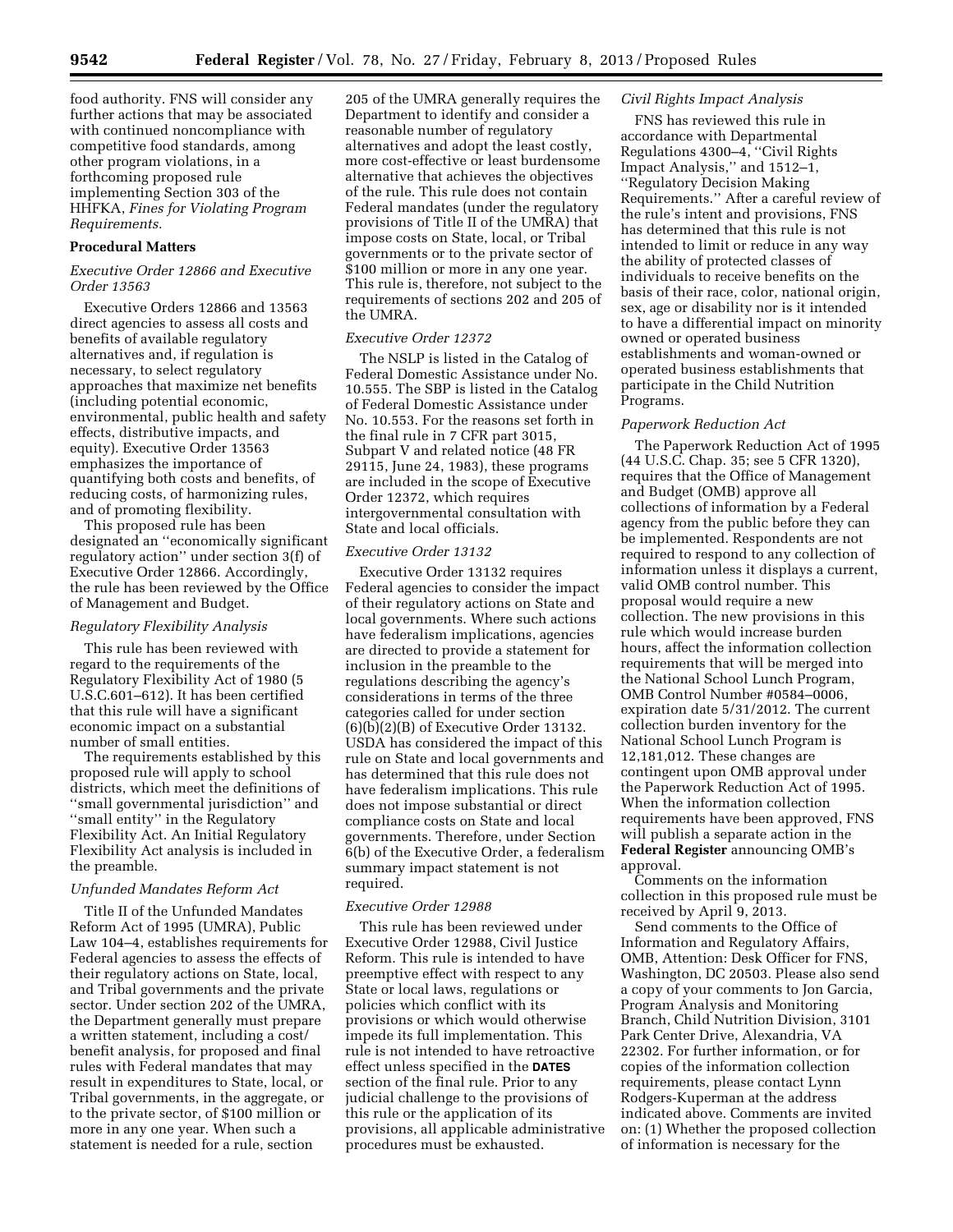proper performance of the Agency's functions, including whether the information will have practical utility; (2) the accuracy of the Agency's estimate of the proposed information collection burden, including the validity of the methodology and assumptions used; (3) ways to enhance the quality, utility and clarity of the information to be collected; and (4) ways to minimize the burden of the collection of information on those who are to respond, including use of appropriate automated, electronic, mechanical, or other technological collection techniques or other forms of information technology.

All responses to this request for comments will be summarized and included in the request for OMB approval. All comments will also become a matter of public record.

*Title:* National School Lunch Program and School Breakfast Program: Nutrition Standards for All Foods Sold in School as Required by the Healthy, Hunger-Free Kids Act of 2010.

*OMB Number:* 0584–NEW *Expiration Date:* Not Yet Determined

*Type of Request:* New Collection *Abstract:* This rule sets forth proposed provisions to implement sections 203 and 208 of Public Law 111–296, the Healthy, Hunger-Free Kids Act of 2010 (HHFKA), enacted December 13, 2010.

Section 203 of the HHFKA amends section 9(a) of the Richard B. Russell National School Lunch Act by requiring that schools participating in the NSLP make potable water available to children at no charge in the place where lunches are served during the meal service. This is a nondiscretionary requirement of the HHFKA, effective October 1, 2010.

Section 208 of the HHFKA amends Section 10 of the Child Nutrition Act of 1966 (42 U.S.C. 1779) to give the Secretary of Agriculture new authority to establish nutrition standards for all foods and beverages sold outside of the Federal school meal programs on the campus of schools during the school day. The CNA as amended by the HHFKA requires that the Secretary promulgate proposed regulations to establish science-based nutrition standards for foods sold in schools other

than those foods provided under the CNA and NSLA.

Those participating in the SBP also participate in the NSLP, thus the burden associated with the SBP will be carried in the NSLP. The average burden per record and the annual burden hours for recordkeeping are explained below and summarized in the charts which follow. In addition, provisions under sections 203 and 208 of the HHFKA do not contain new reporting requirements.

*Recordkeepers for this Proposed Rule:*  State Agencies (SAs) (57) and School Food Authorities (SFAs) (20,858) and Schools (101,747)

*Estimated Number of Recordkeepers for this Proposed Rule:* 122,662

*Estimated Number of Records per Recordkeeper for this Proposed Rule:*  1.033457

*Estimated Total Annual Records:*  126,766

*Estimated Average Burden Hours per Record:* 7.31217

*Estimated Total Annual Burden Hours on Recordkeepers for this Proposed Rule:* 926,935

ESTIMATED ANNUAL BURDEN FOR 0584—NEW, NUTRITION STANDARDS FOR ALL FOODS SOLD IN SCHOOL

[7 CFR 210]

|                                                                                                                                                            | Section               | Estimated<br>number of<br>record-<br>keepers | Records per<br>record-<br>keeper | Average<br>annual<br>records | Average<br>burden per<br>record | Annual<br>burden<br>hours |
|------------------------------------------------------------------------------------------------------------------------------------------------------------|-----------------------|----------------------------------------------|----------------------------------|------------------------------|---------------------------------|---------------------------|
|                                                                                                                                                            |                       | Recordkeeping                                |                                  |                              |                                 |                           |
| SAs shall ensure that the LEA com-<br>plies with the nutrition standards for<br>competitive foods and retains docu-<br>mentation demonstrating compliance. | 7 CFR<br>210.18(h)(7) | 57                                           | 73                               | 4,161                        | 0.25                            | 1.040                     |
| LEAs and SFAs shall be responsible<br>for maintaining records documenting<br>compliance with the competitive food<br>standards.                            | 7 CFR<br>210.11(b)(3) | 20,858                                       |                                  | 20,858                       | 20                              | 417,160                   |
| Organizations responsible for competi-<br>tive food service at various venues in<br>schools shall maintain records.                                        | 7 CFR<br>210.11(b)(3) | 101,747                                      |                                  | 101,747                      | 5                               | 508,735                   |
| Total Recordkeeping for Proposed<br>Rule.                                                                                                                  |                       | 122,662                                      |                                  | 126,766                      | 7.3122                          | 926,935                   |

7 CFR 210.15 and 7 CFR 210.20 require that, to participate in the National School Lunch Program, school food authorities and State agencies must maintain records to demonstrate compliance with Program requirements.

7 CFR 210.23 further requires that State agencies and school food authorities maintain records for a period of 3 years.

# SUMMARY OF BURDEN (OMB #0584–NEW)

| 122.662    |
|------------|
| .033457    |
| 126.766    |
| 7.31217    |
| 13.107.947 |
| 12.181.012 |
| 926.935    |
|            |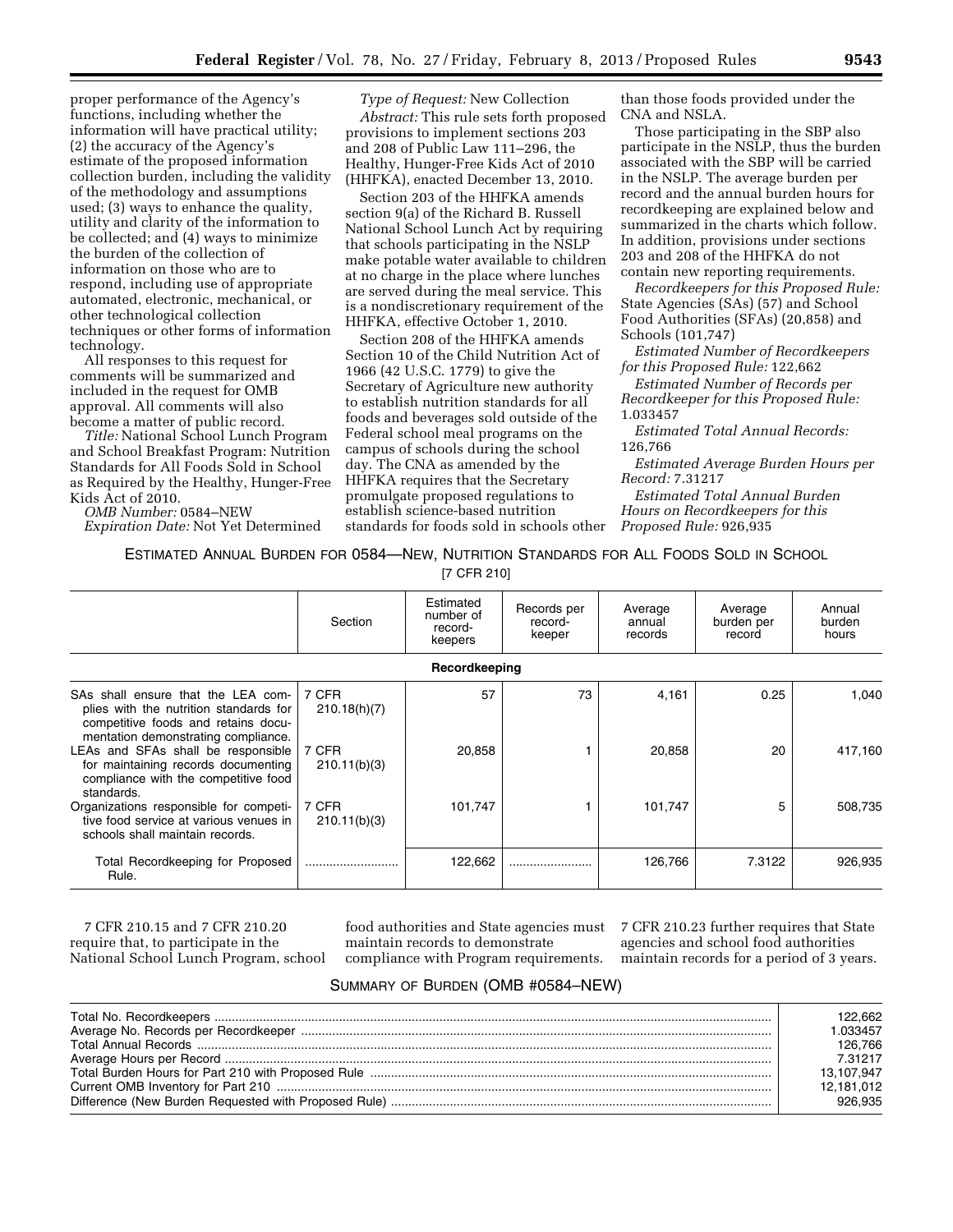#### *E-Government Act Compliance*

The Food and Nutrition Service is committed to complying with the E– Government Act of 2002, to promote the use of the Internet and other information technologies to provide increased opportunities for citizen access to Government information and services and for other purposes.

# *Executive Order 13175—Consultation and Coordination With Indian Tribal Governments*

Executive Order 13175 requires Federal agencies to consult and coordinate with Tribes on a government-to-government basis on policies that have Tribal implications, including regulations, legislative comments or proposed legislation, and other policy statements or actions that have substantial direct effects on one or more Indian Tribes, on the relationship between the Federal Government and Indian Tribes, or on the distribution of power and responsibilities between the federal government and Indian Tribes. In Spring 2011, FNS offered opportunities for consultation with Tribal officials or their designees to discuss the impact of the Healthy, Hunger-Free Kids Act of 2010 on tribes or Indian Tribal governments. The consultation sessions were coordinated by FNS and held on the following dates and locations:

1. HHFKA Webinar & Conference Call—April 12, 2011

2. Mountain Plains—HHFKA Consultation, Rapid City, SD—March 23, 2011

3. HHFKA Webinar & Conference Call—June, 22, 2011

4. Tribal Self-Governance Annual Conference in Palm Springs, CA—May 2, 2011

5. National Congress of American Indians Mid-Year Conference, Milwaukee, WI—June 14, 2011

The five consultation sessions in total provided the opportunity to address Tribal concerns related to school meals. There were no comments about this regulation during any of the aforementioned Tribal consultation sessions.

Reports from these consultations are part of the USDA annual reporting on Tribal consultation and collaboration. FNS will respond in a timely and meaningful manner to Tribal government requests for consultation concerning this rule. Currently, FNS provides regularly scheduled quarterly consultation sessions as a venue for collaborative conversations with Tribal officials or their designees.

## *Regulatory Impact Analysis Summary*

As required for all rules that have been designated as significant by the Office of Management and Budget, a Regulatory Impact Analysis (RIA) was developed for this proposal. A summary is presented below. The full RIA is published as part of the Docket on *[www.regulations.gov](http://www.regulations.gov)*.

## *Need for Action*

The proposed rule responds to two provisions of the Healthy, Hunger-Free Kids Act of 2010. Section 208 of HHFKA amended Section 10 of the Child Nutrition Act of 1966 to require the Secretary to establish science-based nutrition standards for all foods sold in schools during the school day.

#### *Benefits*

The primary purpose of the proposed rule is to ensure that nutrition standards for competitive foods are consistent with the most recent DGA recommendations, effectively holding competitive foods to the same standards as the rest of the foods sold at school during the school day. These standards, combined with recent improvements in school meals, will help promote diets that contribute to students' long-term health and well-being. And they will support parents' efforts to promote healthy choices for children at home and at school.

Obesity has become a major public health concern in the U.S., with onethird of U.S. children and adolescents now considered overweight or obese (Beydoun and Wang 2011 4), with current childhood obesity rates four times higher in children ages six to 11 than they were in the early 1960s (19 vs. 4 percent), and three times higher (17 vs. 5 percent) for adolescents ages 12 to 19.5 Research focused specifically on the effects of obesity in children indicates that obese children feel they are less capable, both socially and athletically, less attractive, and less worthwhile than their non-obese counterparts.6 Further, there are direct

5Ogden et al. *Prevalence of Obesity Among Children and Adolescents: United States, Trends 1963–1965 Through 2007–2008.* CDC–NHCS, NCHS Health E–Stat, June 2010. On the web at *[http://](http://www.cdc.gov/nchs/data/hestat/obesity_child_07_08/obesity_child_07_08.htm)  [www.cdc.gov/nchs/data/hestat/](http://www.cdc.gov/nchs/data/hestat/obesity_child_07_08/obesity_child_07_08.htm) obesity*\_*child*\_*07*\_*[08/obesity](http://www.cdc.gov/nchs/data/hestat/obesity_child_07_08/obesity_child_07_08.htm)*\_*child*\_*07*\_*08.htm*.

6Riazi, A., S. Shakoor, I. Dundas, C. Eiser, and S.A. McKenzie. 2010. Health-related quality of life

economic costs due to childhood obesity: \$237.6 million (in 2005 dollars) in inpatient costs 7 and annual prescription drug, emergency room, and outpatient costs of \$14.1 billion.<sup>8</sup>

Because the factors that contribute both to overall food consumption and to obesity are so complex, it is not possible to define a level of disease or cost reduction expected to result from implementation of the rule. There is some evidence, however, that competitive food standards can improve children's dietary quality:

• Taber, Chriqui, and Chaloupka (2012 9) concluded that California high school students consumed fewer calories, less fat, and less sugar at school than students in other States. Their analysis ''suggested that California students did not compensate for consuming less within school by consuming more elsewhere'' (p. 455).

• Schwartz, Novak, and Fiore, (2009 10) determined that healthier competitive food standards decreased student consumption of low nutrition items with no compensating increase at home.

• Researchers at Healthy Eating Research and Bridging the Gap found that ''[t]he best evidence available indicates that policies on snack foods and beverages sold in school impact children's diets and their risk for obesity. Strong policies that prohibit or restrict the sale of unhealthy competitive foods and drinks in schools are associated with lower proportions of overweight or obese students, or lower rates of increase in student BMI'' (Healthy Eating Research and Bridging the Gap, 2012, p. 3 11).

7Trasande, L., Y. Liu, G. Fryer, and M. Weitzman. 2009. Trends: Effects of Childhood Obesity on Hospital Care and Costs, 1999–2005. *Health Affairs,*  28:w751-w760.

8Cawley, J. 2010. The Economics of Childhood Obesity. *Health Affairs,* 29:364–371. As cited in Food Labeling: Calorie Labeling of Articles of Food in Vending Machines NPRM. 2011. Preliminary Regulatory Impact Analysis, Docket No. FDA–2011– F–0171.

9Taber, D.R., J.F. Chriqui, and F. J. Chaloupka. 2012. Differences in Nutrient Intake Associated With State Laws Regarding Fat, Sugar, and Caloric Content of Competitive Foods. *Archives of Pediatric & Adolescent Medicine,* 166:452–458.

10Schwartz, M.B., S.A. Novak, and S.S. Fiore. 2009. The Impact of Removing Snacks of Low Nutritional Value from Middle Schools. *Health Education & Behavior,* 36:999–1011.

<sup>11</sup> Healthy Eating Research and Bridging the Gap. 2012. Influence of Competitive Food and Beverage Policies on Children's Diets and Childhood Obesity.

<sup>4</sup>Beydoun, M.A. and Y. Wang. 2011. Sociodemographic disparities in distribution shifts over time in various adiposity measures among American children and adolescents: What changes in prevalence rates could not reveal. *International Journal of Pediatric Obesity,* 6:21–35. As cited in Food Labeling: Calorie Labeling of Articles of Food in Vending Machines NPRM. 2011. Preliminary Regulatory Impact Analysis, Docket No. FDA–2011– F–0171.

in a clinical sample of obese children and adolescents. Health and Quality of Life Outcomes, 8:134–139.Samuels & Associates. 2006. Competitive Foods. Policy Brief prepared by Samuels & Associates for The California Endowment and Robert Wood Johnson Foundation. Available at: *[http://www.healthyeatingactivecommunities.org/](http://www.healthyeatingactivecommunities.org/downloads/)  [downloads/](http://www.healthyeatingactivecommunities.org/downloads/)*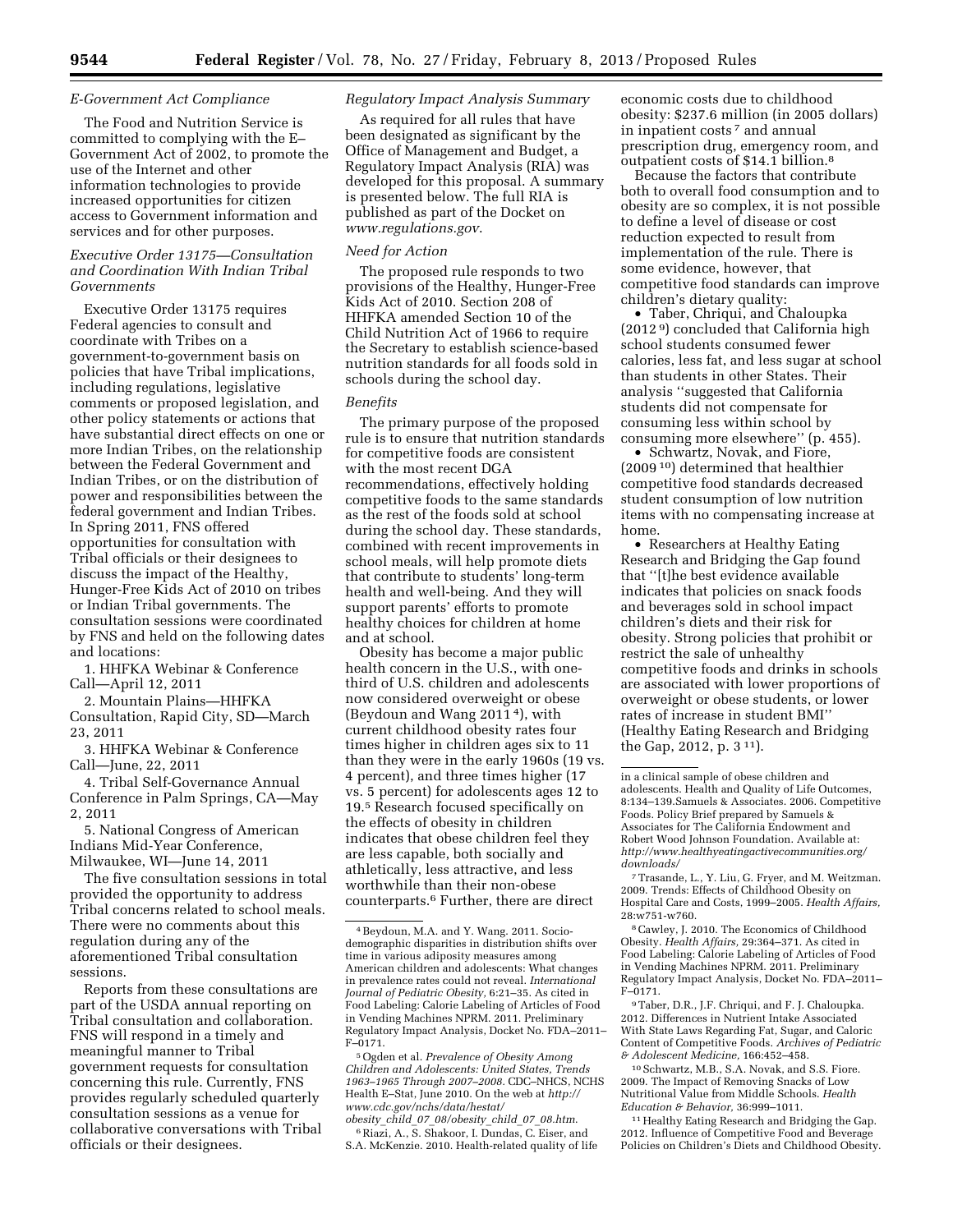A recent, comprehensive, and groundbreaking assessment of the evidence on the importance of competitive food standards conducted by the Pew Health Group concluded that a national competitive foods policy would increase student exposure to healthier foods, decrease exposure to less healthy foods, and would also likely improve the mix of foods that students purchase and consume at school. Researchers concluded that these kinds of changes in food exposure and consumption at school are important influences on the overall quality of children's diets.

Although nutrition standards for foods sold at school alone may not be a determining factor in children's overall diets, they are critical to providing children with healthy food options throughout the entire school day. Thus, these standards will help to ensure that the school nutrition environment does all that it can to promote healthy choices, and help to prevent diet-related health problems. Ancillary benefits could derive from the fact that improving the nutritional value of competitive foods may reinforce school-based nutrition education and promotion efforts and contribute significantly to the overall effectiveness of the school nutrition environment in promoting healthful food and physical activity choices.12

#### *Costs*

The proposed rule requires schools to improve the nutritional quality of foods offered for sale to students outside of the Federal school lunch and school breakfast programs. The new standards apply to foods sold à la carte, in school stores or vending machines, and, pending provisions of the final rule regarding occasional exemptions, through in-school fundraisers sponsored by students, parents, or other schoolaffiliated groups. Upon implementation of the rule, students will face new food choices from these sources. The new choices will meet standards for fat, saturated fat, sugar, and sodium, and have whole grains, low fat dairy, fruits, vegetables, or protein foods as their main ingredients. Our analysis examines a range of possible behavioral

responses of students and schools to these changes. To estimate potential effects on school revenue, we look to the experience of school districts that have adopted or piloted competitive food reforms in recent years.

The practice of selling foods in competition with Federally reimbursable program meals and snacks is widespread. In SY 2004–2005, 82 percent of all schools—and 92 percent of middle and high schools—offered a` la carte foods at lunch. Vending machines were available in 52 percent of all schools and 26 percent of elementary schools, 87 percent of middle schools, and 98 percent of high schools (Gordon, et al., 2007; Volume 1, pp 102–114).

The limited information available indicates that many schools have successfully introduced competitive food reforms with little or no loss of revenue and in a few cases, revenues from competitive foods increased after introducing healthier foods. In some of the schools that showed declines in competitive food revenues, losses from reduced sales were fully offset by increases in reimbursable meal revenue. In other schools, students responded favorably to the healthier options and competitive food revenue declined little or not at all.

But not all schools that adopted or piloted competitive food standards fared as well. Some of the same studies and reports that highlight school success stories note that other schools sustained some loss after implementing similar standards. While in some cases these were short-term losses, even in the longterm the competitive food revenue lost by those schools was not offset (at least not fully) by revenue gains from the reimbursable meal programs.

Our analysis examines the possible effects of the proposed rule on school revenues from competitive foods and the administrative costs of complying with the rule's competitive foods provisions. The analysis uses available data to construct model-based scenarios that different schools may experience in implementing the proposed rule. While these vary in their impact on overall school food revenue, each scenario's estimated impact is relatively small  $(+0.4$  percent to  $-0.7$  percent). In comparison, the regulations implementing the school food service revenue provisions of HHFKA would increase average overall school food revenue by roughly six percent. That said, the data behind the scenarios are insufficient to assess the frequency or probability of schools experiencing the impacts shown in each.

# **List of Subjects**

#### *7 CFR Part 210*

Grant programs-education; Grant programs-health; Infants and children; Nutrition; Reporting and recordkeeping requirements; School breakfast and lunch programs; Surplus agricultural commodities.

# *7 CFR Part 220*

Grant programs-education; Grant programs-health; Infants and children; Nutrition; Reporting and recordkeeping requirements; School breakfast and lunch programs.

Accordingly, for the reasons discussed in the preamble, 7 CFR parts 210 and 220 are proposed to be amended as follows:

# **PART 210—NATIONAL SCHOOL LUNCH PROGRAM**

■ 1. The authority citation for 7 CFR part 210 continues to read as follows:

**Authority:** 42 U.S.C. 1751–1760, 1779.

 $\blacksquare$  2. In § 210.1, revise the second sentence of paragraph (b) to read as follows:

#### **§ 210.1 General purpose and scope.**  \* \* \* \* \*

(b) \* \* \* It specifies Program responsibilities of State and local officials in the areas of program administration, preparation and service of nutritious lunches, the sale of competitive foods, payment of funds, use of program funds, program monitoring and reporting and recordkeeping requirements.

■ 3. In § 210.10, amend paragraphs  $(a)(1)(i)$  and  $(a)(1)(ii)$  by adding a new sentence at the end of the each paragraph.

The additions read as follows:

#### **§ 210.10 Nutrition standards and menu planning approaches for lunches and requirements for afterschool snacks.**

- (a) \* \* \*
- $(1) * * * *$

 $(i) * * *$  Schools shall make potable water available to children at no charge in the place where lunches are served during the meal service.

(ii)  $* * *$  Schools shall make potable water available to children at no charge in the place where afterschool snacks are served during the afterschool snack service.

\* \* \* \* \*  $(4)$  Revise § 210.11 to read as follows:

# **§ 210.11 Competitive food service and standards.**

(a) *Definitions.* For the purpose of this section:

Available at *[http://www.healthyeatingresearch.org/](http://www.healthyeatingresearch.org/images/stories/her_research_briefs/Competitive_Foods_Issue_Brief_HER_BTG_7-2012.pdf)  [images/stories/her](http://www.healthyeatingresearch.org/images/stories/her_research_briefs/Competitive_Foods_Issue_Brief_HER_BTG_7-2012.pdf)*\_*research*\_*briefs/ [Competitive](http://www.healthyeatingresearch.org/images/stories/her_research_briefs/Competitive_Foods_Issue_Brief_HER_BTG_7-2012.pdf)*\_*Foods*\_*Issue*\_*Brief*\_*HER*\_*BTG*\_*7- [2012.pdf.](http://www.healthyeatingresearch.org/images/stories/her_research_briefs/Competitive_Foods_Issue_Brief_HER_BTG_7-2012.pdf)* 

<sup>12</sup>Pew Health Group and Robert Wood Johnson Foundation. 2012. Heath Impact Assessment: National Nutrition Standards for Snack and a la Carte Foods and Beverages Sold in Schools. Available online: *[http://www.pewhealth.org/](http://www.pewhealth.org/uploadedFiles/PHG/Content_Level_Pages/Reports/KS%20HIA_FULL%20Report%20062212_WEB%20FINAL-v2.pdf)  [uploadedFiles/PHG/Content](http://www.pewhealth.org/uploadedFiles/PHG/Content_Level_Pages/Reports/KS%20HIA_FULL%20Report%20062212_WEB%20FINAL-v2.pdf)*\_*Level*\_*Pages/Reports/ KS%20HIA*\_*[FULL%20Report%20062212](http://www.pewhealth.org/uploadedFiles/PHG/Content_Level_Pages/Reports/KS%20HIA_FULL%20Report%20062212_WEB%20FINAL-v2.pdf)* \_*[WEB%20FINAL-v2.pdf](http://www.pewhealth.org/uploadedFiles/PHG/Content_Level_Pages/Reports/KS%20HIA_FULL%20Report%20062212_WEB%20FINAL-v2.pdf)*.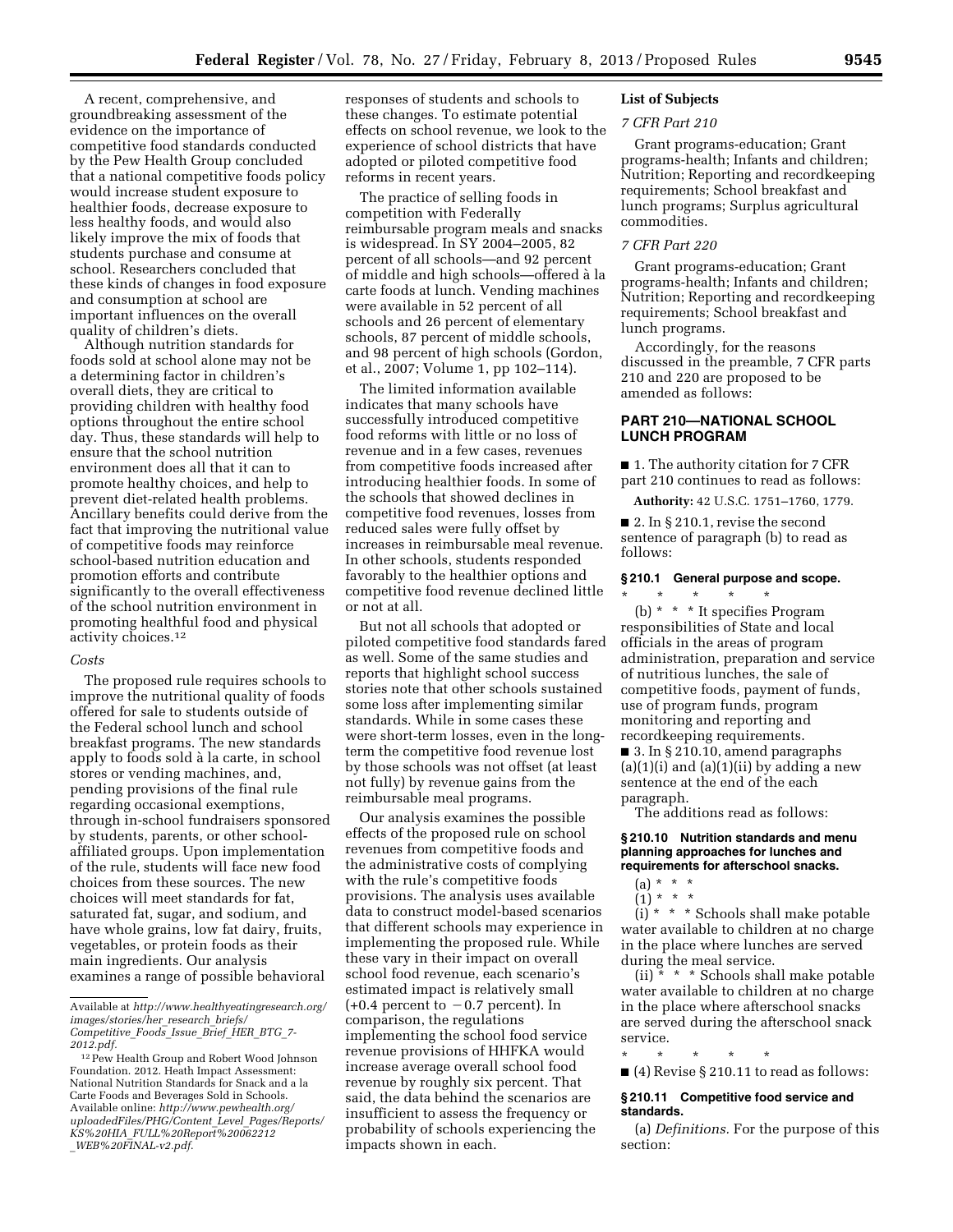(1) *Competitive food* means all food and beverages other than meals reimbursed under programs authorized by the Richard B. Russell National School Lunch Act and the Child Nutrition Act of 1966 available for sale to students on the *School campus*  during the *School day;* 

(2) *School day* means, for the purpose of competitive food standards implementation, the period from the midnight before, to 30 minutes after the end of the official school day;

(3) *School campus* means, for the purpose of competitive food standards implementation, all areas of the property under the jurisdiction of the school that are accessible to students during the school day; and

(4) *Combination foods* means products that contain two or more components representing two or more of the recommended food groups: fruit, vegetable, dairy, protein or grains.

(b) *General requirements for competitive food.* 

(1) State agencies and/or local educational agencies shall establish such policies and procedures as are necessary to ensure compliance with this section. State agencies and/or local educational agencies may impose additional restrictions on competitive foods, provided that they are not inconsistent with the requirements of this part.

(2) The sale of otherwise allowable calorie-free and low calorie, flavored and/or carbonated water as provided in paragraphs  $(m)(3)(vi)$ ,  $(m)(3)(vii)$ , and (m)(3)(viii) of this section in food service areas during the meal service is prohibited.

(3) The local educational agency is responsible for the maintenance of records that document compliance with the nutrition standards for all competitive food available for sale to students in areas under its jurisdiction that are outside of the control of the school food authority responsible for the service of reimbursable school meals. School food authorities shall be responsible for maintaining records documenting compliance with these standards in meal service areas during meal service periods. The local educational agency shall be responsible for ensuring that organizations designated as responsible for food service at the various venues in the schools maintain records in order to ensure and document compliance with the nutrition requirements for the foods and beverages available to be sold to students at these venues during the school day as required by this part. At a minimum, such records shall include receipts, nutrition labels and/or product

specifications for the items available for sale to students on the school campus during the school day.

(4) The nutrition standards for the sale of competitive food outlined in this section shall apply to competitive food for all programs authorized by the Richard B. Russell National School Lunch Act and the Child Nutrition Act of 1966 operating on the school campus during the school day.

(5) *Fundraiser restrictions.* Food and beverage items sold during the school day shall meet the nutrition standards for competitive food as required in this part. A special exemption shall be allowed for the sale of food and/or beverages that do not meet the competitive food nutrient standards as required in this section for the purpose of conducting a school-sponsored fundraiser. Such specially exempted fundraisers shall not take place more than:

(i) Alternative E1: the frequency specified by the State agency during such periods that schools are in session; or

(ii) Alternative E2: the frequency specified by the State agency and approved by USDA during such periods that schools are in session.

No specially exempted fundraiser foods or beverages may be sold in competition with school meals in the food service area during the meal service.

(c) *General nutrition standards for competitive foods.* 

(1) At a minimum, all competitive food sold to students on the school campus during the school day must meet the nutrition standards specified in this section.

(2) To be allowable, a competitive food item must:

(i) Meet all of the competitive food nutrient standards as outlined in this section; and

(ii) Be a grain product that contains 50 percent or more whole grains by weight or have as the first ingredient a whole grain; or

(iii) Have as the first ingredient one of the non-grain main food groups: fruit, vegetable, dairy product or protein foods (meat, beans, poultry, seafood, eggs, nuts, seeds, etc.); or

(iv) Contain 10 percent of the Daily Value of a naturally occurring nutrient of public health concern (i.e., calcium, potassium, vitamin D or dietary fiber); or

(v) Be a combination food that contains 1⁄4 cup of fruit or vegetable; and

(vi) If water is the first ingredient, the second ingredient must be one of the food items in  $(c)(2)(i)$ ,  $(c)(2)(ii)$ ,

 $(c)(2)(iii)$ ,  $(c)(2)(iv)$  or  $(c)(2)(v)$  of this section.

(3) Exemptions.

(i) Alternative A1: All menu items provided as part of the NSLP or SBP reimbursable meal are exempt from these competitive food standards with the exception of the standards established for total fat and sugar, as specified. Grain based dessert products must meet all standards in order to be served. Such menu items shall be served in the same or smaller portion sizes as in the NSLP or SBP to be allowable; or

(ii) Alternative A2: All menu items provided as part of the NSLP or SBP reimbursable meal are exempt from these competitive food standards, with the exception of grain based dessert products which must meet all standards in order to be served. Such menu items shall be served in the same or smaller portion sizes as in the NSLP or SBP to be allowable, and must meet the timeframe exemptions specified in paragraph (4) of this section.

(4) *Exemptions.* 

(i) Alternative B1: Exemptions to these nutrition requirements include side dishes (other than grain based dessert items) and entrée items sold a la carte in accordance with the requirements of paragraph (3)(ii) [Alternative A2] that are NSLP or SBP meal items that are offered on the same day as part of the reimbursable school meal. Such side dishes and entrée items must be offered in the same or smaller portion size as offered in the NSLP or SBP and meet the standards specific to the NSLP and SBP; or

(ii) Alternative B2: Exemptions to these nutrition requirements include side dishes (other than grain based dessert items) and entrée items sold a la carte in accordance with the requirements of paragraph (3)(ii) [Alternative A2] that are NSLP or SBP meal items that are offered within four operating days of their service as part of the reimbursable school meal during the current menu cycle. Such side dishes and entrée items must be offered in the same or smaller portion size as offered in the NSLP or SBP and meet the standards specific to the NSLP and SBP.

(d) *Fruits and vegetables.* Fresh, frozen and canned fruits and vegetables with no added ingredients except water or, in the case of fruit, packed in 100 percent fruit juice or extra light syrup, are exempt from the nutrient standards included in this section.

(e) *Grain products.* Grain products acceptable as a competitive food must include 50 percent or more whole grains by weight or have whole grain as the first ingredient. Grain products shall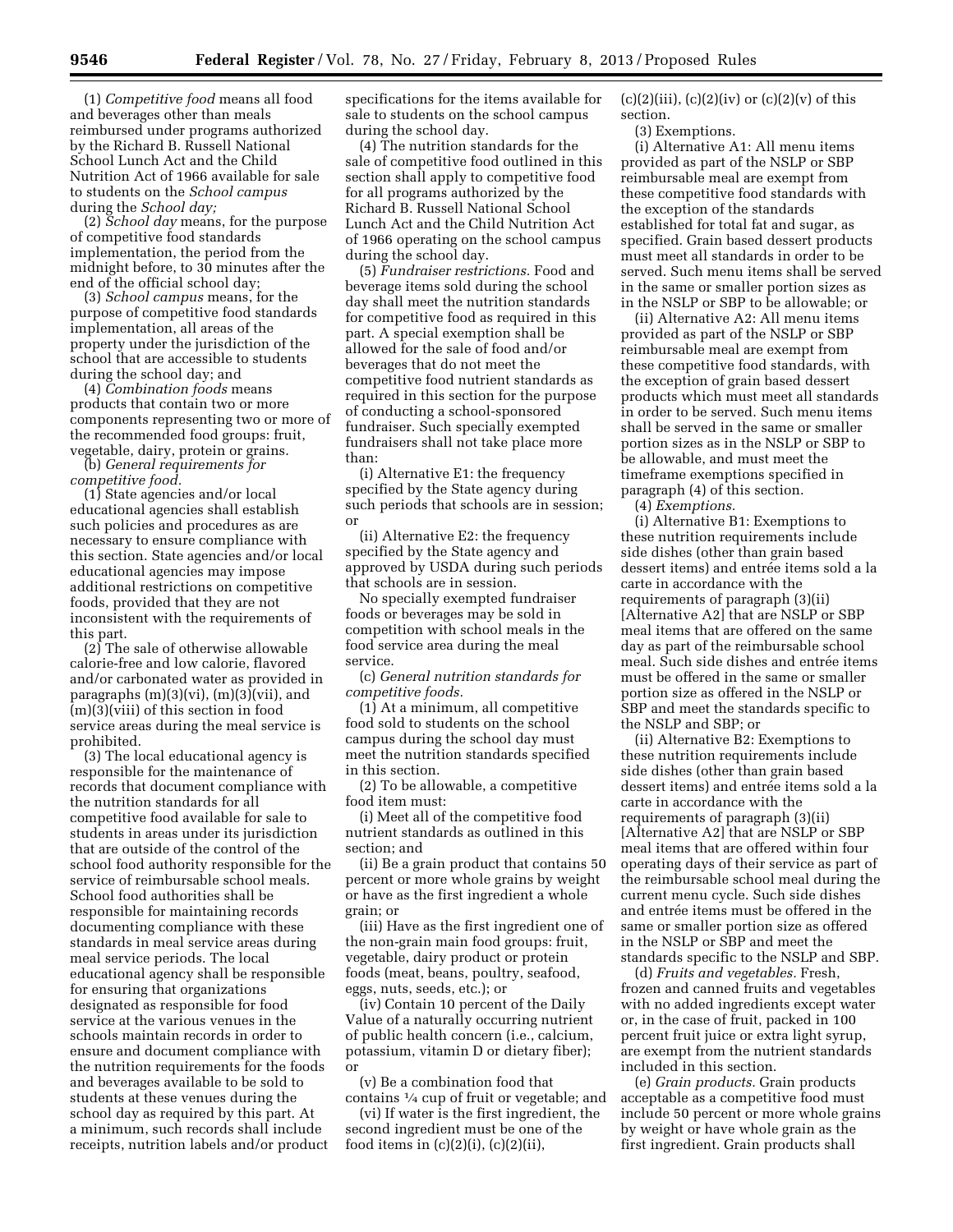meet all of the other nutrient standards included in this section.

(f) *Total fat.* 

(1) The total fat content of a competitive food shall be not more than 35 percent of total calories from fat per portion as packaged.

(2) Exemptions to this requirement include the following:

(i) Reduced fat cheese is exempt from the total fat and saturated fat standard, but subject to the required trans fat, calorie, sugar and sodium standards;

(ii) Nuts and Seeds and Nut/Seed Butters are exempt from total fat standard, but subject to the required saturated fat, trans fat, calorie, sugar and sodium standards. This exemption does *not* extend to combination products that contain nuts, nut butters or seeds or seed butters with other ingredients such as peanut butter and crackers, trail mix, chocolate covered peanuts, etc.;

(iii) Products that consist of only dried fruit with nuts and/or seeds with no added nutritive sweeteners or fat are exempt from the total fat and sugar standards, but subject to the required saturated fat, trans fat, calorie and sodium standards; and

(iv) Seafood *with no added fat* is exempt from the total fat requirement in order to increase omega-3 fatty acids in diets as recommended by the 2010 DGA; but subject to the required sugar, saturated fat, trans fat, calorie and sodium standards.

(g) *Saturated fat.* 

(1) The saturated fat content of a competitive food must be less than 10 percent of total calories per portion, except as specified in paragraph (g)(2).

(2) Reduced fat cheese is exempt from the total fat and saturated fat standards, but subject to the calorie, trans fat, sugar and sodium standards.

(h) *Trans fat.* The trans fat content of a competitive food must be zero grams trans fat per portion as packaged (not more than 0.5 grams per portion).

(i) *Total sugars.* 

(1) Alternatives.

(i) Alternative C1: Total sugars contained in a competitive food item must be not more than 35 percent of *calories* per portion.

(ii) Alternative C2: Total sugars contained in a competitive food item must be not more that 35 percent of *weight* per portion.

(2) Exemptions to this requirement are:

(i) Dried whole fruits or vegetables; dried whole fruit or vegetable pieces; and dried dehydrated fruits or vegetables with no added nutritive sweeteners are exempt from the sugar standard, but subject to the calorie, total fat, saturated fat, trans fat and sodium standards;

(ii) Products that consist of only dried fruit with nuts and/or seeds with no added nutritive sweeteners or fat are exempt from the total fat and sugar standards, but subject to the calorie, trans fat, saturated fat and sodium standards; and

(iii) Flavored and unflavored nonfat and low-fat yogurt with no more than 30 grams of total sugars per 8 ounce serving is exempt from the sugar standard, but subject to the calorie, total fat, saturated fat, trans fat and sodium standards.

(j) *Calorie and sodium content for snack items and side dishes sold a la carte.* Snack items and side dishes sold a la carte other than those exempt from the competitive food nutrition standards as provided in  $\S 210.11(c)(3)$  shall have not more than 200 calories and not more than 200 mg of sodium per portion as served, including the calories and sodium contained in any added accompaniments such as butter, cream cheese, salad dressing etc., and shall meet all of the other nutrient standards for non entrée items.

(k) *Calorie and sodium content for*   $entrée items sold a la carte.$ 

 $(1)$  An entrée item is defined as an item that is either:

(i) A combination food of meat or meat alternate and whole grain-rich/ bread; or

(ii) A combination food of vegetable or fruit and meat or meat alternate; or

(iii) A meat or meat alternate alone with the exception of yogurt, low-fat or reduced fat cheese, nuts, seeds and nut or seed butters.

(2) Entrée items sold a la carte other than those exempt from the competitive food nutrition standards as provided in § 210.11(c)(3) shall contain no more than 350 calories and 480 mg. of sodium per portion as served and meet all of the other nutrient standards in this section.

(l) *Caffeine.* Foods and beverages available to elementary and middle school-aged students shall be caffeinefree, with the exception of trace amounts of naturally occurring caffeine substances.

(m) *Beverages.* 

(1) Allowable beverages for elementary school-aged students shall be limited to:

(i) Plain water (no size limit); (ii) Low fat milk, plain (no more than 8 fluid ounces);

(iii) Non fat milk, plain or flavored (no more than 8 fluid ounces);

(iv) Nutritionally equivalent milk alternatives as permitted in § 210.10 and § 220.8 (no more than 8 fluid ounces); and

(v) 100 percent fruit/vegetable juice (no more than 8 fluid ounces).

(2) Allowable beverages for middle school-aged students shall be limited to:

(i) Plain water (no size limit); (ii) Low fat milk, plain (no more than 12 fluid ounces);

(iii) Non fat milk, plain or flavored (no more than 12 fluid ounces);

(iv) Nutritionally equivalent milk alternatives as permitted in § 210.10 and § 220.8 (no more than 12 fluid ounces); and

(v) 100 percent fruit/vegetable juice (no more than 12 fluid ounces).

(3) Allowable beverages for high school-aged students shall be limited to: (i) Plain water (no size limit);

(ii) Low fat milk, plain (no more than 12 fluid ounces);

(iii) Non fat milk, plain or flavored (no more than 12 fluid ounces);

(iv) Nutritionally equivalent milk alternatives as permitted in § 210.10 and § 220.8 (no more than 12 fluid ounces);

(v) 100 percent fruit/vegetable juice (no more than 12 fluid ounces);

(vi) Calorie-free, flavored and/or carbonated water (no more than 20 fluid ounces), except that such beverages shall not be available or served to students in the food service area during the meal service period;

(vii) No more than 20 fluid ounce servings of other beverages that comply with the Food and Drug Administration requirement for bearing a ''calorie free'' claim of less than 5 kcals/serving, except that such beverages shall not be available or served to students in the food service area during the meal service period; and

(viii) Alternative D1: No more than 12 fluid ounce servings of other beverages that contain no more than 40 calories per 8 fluid ounce serving or 60 calories per 12 fluid ounce serving, except that such beverages shall not be available or served to students in the food service area during the meal service period; or

(ix) Alternative D2: No more than 12 fluid ounce servings of other beverages that contain no more than 50 calories per 8 fluid ounce serving or 75 calories per 12 ounce serving, except that such beverages shall not be available or served to students in the food service area during the meal service period.

(n) *Accompaniments.* The use of accompaniments shall be limited when competitive food is sold to students in school. All accompaniments to a competitive food item shall be preportioned and the ingredients of such accompaniments must be included in the nutrient profile as a part of the food item served and shall meet all of the nutritional standards for competitive food as required in this section. ■ 5. In § 210.18, a new paragraph (h)(7) is added to read as follows:

**§ 210.18 Administrative reviews.**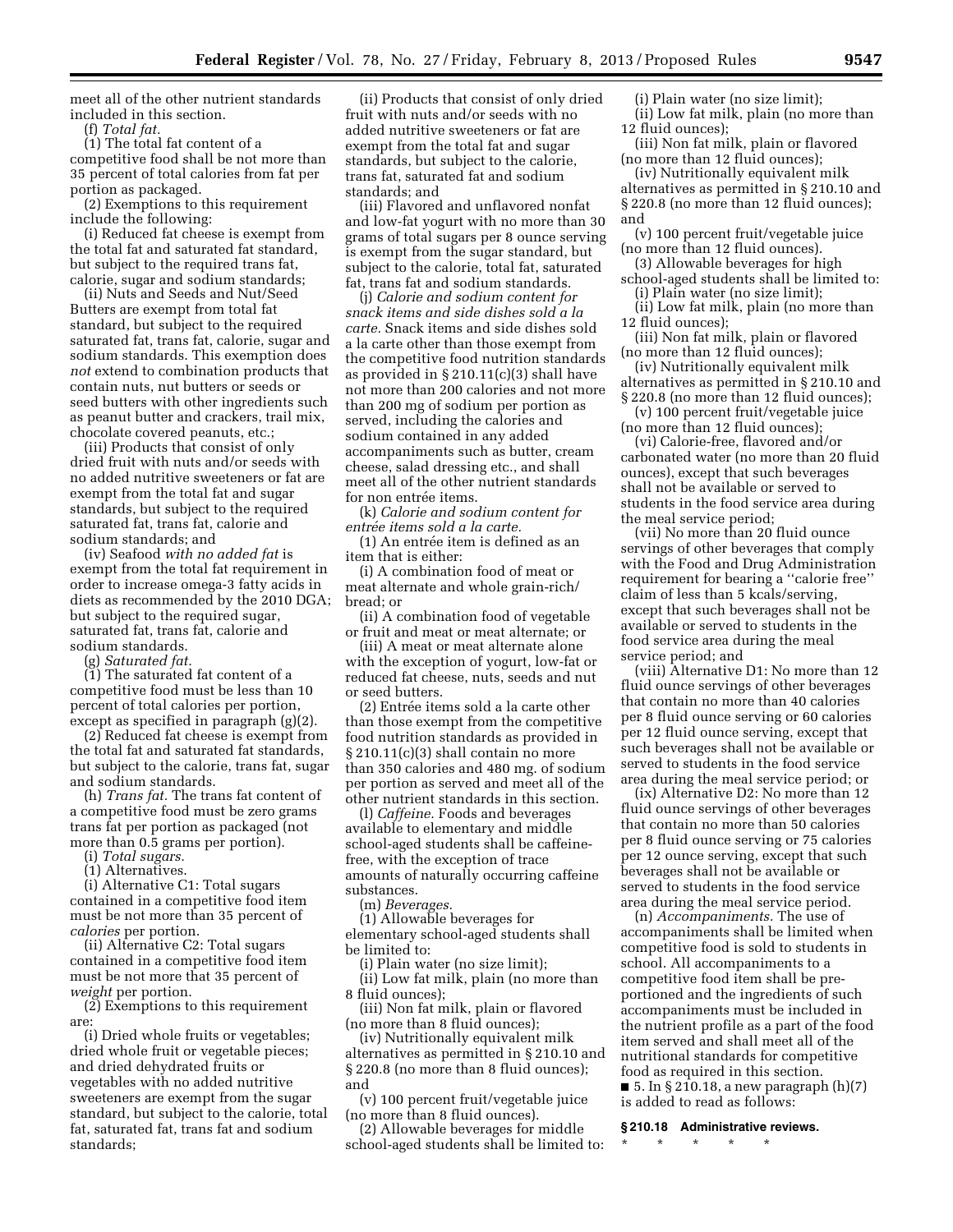(h) \* \* \*

(7) *Compliance with competitive food standards.* The State agency shall ensure that the local educational agency complies with the nutrition standards for competitive foods and retains documentation demonstrating compliance with the competitive food service and standards outlined in § 210.11.

■ 6. Appendix B to Part 210 is removed and reserved.

# **PART 220—SCHOOL BREAKFAST PROGRAM**

■ 1. The authority citation for 7 CFR part 220 continues to read as follows:

**Authority:** 42 U.S.C. 1773, 1779, unless otherwise noted.

■ 2. In § 220.2,

(a) The definition of ''Foods of minimal nutritional value'' is removed; and

(b) The definition of ''Competitive foods'' is removed.

■ 3. Section 220.12 is revised as follows:

# **§ 220.12 Competitive food services.**

Competitive food services shall comply with the requirements specified in § 210.11 of this chapter.

■ 4. Appendix B to Part 220 is removed and reserved.

Dated: February 1, 2013.

#### **Kevin W. Concannon,**

*Under Secretary, Food, Nutrition, and Consumer Services.* 

**Note:** The following appendix will not appear in the Code of Federal Regulations:

# **Initial Regulatory Flexibility Analysis— Proposed Rule**

#### **National School Lunch Program and School Breakfast Program: Nutrition Standards for All Foods Sold in School as Required by the Healthy, Hunger-Free Kids Act of 2010**

*Agency:* Food and Nutrition Service, USDA.

*Background:* The Regulatory Flexibility Act (RFA) requires agencies to consider the impact of their rules on small entities and to evaluate alternatives that would accomplish the same objectives without undue burden when the rules impose a significant economic impact on a substantial number of small entities. Inherent in the RFA is the desire to remove barriers to competition and encourage consideration of ways to tailor regulations to the size of the regulated entities.

The RFA does not require that agencies necessarily minimize a rule's impact on small entities if there are significant, legal, policy, factual, or other reasons for the rule's impacts. The RFA requires only that agencies determine, to the extent feasible, the rule's economic impact on small entities, explore regulatory alternatives for reducing any significant economic impact on a substantial

number of such entities, and explain the reasons for their regulatory choices.

*Reasons That Action Is Being Considered:*  This rule sets forth proposed provisions to implement section 208 of Public Law 111– 296, the Healthy, Hunger-Free Kids Act of 2010 (HHFKA). Section 208 amends Section 10 of the Child Nutrition Act of 1966 (42 U.S.C. 1779) (CNA) to give the Secretary of Agriculture new authority to establish science-based nutrition standards for all foods and beverages sold outside of the Federal child nutrition programs on the school campus during the school day. The Act also specifies that the nutrition standards shall apply to all foods sold (a) outside the school meal programs; (b) on the school campus; and (c) at any time during the school day.

*Objectives of, and Legal Basis for, the Proposed Rule:* As stated above, the legal basis for the proposed rule are the amendments made to the CNA by HHFKA. The objectives of this rule are to establish nutrition standards for all foods sold to students in schools other than meals served through child nutrition programs authorized under the NSLA or the CNA and to improve the health and well being of the Nation's school-aged children.

*Number of Small Entities to Which the Proposed Rule Will Apply:* This proposed rule directly regulates the 55 State education agencies and 2 State Departments of Agriculture that operate the NSLP pursuant to agreements with USDA's Food and Nutrition Service. In turn, its provisions apply to school districts, school food authorities, schools and others that prepare and sell foods other than those provided as reimbursable school lunches and breakfasts (such as a` la carte food sales, vending machines, or other competitive food venues). While State agencies are not considered small entities as State populations exceed the 50,000 threshold for a small government jurisdiction, many of the service-providing institutions that work with them to implement the program do meet definitions of small entities:

• Nearly 101,000 schools and residential child care institutions (RCCIs) participate in NSLP. These include more than 90,000 public schools, 6,000 private schools, and about 5,000 RCCIs. A majority of those institutions also provide competitive foods through a` la carte menus, vending, school stores, snack bars, fundraisers, or some combination of venues. Within individual schools, a variety of school groups (e.g., student clubs, parent teacher organizations, or parent ''booster'' organizations supporting activities such as sports, music, and enrichment activities) earn revenue from competitive foods.

• School Food Authorities (SFAs) earn competitive food revenues primarily through a` la carte sales, but may also earn revenues from vending machine sales, school stores, snack bars, and other outlets.

• Manufacturers, wholesalers, and distributors, including vending machine operators, are not regulated by the proposed rule, but are indirectly affected. Of this group, vending operators with machines in primary and secondary schools may be the

most affected. Vending businesses tend to have few employees; 76 percent of companies that operated for the entire year in 2007 employed fewer than 10 people.13 Vending machines in primary and secondary schools make up just two percent of vending industry sales.<sup>14</sup>

• Food service management companies (FSMCs) that prepare school meals or menus under contract to SFAs may be indirectly affected by the proposed rule in that they may also prepare foods for the a´ la carte menu. Thirteen percent of public school SFAs contracted with FSMCs in school year (SY) 2004–2005.15 Of 23,000 food service contractors that operated for the full year in 2007, 86 percent employed fewer than 100 workers.<sup>16</sup>

*Projected Reporting, Recordkeeping and Other Compliance Requirements:* The analysis below covers only those organizations impacted by the proposed rule that were determined to be small entities.

#### **School Food Authorities and Other School Groups**

An estimated 95 percent of competitive school food sales accrue to SFAs; the remaining five percent accrues to other school groups such as student clubs, parent teacher organizations, or parent ''booster'' organizations. If SFAs, other school groups, and the food industry are able to satisfy current student demand for competitive foods with new options that meet the proposed rule standards, then there may be no change in competitive food sales or competitive food revenue. And although the evidence base is limited, it suggests that many SFAs and other school groups have successfully introduced competitive food reforms with little or no loss of revenue, and in a few cases, revenues from competitive food sales have increased after introducing healthier foods. In some cases, decreases in competitive food sales have been offset by increases in school meal participation. In other cases, schools have experienced a decline in overall school food revenue.

The available data do not allow us to estimate the potential school revenue effect with any certainty. Instead, we have prepared

14The vending industry estimates that primary and secondary schools accounted for 2.2 percent (\$1 billion out of \$45.6 billion) of total vending machine sales in 2008. Census of the Industry 2009, Vending Times, *[http://www.vendingtimes.com/](http://www.vendingtimes.com/Media/Sites-AdministratorsSiteNavigation/VendingTimes_Census2009.pdf) [Media/Sites-AdministratorsSiteNavigation/Vending](http://www.vendingtimes.com/Media/Sites-AdministratorsSiteNavigation/VendingTimes_Census2009.pdf) Times*\_*[Census2009.pdf.](http://www.vendingtimes.com/Media/Sites-AdministratorsSiteNavigation/VendingTimes_Census2009.pdf)* 

15U.S. Department of Agriculture, Food and Nutrition Service, Office of Research, Nutrition and Analysis, School Nutrition Dietary Assessment Study-III, Vol. I, 2007, p. 34 *[http://](http://www.fns.usda.gov/ora/MENU/Published/CNP/FILES/SNDAIII-Vol1.pdf)  [www.fns.usda.gov/ora/MENU/Published/CNP/](http://www.fns.usda.gov/ora/MENU/Published/CNP/FILES/SNDAIII-Vol1.pdf) [FILES/SNDAIII–Vol1.pdf](http://www.fns.usda.gov/ora/MENU/Published/CNP/FILES/SNDAIII-Vol1.pdf)*.

16Census Bureau, 2007 Economic Census, NAICS 72231. Table 2, ''Employment Size of Establishments for the U.S.'' on *[http://](http://www.census.gov/econ/industry/ec07/a72231.htm)  [www.census.gov/econ/industry/ec07/a72231.htm.](http://www.census.gov/econ/industry/ec07/a72231.htm)* 

<sup>13</sup> Vending machine operators are described by ''NAICS'' code 454210. The code does not account for all vending machine businesses and data is not available to assess the proportion of vending machine businesses in schools. The statistics by establishment size are from the U.S. Census Bureau, 2007 Economic Census. Table 2, ''Employment Size of Establishments for the U.S.'' on *[http://](http://www.census.gov/econ/industry/ec07/a454210.htm)  [www.census.gov/econ/industry/ec07/a454210.htm](http://www.census.gov/econ/industry/ec07/a454210.htm)*.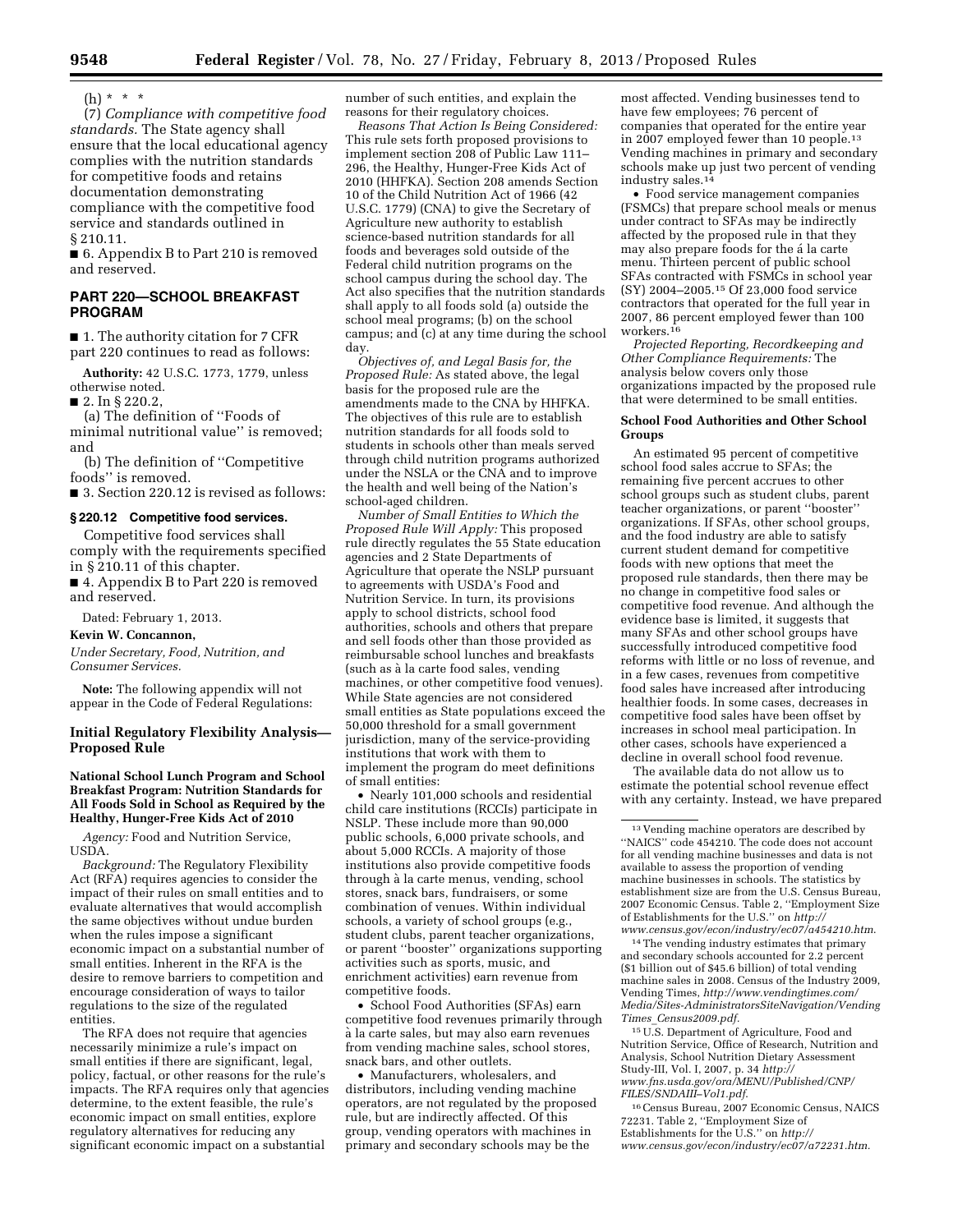a series of estimates that represent a range of plausible outcomes given the variety of experiences observed in several case studies. At one end of this range, we calculate that a four percent increase in competitive food revenues would result in a +0.4 percent increase in school food revenue over five years. At the other end of the range, we calculate that the standards in the proposed rule could reduce competitive food revenue by an estimated 4.8 percent, resulting in an overall decrease in school food revenues of  $-0.7$  percent over five years. (Additional detail is provided in the Regulatory Impact Analysis for this rule.)

Case studies that consider the impacts of competitive food nutrition standards on SFA revenues find that reductions in competitive food revenue were often fully offset by increases in reimbursable meal revenue as students redirected their demand for competitive foods to the reimbursable school meal programs. In other instances, the lost competitive food revenue was not offset (at least not fully) by revenue gains from the reimbursable meal programs. Most SFAs have a number of options and some flexibility within available revenue streams and operations that can help minimize lost revenue. For example, about half of all SFA revenues are from Federal payments for reimbursable meals. SFAs can increase revenues to the extent that schools successfully encourage greater meal participation. In addition, the revenue impacts presented here are from a baseline that increased substantially at the start of SY 2011–2012, on implementation of interim final regulations for Sections 205 and 206 of HHFKA. These provisions will ensure that the revenue from competitive food sales is aligned with their cost.<sup>17</sup> The requirements of Section 206 are estimated to increase competitive food revenue by 35 percent, while the scenarios presented here anticipate a competitive food revenue loss of no more than 4.8 percent. The combined effect of both provisions remains a net increase in SFA competitive food revenue under all of these scenarios.18

It is also worth noting that USDA estimates that just over 98 percent of SFA competitive food revenue is generated by sales of à la carte foods and "many foods are only offered à la carte when available as part of a reimbursable meal'' (SNDA–III, p. 119).19 Under regulations that took effect July 1, 2012, school meals are currently required to meet new nutrition standards. Because the school meal standards are similar to those proposed for competitive foods, many of the foods served à la carte will meet the standards in the final competitive food rule before it takes effect. For other entrées and side dishes served as part of a reimbursable meal, the proposed rule would provide a limited exemption from competitive food

requirements. In addition, the new school meal nutrition standards will provide an opportunity for schools and for industry to adjust to the new requirements before the competitive food standards take effect. In addition, at least 39 States currently have competitive food policies, the majority of which exceed existing Federal standards. In these States, industry may already have made a number adjustments to the products offered for sale.

Unlike SFAs other school groups cannot make up lost revenues through school meal sales. The proposed rule mitigates the impact of the proposed rule on such groups by providing an exception for occasional fundraisers that do not meet the proposed competitive food standards. Alternatively, these groups may explore fundraising options that include foods that do meet the proposed standards or find other modes of fundraising that do not include competitive foods.

#### **Industry Groups**

Manufacturers, wholesalers, foodservice management companies, and distributors, including vending machine operators, are not directly regulated under the proposed rule but may be affected indirectly in the sense that schools will need to purchase a different mix of foods to satisfy the requirements of the rule. However, many States have already adopted their own competitive food standards, and the food industry is already responding by producing a variety of products that meet current State as well as the proposed Federal standards. Consider, for example, that Wescott et al. (2012) found that between 2004 and 2009, the beverage industry reduced calories shipped to schools by 90 percent, with a total volume reduction in full-calorie soft drinks of over 95 percent.

Consistent with SBA guidance, which notes that ''[t]he courts have held that the RFA requires an agency to perform a regulatory flexibility analysis of small entity impacts only when a rule directly regulates them'' (SBA, p. 20),20 we do not attempt to quantify the economic effect of the proposed rule on these industry groups. However, we briefly mention two industry groups that may be more directly affected by the rule than others.

# (1) Vending.

Vending machine operators served an estimated 19,000 primary and secondary schools in the U.S. in 2008.21 For 2008, the vending industry estimated that primary and secondary schools accounted for just two percent of total vending machine dollar sales. Both industry and U.S. Census data indicate that most vending machine operations are small businesses. The majority of vending machine operators that operated for the entire year in 2007 (76 percent) employed fewer than 10 individuals according to the U.S. Economic Census.22 The same source also finds that 37 percent of vending machine

operators that operated for all of 2007 generated less than \$250,000 in receipts, although those operators accounted for less than 3 percent of total revenue from this industry group.23 Because of the relatively large number of small vending machine operators, some small vendors may be challenged by the changes contained in the proposed rule. Whether small or large, many vending machine operators will need to modify their product lines to meet the requirements of the rule.

(2) Food Service Management Companies. FSMCs are potentially indirectly affected by the proposed rule. FSMCs that provide a` la carte foods to schools under contract to SFAs will need to provide foods that conform to the changes in the proposed rule. As with the SFAs, we anticipate that many of those costs will have already been incurred through changes in the school meal requirements.

#### **Administrative Costs**

The proposed rule requires that State agencies ensure that all schools, SFAs, and other food groups comply with its competitive food standards. State agencies must also retain documentation demonstrating compliance. Schools, SFAs, and other food groups are responsible for maintaining records documenting compliance with competitive food standards. It is anticipated that the administrative cost to 57 State agencies, 101,000 schools, and 21,000 SFAs will total \$124 million over five years (or about \$245 per school per year on average).

#### **Distributional Impacts**

A key characteristic associated with a school's dependence on competitive food revenue is grade level. High schools are more likely to offer competitive foods than are elementary schools. This is true of à la carte foods, foods sold through vending machines, and foods sold in school stores or snack bars.24 Competitive food revenue is also associated with a school's mix of low and high income students. According to SNDA– III, schools serving at least one-third of their meals at full price to higher income students obtain more than seven times as much revenue from competitive food sales as schools serving a larger percentage of free and reduced-price (and hence lower-income) students.25 Other factors that may be associated with student access to competitive food sources and school revenue from competitive foods include whether students have the option of leaving campus during the school day, and whether schools grant students the right to leave the cafeteria during meal times. Generally, student

<sup>17</sup>**Federal Register**, Vol. 76, No. 117, pp. 35301– 35318.

<sup>18</sup>The same is not true of competitive food revenue of non-SFA school groups. Competitive food revenue that does not accrue to the foodservice account is not subject to regulation under Section 206.

<sup>19</sup>SNDA III: *[www.fns.usda.gov/Ora/menu/](http://www.fns.usda.gov/Ora/menu/Published/CNP/FILES/SNDAIII-Vol1.pdf)  [Published/CNP/FILES/SNDAIII–Vol1.pdf](http://www.fns.usda.gov/Ora/menu/Published/CNP/FILES/SNDAIII-Vol1.pdf)*.

<sup>20</sup>SBA, ''A Guide for Government Agencies''.

<sup>21</sup> VendingTimes.com, Census of the Industry, 2009 Edition. Automatic Merchandiser magazine, June/July 2011.

<sup>22</sup> Data for NAICS code 454210, ''vending machine operators.'' U.S. Census Bureau, *[http://](http://www.census.gov/econ/industry/ec07/a454210.htm) [www.census.gov/econ/industry/ec07/a454210.htm](http://www.census.gov/econ/industry/ec07/a454210.htm)*  (accessed 11/13/2011).

<sup>23</sup> Ibid. Note that these statistics are for all vending machine operators in NAICS code 4545210, not just those that serve the school market. We do not know whether the concentration of small vending machine operators that serve the school market differs from the concentration of small operators in the industry as a whole.

<sup>24</sup>U.S. Department of Agriculture, Food and Nutrition Service, 2007, School Nutrition Dietary Assessment Study-III, Vol. I by Mathematica Policy Research, Inc., (SNDA–III), pp. 73–77, 86–89. 25Unpublished ERS analysis of SNDA–III data.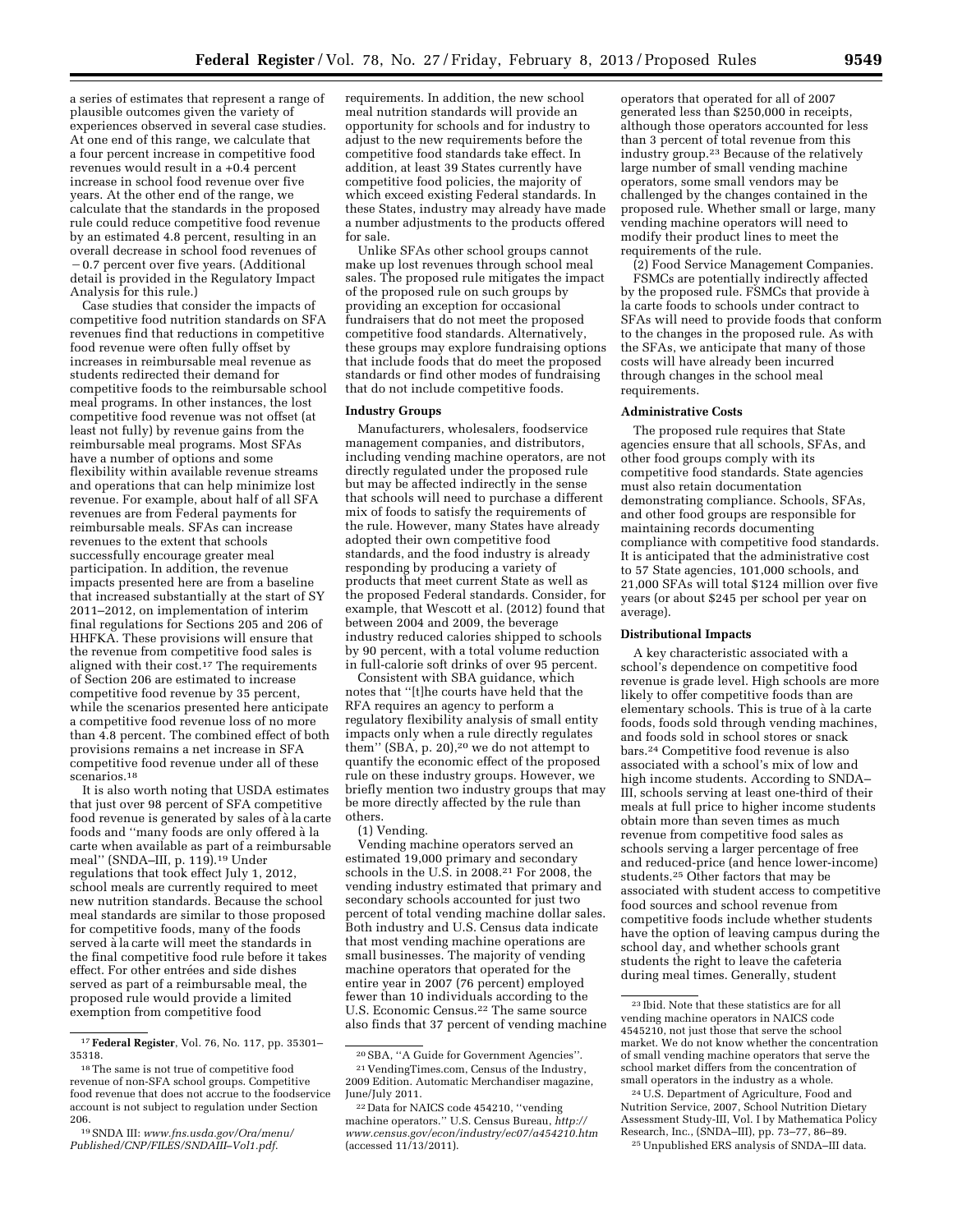mobility privileges increase with grade level.26 These factors are not necessarily associated with school or SFA size.

The most important source of competitive food revenue is à la carte sales. Sales from vending machines are less common, accounting for only about five percent of all competitive food sales. In general, small schools are less likely than larger schools to have vending machines accessible to students: just 36 percent of schools with fewer than 500 students had vending machines. That increases to 48 percent of schools with 500 to 1,000 students and 78 percent of schools with more than 1,000 students.27

*Federal Rules That May Duplicate, Overlap or Conflict with the Proposed Rule:* FNS is unaware of any such Federal rules or laws.

*Significant Alternatives:* HHFKA requires USDA to establish standards that are consistent with the most recent Dietary Guidelines for Americans (DGA) using ''authoritative scientific recommendations'' (HHFKA section 208). The proposed rule standards reflect nutrition guidelines set forth in the 2010 DGA, by the National Academies' Institute of Medicine in Nutrition Standards for Foods in Schools (2007), standards already adopted by States and localities, and standards identified by other organizations.

The proposed rule reflects a considered balance among these guidelines. It is possible to derive an alternative, however, that would require fewer changes to allowed competitive foods. While different standards might reduce the cost of the rule for some regulated parties, there is little evidence that the economic costs of the rule fall disproportionately on the smallest SFAs, schools, or other school groups within these schools. A rule less closely aligned with DGA and other scientific recommendations would not provide particular relief to these small entities, but may result in fewer improvements to the school nutrition environment and children's health.

USDA also considered a separate implementation schedule for small entities.28 This may offer smaller schools and businesses more time to adjust to the new requirements. But because the majority of competitive food revenues come from à la carte sales, and because a` la carte foods will be subject to the new school meal pattern requirements, many à la carte foods will already meet healthier food standards when the proposed competitive food rule becomes effective. While vending machines are not subject to the meal pattern standards, they are more commonly found in large schools: over three quarters of schools with more than 1,000 students have vending machines as compared to a third of schools with fewer than 500 students.29 FNS determined, therefore, that the potential benefit of deferring implementation for smaller schools would not outweigh the potentially adverse

28A more permissive compliance schedule for small entities is one of the alternative cited in SBA,

''A Guide for Government Agencies,'' p. 35. 29SNDA–III., p. 88.

impact of deferring important improvements to the school nutrition environment for all children.

#### **Regulatory Impact Analysis**

Agency: Food and Nutrition Service, USDA.

Title: Nutrition Standards for All Foods Sold In School.

Nature of Action: Proposed Rule. Need for Action: Section 208 of the Healthy, Hunger-Free Kids Act of 2010 requires the U.S. Department of Agriculture (USDA) to establish science-based nutrition standards for all foods sold in schools during the school day. The standards proposed in this rule are intended to help ensure that *all*  foods sold at school—whether provided as part of a school meal or sold in competition with such meals—are aligned with the latest and best dietary recommendations. They will work in concert with recent improvements in school meals to support and promote diets that contribute to students' long-term health and well-being. And they will support efforts of parents to promote healthy choices for children, at home and at school.

Affected Parties: All parties involved in the operation and administration of programs authorized under the National School Lunch Act or the Child Nutrition Act that operate on the school campus during the school day. These include State education agencies, local school food authorities, local educational agencies, schools, students, and the food production, distribution, and service industry.

Abbreviations:

- DGA Dietary Guidelines for Americans
- FDA Food and Drug Administration
- FMNV Foods of Minimal Nutritional Value
- FY Fiscal Year
- HHFKA Healthy, Hunger-Free Kids Act
- IOM Institute of Medicine
- NSLP National School Lunch Program
- SBP School Breakfast Program
- SFA School Food Authority
- SLBCS–II School Lunch and Breakfast Cost Study II
- SNDA–III School Nutrition Dietary Assessment III
- SY School Year
- USDA United States Department of Agriculture

#### **Contents**

- I. Introduction
	- A. Overview
	- B. Background
	- C. Baseline
	- D. Previous Recommendations and
	- Existing Standards
	- 1. Institute of Medicine Recommendations 2. Voluntary Standards
	-
	- 3. Competitive Food Standards in Five Largest States
- II. Development of Federal Standards
- III. Cost—Benefit Analysis
	- A. Existing Research on Revenue Effects
	- B. Estimating School Revenue Changes
	- C. Impacts on Participating Children and
- Families
- D. Administrative Costs
- E. Industry Effects
- F. Distributional Effects
- 1. Grade Level
- 2. Low Income Students
- G. Benefits
- H. Limitations and Uncertainties
- 1. Limitations in Available Research
- 2. Prices of Competitive Foods
- 3. State and Local Support of Reimbursable Meals
- 4. Student Response to New Standards
- 5. Industry Response
- 6. SFA and School Compliance
- 7. School Participation in the NSLP
- 8. Food and Labor Costs
- IV. Alternatives
	- A. Full Implementation of IOM Recommendations
	- B. Less Comprehensive Standards
	- C. Exemption for Reimbursable Meal Entrées and Side Dishes
	- D. School-sponsored Fundraisers
	- E. Total Sugar
	- F. Naturally Occurring Ingredients and Fortification
	- G. Allowable Beverage Sizes in High School
	- H. Low Calorie Beverages
	- I. Caffeinated Beverages
- V. Accounting Statement
- VI. References

#### **I. Introduction**

*A. Overview* 

There has been increasing public interest in the rising prevalence of overweight and obesity in the United States, particularly among children. The school nutrition environment is a significant influence on children's health and well-being. Recent studies have shown that children typically consume between 26 and 35 percent of their total daily calories at school, and as much as 50 percent for children who participate in both school lunch and breakfast programs (Fox 2010; Guthrie, et al., 2009).

In response to these concerns, the Healthy Hunger-Free Kids Act (HHFKA) of 2010 required USDA to establish science-based nutrition standards for *all* foods sold in schools during the school day. The standards proposed here are intended to help ensure that *all* foods sold at school—whether provided as part of a school meal or sold in competition with such meals—are aligned with the latest and best dietary recommendations.

The proposed competitive food standards will work in concert with recent improvements in school meals to support and promote diets that contribute to students' long-term health and well-being. Congress highlighted the relationship between school meal improvements and standards for other school foods, noting that the prevalence of ''unhealthy [competitive] foods in our schools not only undermines children's health but also undermines annual taxpayer investments of over \$15.5 billion in the National School Lunch and School Breakfast Programs'' (Senate Report 111–178, p. 8).

The benefits sought through this rulemaking focus on improving the food choices that children make during the school day. A growing body of evidence tells us that giving school children healthful food options will help improve these choices. A recent, comprehensive, and groundbreaking assessment of the evidence by the Pew

<sup>26</sup> Ibid., p. 78.

<sup>27</sup> Ibid., p. 88.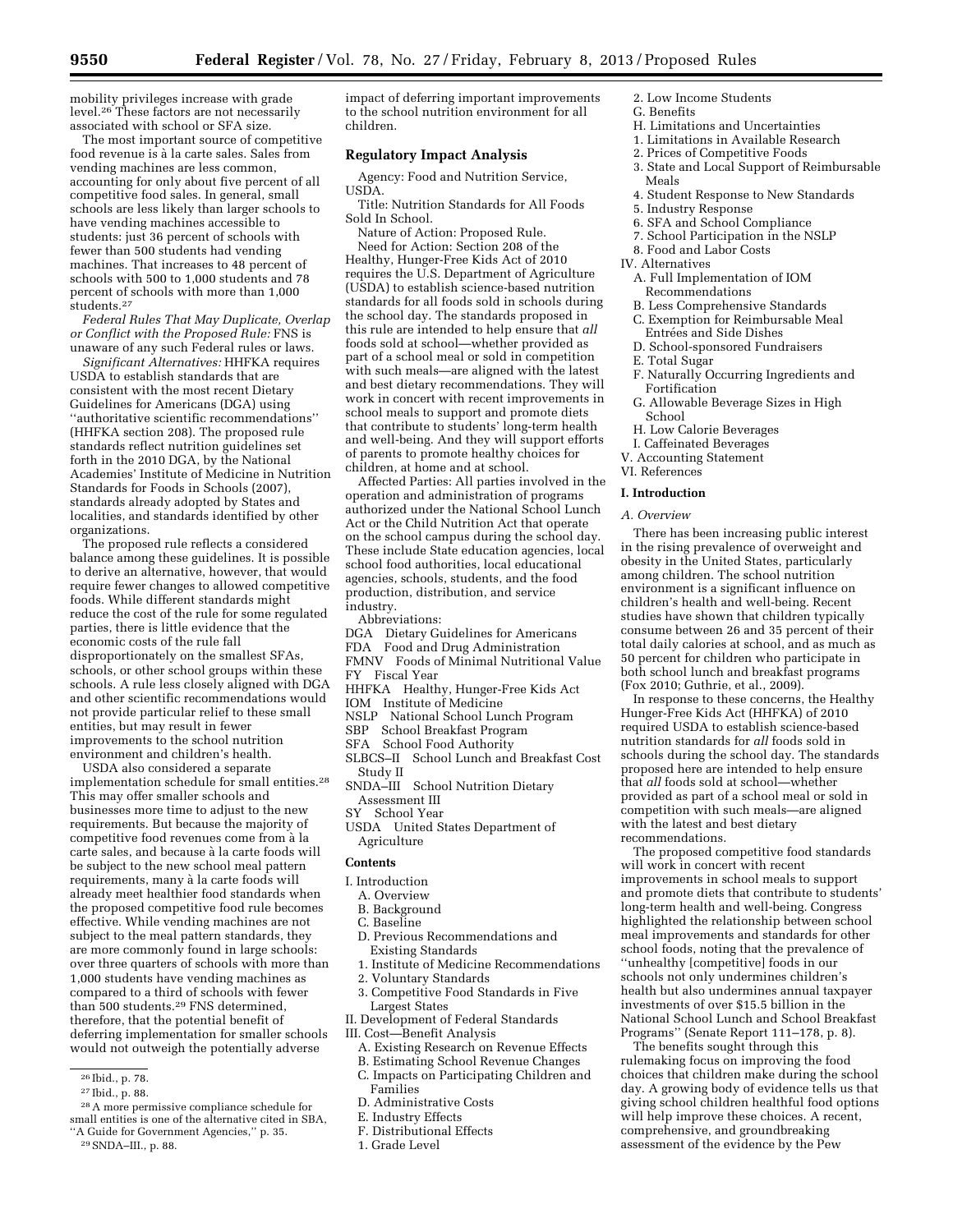Health Group and Robert Wood Johnson Foundation concluded that:

• A national competitive foods policy would increase student exposure to healthier foods and decrease exposure to less healthy foods, and

• Increased access to a mix of healthier food options is likely to change the mix of foods that students purchase and consume at school, for the better.

Researchers for Healthy Eating Research and Bridging the Gap, Robert Wood Johnson Foundation-sponsored research programs examining environmental influences on youth diets and obesity, have concluded that strong policies that prohibit or restrict the sale of unhealthy competitive foods and drinks in schools improve children's diets and reduce their risk for obesity.

Because setting national standards will change the range of food products sold in schools, they may affect the revenues schools earn from these foods, as well as participation in school meals. The evidence on the overall impact of competitive food standards on school revenues is mixed. However, a number of schools implementing such standards have reported little change, and some increases, in net revenues.

#### *B. Background*

Children generally have two options for school food purchases: (1) Foods provided under the National School Lunch Program (NSLP), the School Breakfast Program (SBP), or other child nutrition programs authorized under the National School Lunch Act or the Child Nutrition Act, and (2) competitive foods purchased à la carte in school cafeterias or from vending machines at school. NSLP is available to over 50 million children each school day; an average of 31.8 million children per day ate a reimbursable lunch in fiscal year (FY) 2011. Additional children are served by the Child and Adult Care Food and the Summer Food Service Programs that operate from NSLP and SBP participating schools. While meals served through these programs are required to meet nutritional standards based on the most recent *Dietary Guidelines for Americans*  (DGA), competitive foods are subject to far fewer Federal dietary standards. Existing regulations address only the place and timing of sales of foods of minimal nutritional value (FMNV).30

The sale of food in competition with Federal reimbursable program meals and snacks is widespread. In school year (SY) 2004–2005, 82 percent of all schools—and 92 percent of middle and high schools—offered a` la carte foods at lunch. Vending machines were available in 52 percent of all schools, and 26 percent of elementary schools, 87 percent of middle schools, and 98 percent of high schools (Gordon, et al., 2007; Volume 1, pp. 102–114).31 Revenues from competitive

foods, however, are far smaller than revenues from USDA-funded school meals. In SY 2005–2006, approximately 84 percent of school food authority (SFA) revenue was derived from reimbursable school meals, from a combination of USDA subsidies, State and local funds, and student meal payments. The remaining 16 percent was derived from non-reimbursable food sales (USDA 2008, p. xii). Half of secondary school students consume at least one snack food per day at school, an average of 273 to 336 calories per day. This amount is significant considering that an excess of 110 to 165 calories per day may be responsible for rising rates of childhood obesity (Fox *et al* 2009, Wang *et al* 2006, cited in Pew Health Group, 2012).

Many observers, including parents and military leaders, have expressed concerns about the competitive foods available to children at school (Gordon, et al., 2007; Christeson, Taggart, and Messner-Zidell, 2010; Christeson, et al., 2012). In response, a number of States have implemented competitive food standards. In 2004, GAO reported that 21 States had created standards that went beyond existing Federal standards. In 2010, the School Nutrition Association reported that the number of States with competitive food policies had increased to 36.32 33 34 More recently, the Centers for Disease Control and Prevention (CDC) reported that 39 States had established competitive food policies as of October 2010; in two of those States, legislation had recently passed to require competitive food standards, but neither State had yet defined specific standards.35 A 2012 study conducted for FNS found that at least half of States had competitive food standards for foods sold in vending machines, à la carte, school stores,

32 GAO–04–673. April 2004. The GAO identified 23 States, but 2 of the 23 had only created committees to assess competitive food issues. The report considered both timing of competitive foods sales and the types of products offered. In terms of timing, of the 21 States with competitive food policies, 14 limited access to competitive foods at times associated with meal periods, 5 limited competitive food sales during the entire school day, and 2 States varied the standards by the type of school. In terms of the types of foods, 6 of the 21 States limited access to all competitive foods, 8 limited access only to FMNV, and 7 States limited selected competitive foods. Seventeen of the States limited access at all grade levels, while the remaining 4 States had policies that applied only to selected schools. GAO also found that within States, individual schools and districts had policies that were stricter than the State standards.

33A recent study by Taber, et al. (2011), takes a broad look at State competitive food standards, utilizing CDC data to estimate effects of State policy changes between 2000 and 2006.

<sup>34</sup> Similar to the GAO report, a report from the School Nutrition Association (SNA) indicates 23 States had competitive food policies on or before 2004. There is at least one difference among the States identified by GAO and those identified by SNA, but it is not clear how many other discrepancies may exist.

35CDC included State laws, regulations, and policies enacted or passed since October 2010. We use the term policy to generically refer to all three.

and snack bars, and almost half had nutrition standards for foods sold in bake sales (Westat, 2012, p., 5–25).

The Pew Health Group and Robert Wood Johnson Foundation recently reviewed data on the types of snack foods and beverages sold in secondary schools via vending machines, school stores, and snack bars.36 The data were extracted from a biennial assessment from the CDC that uses surveys of principals and health education teachers to measure policies and practices across the nation. Key findings show:

• The availability of snack foods in secondary schools varies tremendously from state to state. This variation is likely the result of a disparate patchwork of policies at the state and local levels. Fewer than 5 percent of school districts have food and beverage policies that meet or exceed the 2010 Dietary Guidelines for Americans.

• ''Under this patchwork of policies, the majority of our nation's children live in states where less healthy snack food choices are readily available.

Overall, the availability of healthy snacks such as fruits and vegetables is limited. The vast majority of secondary schools in 49 states *do not* sell fruits and vegetables in snack food venues (Pew Health Group, 2012).

#### *C. Baseline Competitive Food Revenue*

As shown in Table 1, we estimate that overall revenue in SFAs will be about \$34 billion to \$36 billion each fiscal year between 2015 and 2018. Overall revenue includes the value of Federal reimbursements for NSLP and SBP meals,37 student payments, and State and local contributions. This estimate is derived from the relationship between Federal reimbursements and total SFA revenue estimated in the School Lunch and Breakfast Cost Study (SLBCS–II) (USDA 2008).

USDA's most recent budget projections forecasted a total of \$16.0 billion in Federal meal reimbursements in FY 2014, exclusive of the effects of sections 205 and 206 of HHFKA on Federal reimbursements and competitive food revenue. We use findings from the SLBCS–II about the relationship between Federal meal reimbursements and overall SFA revenue to derive an estimate of \$31.6 billion in SFA revenue in FY 2014, and then adjust this upward for HHFKA impacts 38 to a total of \$33.5 billion in SFA revenue in that year.

Our estimate of competitive food revenues under current policies and practices also uses

 $^{\rm 37}$  an estimate prepared for the FY 2013 President's Budget.

38The estimated increase in SFA revenues in 2014 from these provisions is \$581 million for reimbursable meals, and \$1.3 billion for competitive food revenue, for a total increase of about \$1.9 billion. See 76 **Federal Register** 35301– 35318, especially p. 35305.

<sup>30</sup>FMNV include carbonated beverages, water ices, chewing gum, hard candy, jellies and gums, marshmallow candies, fondant, licorice, spun candy, and candy-coated popcorn. The current policy restricts the sales of FMNV during meal service in food service areas. See 7 CRF 210.11.

<sup>31</sup>SNDA–III found the top five most commonly offered à la carte lunch items were milk, juice and water, snacks, baked goods, and mixed dishes (for

example, salads, pizza, etc.). For vending machines, the top five most commonly offered items included juice and water, other beverages (for example, carbonated and energy drinks, coffee and tea, etc.) snacks, baked goods, and bread or grain products.

<sup>36</sup> ''Out of Balance: A Look at Snack Foods in Secondary Schools across the States,'' The Pew Health Group and the Robert Wood Johnson Foundation (2012). The report examines data contained in N. D. Brener et al., ''School Health Profiles 2010: Characteristics of Health Programs Among Secondary Schools in Selected U.S. 21 Sites,'' U.S. Department of Human Services, Centers for Disease Control and Prevention (2011).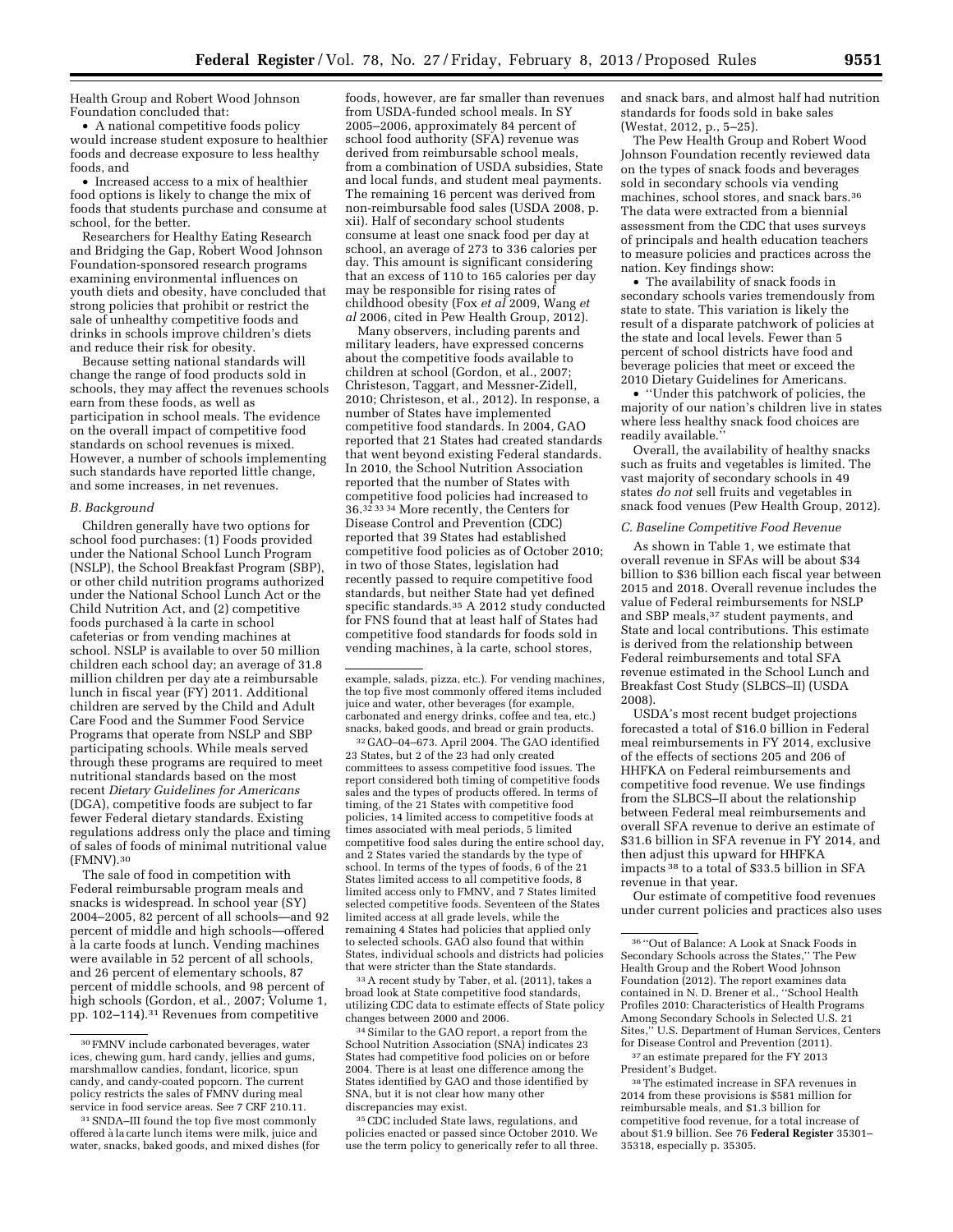SLBCS–II,39 which showed that SFA competitive food revenue accounted for 15.8 percent of overall SFA revenue prior to HHFKA. For FY 2014, we begin with the estimated \$31.6 billion in SFA revenue that excludes the effects of HHFKA on Federal meal reimbursements and student payments for program meals and competitive foods. For FY 2014, that implies baseline SFA competitive food revenues of \$5.0 billion.40 We add an estimated \$1.3 billion increase in competitive food revenue from HHFKA Section 206 to get an adjusted \$6.3 billion in SFA competitive food revenue.

To estimate the proportions of these revenues generated by à la carte sales and vending machines, we use SNDA–III data to show that about 98.3 percent of SFA competitive food revenue was generated by sales of à la carte foods; virtually all of the rest, 1.7 percent, was generated by vending machine sales.

Data from SNDA–III indicate that 95 percent of competitive food revenue accrues to SFA accounts; just five percent of competitive food revenue accrues to non-SFA student, parent and other school group accounts.41 Our estimate of competitive food revenue generated by these groups in the last

three months of FY 2014 is \$40 million.42 If none of the competitive food revenue raised by non-SFA school groups comes from à la carte, then à la carte sales accounted for roughly 93 percent (=  $0.98 \times 0.95$ ) of total SFA and non-SFA competitive food revenue in SY 2004–2005.

We inflate these full-year figures for 2015 through 2018 based on the assumptions in the President's Budget. Because this analysis assumes that the rule will take effect in July 2014, the start of SY 2014–2015, we reduce the FY 2014 figures in Table 1 to include only the last three months of the fiscal year about 15 percent of the full-year figures.<sup>43</sup>

# TABLE 1—BASELINE COMPETITIVE FOOD AND OVERALL SFA REVENUE

|                                    | Fiscal year (millions) |          |          |          |          |           |  |  |  |
|------------------------------------|------------------------|----------|----------|----------|----------|-----------|--|--|--|
|                                    | 2014                   | 2015     | 2016     | 2017     | 2018     | Total     |  |  |  |
| Baseline SFA revenue (all sources) | \$5,062                | \$34,045 | \$34.694 | \$35,350 | \$36,451 | \$145,601 |  |  |  |
| Baseline competitive food revenue  | 993                    | 6.758    | 6.921    | 7.102    | 7.296    | 29.070    |  |  |  |
|                                    | 954                    | 6,492    | 6,651    | 6,828    | 7,013    | 27,938    |  |  |  |
|                                    | 937                    | 6.382    | 6,538    | 6,712    | 6.894    | 27,463    |  |  |  |
| vending and other sources          | 16                     | 110      | 113      | 116      | 119      | 475       |  |  |  |
| Other school group revenue         | 40                     | 266      | 270      | 274      | 283      | 1,132     |  |  |  |
|                                    |                        |          |          |          |          | $\Omega$  |  |  |  |
| vending and other sources          | 40                     | 266      | 270      | 274      | 283      | 1.132     |  |  |  |

Other school groups generate their competitive food revenue from periodic fundraisers, vending machines, snack bars, and school stores. These groups include student clubs, parent teacher organizations, or parent organizations supporting sports, music, and other enrichment activities. Much of the non-SFA competitive food revenue is controlled by school principals for special school events, sports, or general fundraising.

Given the implementation of Section 206 and significant State and local school food initiatives adopted since SY 2004–2005, our baseline estimate of competitive food revenue generated by other school groups is highly uncertain. We encourage reviewers of this proposed rule to offer additional information that might improve these estimates through the regulatory comment process.

 $40\,$ \$31.6 billion  $\times$  15.8% = \$5.0 billion.

41ERS analysis of unpublished data from the third School Nutrition Dietary Assessment Study (SNDA–III). Note that SNDA–III may underestimate other school group revenues to the extent that these groups share in revenue from school stores that sell food or engage in separate fundraising events. SNDA–III reports that 44 percent of schools allow student group fundraisers, but 75 percent of those schools tend to hold them less than once per week. Just 14 percent of schools operated snack bars or

*D. Previous Recommendations and Existing Standards* 

Although HHFKA established Federal authority for comprehensive nutrition standards for all foods in school, efforts to define and implement such standards have been underway for a number of years. Our analysis briefly describes these activities to provide additional context for the proposed rule.

1. Institute of Medicine Recommendations

In 2005, Congress directed CDC to commission the Institute of Medicine (IOM) to develop a set of nutrition standards for competitive school foods (House Report 108– 792). Nutrition Standards for Foods in Schools: Leading the Way toward Healthier Youth set forth its recommendations for nutrient and other standards. The committee first identified a set of guiding principles, recognizing that:

a. The present and future health and wellbeing of school-age children are profoundly

school stores that might generate revenue for non-SFA school groups. For this reason, we believe that our estimates capture the larger share of revenue raised by these groups. According to SNDA–III's principals' surveys, 44 percent of schools sold competitive foods in vending machines and through periodic fundraisers in SY 2004–2005. Just 11 percent of schools sold competitive foods in school stores, and just 3 percent sold competitive foods in school snack bars. See Gordon, et al., 2007, vol. 1, pp. 77–79.

42Because other school groups do not generate revenue from à la carte sales, we start with the SFA competitive food revenue excluding our estimate of the SFA competitive food revenue increase from HHFKA, which is almost entirely from à la carte sales. Our FY 2014 competitive food baseline for other school groups is therefore: [(\$31.6 billion × 15.8 percent) ÷  $0.95$ ]  $\times$  .05 = \$263 million. The part

affected by dietary intake and the maintenance of a healthy weight.

b. Schools contribute to current and lifelong health and dietary patterns and are uniquely positioned to model and reinforce healthful eating behaviors in partnership with parents, teachers, and the broader community.

c. Because \* \* \* foods and beverages available on the school campus represent significant caloric intake, they should be designed to meet nutrition standards.

d. Foods and beverages have health effects beyond those related to vitamins, minerals, and other known individual components.

e. Implementation of nutrition standards for foods and beverages offered in schools will likely require clear policies; technical and financial support; a monitoring, enforcement, and evaluation program; and new food and beverage products (IOM, 2007a, p. 3).

The committee then identified its intentions:

year effect for the last three months of FY 2014 reduces that to \$40 million.

43The FY 2014 figures in Table 1 are just 15.1 percent of our full year FY 2014 estimates. 15.1 percent is the ratio of paid reimbursable lunches served from July through September 2011 to the number of paid reimbursable lunches served from October 2010 through September 2011. We use paid reimbursable lunches, rather than total lunches or total Federal reimbursements, as the best proxy (among available administrative data) for the share of competitive foods purchased in the first three months of the fiscal year. An unpublished ERS analysis of SNDA–III data found that schools with the greatest share of children eligible for paid meals generate far more competitive food revenue than schools with higher percentages of free or reducedprice eligible children. For SFA revenue, the figure in Table 1 is equal to  $$33.6$  billion  $\times$  15.1 percent, or \$5.1 billion.

<sup>39</sup>For purposes of this analysis we assume that the revenue generated from competitive food sales has increased at the same rate as the growth in SFA revenue from reimbursable paid lunches. For years after FY 2010, we assume that baseline competitive food revenue will increase at the same rate as the projected increase in SFA revenue from reimbursable paid lunches contained in the FY 2013 President's Budget.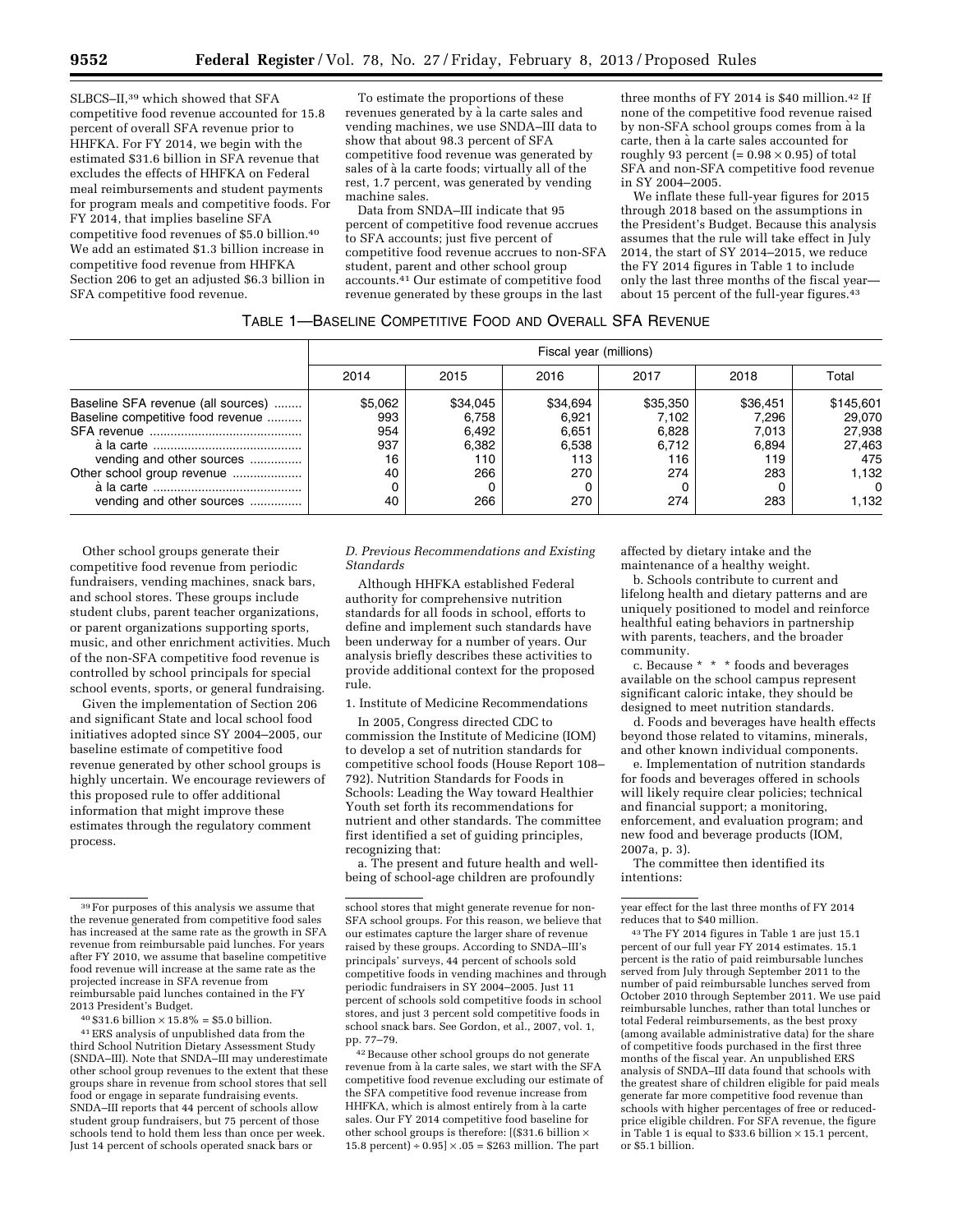• The federally reimbursable school nutrition programs will be the primary source of foods and beverages offered at school.

• All foods and beverages offered on the school campus will contribute to an overall healthful eating environment.

• Nutrition standards will be established for foods and beverages offered outside the federally reimbursable school nutrition programs.

• The recommended nutrition standards will be based on the Dietary Guidelines for Americans, with consideration given to other relevant science-based resources.

• The nutrition standards will apply to foods and beverages offered to all school-age children (generally ages 4 through 18 years) with consideration given to the developmental differences between children in elementary, middle, and high schools (IOM, 2007a, p. 3).

Finally, the Committee recommended a two-tier system: Tier 1 consisting of foods and beverages to be encouraged and Tier 2 consisting of snack foods that do not meet Tier 1 criteria but still meet the recommendations for fats, sugars, and sodium set forth in the DGA.

Under the IOM recommendation, à la carte entrées would be required to be on the NSLP menu and meet Tier 1 criteria with two exceptions: the amount of allowed sodium would increase from 200 milligrams (mg) to no more than 480 mg, and the 200 calorie limit imposed on Tier 1 foods would not apply; à la carte entrées would have to meet the calorie content of comparable NSLP entrée items.

#### 2. Voluntary Standards

USDA's *HealthierUS School Challenge*  (HUSSC), and the Alliance for a Healthier Generation's *Healthy Schools Program* offer two models of voluntary standards adopted by many schools across the country.

HUSSC began in 2004 as a way to promote healthier school environments through nutrition and physical activity, with four award levels: bronze, silver, gold, and gold of distinction. HUSSC includes standards for competitive foods that are similar to the standards in the proposed rule. At all award levels, competitive foods and beverages must meet the following standards:

• No more than 35% of calories from total fat (excluding nuts, seeds, nut butters and reduced-fat cheese),

• Less than 0.5 grams (g) trans fats per serving,  $44$ 

• No more than 10% saturated fat (reduced-fat cheese is exempt),

• Total sugar must be at or below 35% by weight (includes naturally occurring and added sugars. Fruits, vegetables, and milk are exempt),

• Portion sizes may not exceed the serving size of the food served in school meals and other competitive foods may not exceed 200 calories as packaged.

• Only low-fat or fat-free milk and USDA approved alternative dairy beverages may be offered,

• Milk serving size is limited to 8-fluid ounces,

• Fruit and vegetable juices must be 100% full strength with no sweeteners or nonnutritive sweeteners, and

• Water that is non-flavored, nonsweetened, non-carbonated, non-caffeinated, without non-nutritive sweeteners is allowed.

• For bronze and silver awards, competitive food standards apply to foods sold in the meal service area during meal periods.

• For gold and gold of distinction awards, competitive food standards apply anywhere in the school and at any time during the school day.

• For bronze, silver, and gold awards, sodium cannot exceed 480 mg for snack foods or 600 mg for entrées.

• For gold of distinction awards, sodium cannot exceed 200 mg for snack foods or 480 mg for entrées.

As of January 2013, almost 5,000 schools in 49 States and the District of Columbia were certified HUSSC schools, and all of these schools, regardless of award level, have already moved at least part way to the proposed competitive food standards.45

Schools that are a part of the Alliance for a Healthier Generation's Healthy Schools Program voluntarily adopt competitive food standards that require:

• No more than 35 percent of calories from total fat,

• No more than 10 percent of calories from saturated fat,

• 0 g trans fat, and

• No more than 480 mg sodium.

The Alliance for a Healthier Generation also recommends schools serve whole grain products; fresh, canned, or frozen fruit (in fruit juice or light syrup); and non-fried vegetables. The more than 14,000 schools currently participating in the Alliance for a Healthier Generation Healthy Schools Program have also moved towards the standards in the proposed rule.46

3. Competitive Food Standards in Five Largest States

The five States with the largest numbers of students enrolled in NSLP-participating schools are California, Florida, Illinois, New York, and Texas. These States account for 37 percent of all students enrolled nationally in NSLP participating schools (18.7 million students). All five of these States have had school competitive food policies since 2004 or earlier. School districts in these States have already confronted some of the challenges of transitioning students toward improved competitive foods and have dealt with the consequences of any changes in overall revenues.

In *California,* elementary children may purchase only milk (2% or less), fruit or vegetable juices that are at least 50 percent juice with no added sweeteners, and water

with no added sweeteners. Generally, foods must not have more than 35 percent of calories from fat, 10 percent of calories from saturated fat, and 0 calories from trans fat, and no more than 35 percent sugar by weight. Nuts, nut butters, seeds, eggs, cheese packaged for individual sale, fruit, vegetables that have not been deep fried, and legumes are also allowed for purchase. These standards apply regardless of the time of day.

Middle and high school children may purchase water, milk (2% or less), fruit and vegetable drinks that are at least 50 percent juice, and electrolyte replacement beverages with no more than 2.1 g of added sweetener per one fluid ounce. They may also purchase food items à la carte as long as the foods have no more than 400 calories per entrée and no more than four g of fat per 100 calories. Entrées from NSLP meals are also allowed. These standards are in place from 30 minutes before the school day through 30 minutes after the school day (CSPI, 2007).

*Florida* does not allow any competitive food sales on elementary school campuses during the day and does not allow competitive foods from vending, school stores, and other food sales in secondary schools until an hour after the last lunch period. Carbonated beverages are allowed if 100 percent fruit juices are also available where those beverages are sold (CSPI, 2007).

*Illinois* policy on competitive foods applies only to grades eight and below, for foods sold during the school day, with the exception of foods that are sold as part of a reimbursable meal or sold within the food service area. Allowable beverages include water, milk, fruit and vegetable drinks that are at least 50 percent fruit juice and yogurt or ice-based smoothie drinks with fewer than 400 calories that are made with fresh or frozen fruit or fruit drinks containing at least 50 percent fruit juice.

Foods that are allowed to be sold outside food service areas or within food service areas other than during meal service must have no more than 35 percent of calories from fat and 10 percent of calories from saturated fat, no more than 35 percent sugar by weight, and may not contain more than 200 calories per serving. Nuts, seeds, nut butters, eggs, cheese packaged for individual sale, fruits or non-fried vegetables, or lowfat yogurt products are also allowed (CSPI, 2007).

*New York* State broadly restricts the sales of FMNV and ''all other candy'' from the beginning of the school day through the end of the last scheduled meal period. New York's State Education Department, however, allows competitive food standards to be set at the district level (DiNapoli, 2009), and New York City, for example, has adopted standards that are much more rigorous than the State-level standards.

Competitive food sales standards within New York City schools apply to food sales from the beginning of the school day through 6 p.m. weekdays. Students can sell New York State Department of Education approved foods in schools any time during the day, as long as the sale occurs outside of the school cafeteria. PTAs can hold a monthly fundraiser during the day with non-approved food items as long as the sale occurs outside

<sup>44</sup>Current rules allow manufacturers to report a product has ''zero grams'' of trans fat as long as there are less than 0.5 g trans fat per serving. See 21 CFR Part 101.62.

<sup>45</sup>FNS HealthierUS School Challenge at *[http://](http://www.fns.usda.gov/tn/healthierus/index.html)  [www.fns.usda.gov/tn/healthierus/index.html](http://www.fns.usda.gov/tn/healthierus/index.html)*. A nutrition standards chart is available at *[http://](http://www.fns.usda.gov/tn/healthierus/award_chart.pdf) [www.fns.usda.gov/tn/healthierus/award](http://www.fns.usda.gov/tn/healthierus/award_chart.pdf)*\_*chart.pdf*.

<sup>46</sup>School participation numbers are from the Healthy School Program, Alliance for a Healthier Generation Web site. *[http://](http://www.healthiergeneration.org/schools.aspx)* 

*[www.healthiergeneration.org/schools.aspx](http://www.healthiergeneration.org/schools.aspx)*.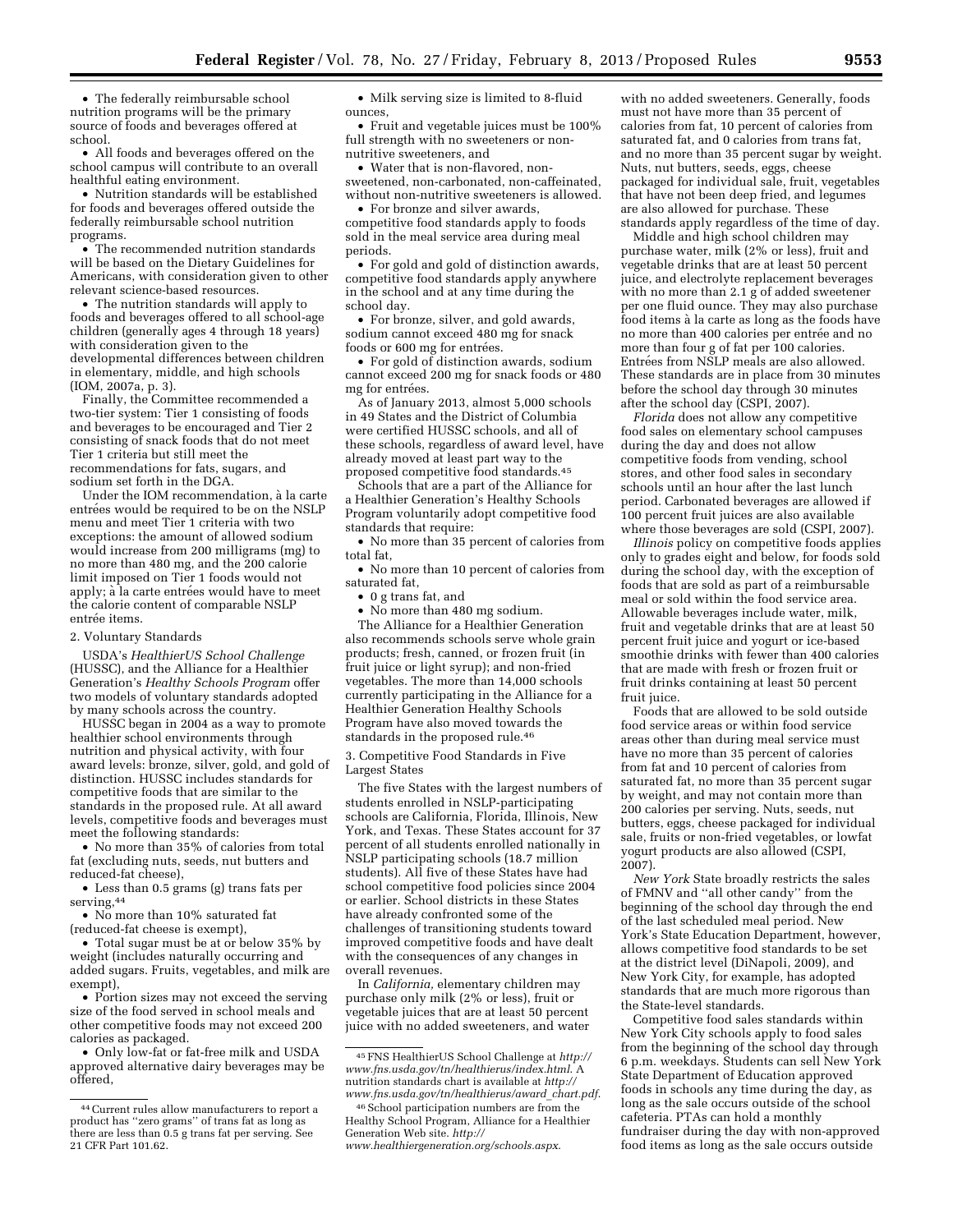the cafeteria and complies with standards set in the Chancellor's Regulations. Allowed beverages include water or low-calorie drinks without artificial flavors or colors, at 10 calories per eight ounces for elementary and middle schools and 25 calories per eight ounces in high schools. Lowfat (1%) and fat free milk are also allowed.

Snack vending machines are not permitted in schools with students in pre-kindergarten through fifth grade. For students above grade five, competitive foods must have no more than 35 percent of calories from fat (nuts and nut butters are exempt), less than 10 percent of calories from saturated fat, and 0.5 g or less of trans fat; no more than 35 percent of calories from sugar (fruit products with no added sugar are exempt), less than 200 total calories, may not exceed 200 mg sodium, and grain-based products must contain at least two grams of fiber per serving (New York City, 2010).47

*Texas* State policy does not allow the sale of FMNV or any food or beverage that is not provided by school food service on

elementary school campuses until after the end of the last scheduled class period (CSPI, 2007). Allowed beverages include milk (2% or less), water, and 100 percent vegetable or fruit juices. For middle schools, FMNV, candy, and carbonated beverages sales are not permitted until the last scheduled class. Twelve ounce containers of beverages, other than milk and FMNV, with no more than 30 g sugar per eight ounces are allowed. These beverages might include sports and fruit drinks and sweetened ice teas.

At the high school level, FMNV may be sold only after the last scheduled class. Sugared and carbonated beverages of no more than 12 ounces may be offered, but only 15 percent of vending machine slots or service points may be devoted to these beverages. In all grades, individual food items may not contain more than 23 g of fat per serving, with the exception that once per week one food with 28 g (1 ounce) of fat per serving is allowed.

Schools must eliminate deep-fat frying as a method of on-site preparation for foods served as part of reimbursable school meals, à la carte, snack lines, and competitive foods. Servings of potatoes may not exceed three ounces, may be offered no more than once per week, and students may only purchase one serving at a time. Baked potato products (wedges, slices, whole, new potatoes) that are

produced from raw potatoes and have not been pre-fried, flash-fried or par-fried in any way may be served without restriction. Fruit and/or vegetables must be offered daily on all points of service (CSPI, 2007).

While none of these States have policies that match all of the standards in the proposed rule, California, Illinois, and New York City meet several: California meets or exceeds the proposed standards for calories; total, saturated, and trans fats; and sugar. Illinois meets proposed standards for calories, total and saturated fat, and sugar. New York City meets proposed standards for total, saturated, and trans fats, sodium, and sugar. On the other end of the spectrum, Texas only provides a standard for total fat (though it is more restrictive than the proposed rule), and Florida does not set specific nutrient standards.

Table 2 provides a summary description of a number of existing sets of nutrition standards that are in already in place. These include two voluntary programs: USDA's HealthierUS Schools Challenge and the Alliance for a Healthier Generation's Healthy Schools Program. We have also outlined the standards in effect in four of the five States with the largest numbers of students enrolled in NSLP-participating schools.48

**BILLING CODE 3410–30–P** 

<sup>48</sup>Florida is not included in this summary table because it does not identify nutrient standards. Instead, it bans competitive food sales on elementary school campuses during the school day and does not allow competitive foods from vending, school stores, and other food sales in secondary schools until an hour after the last lunch period.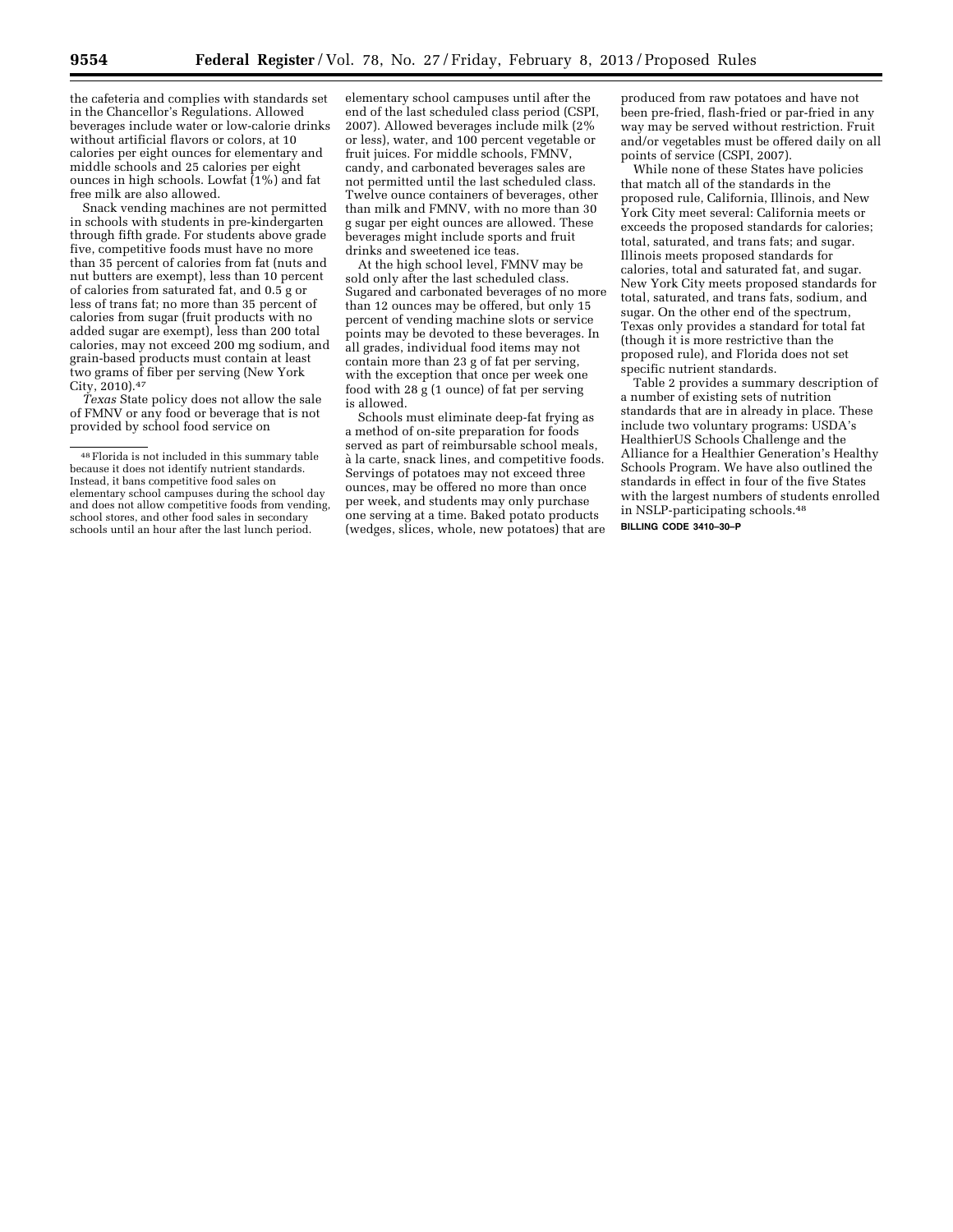| Nutrition<br><b>Standards</b><br>per serving) | HealthierUS<br>Schools (gold of<br>distinction level) | Alliance for a<br>Healthier<br>Generation   | California                                                | Illinois*           | New York<br>$City**$           | Texas         |
|-----------------------------------------------|-------------------------------------------------------|---------------------------------------------|-----------------------------------------------------------|---------------------|--------------------------------|---------------|
|                                               | q 200 calories<br>(snack)                             | 150, 180, and<br>200 (Snack<br>only)        |                                                           |                     | q 200<br>calories<br>(snack)   |               |
| alories                                       | NSLP serving<br>$=$<br>size (entrée)                  | (elementary,<br>middle, and high<br>school) | 400 calories<br>per entrée<br>(middle and<br>high school) |                     |                                |               |
| odium                                         | $q 200$ mg (snack)                                    | q 230 mg<br>(snack)                         |                                                           |                     | q 200 mg<br>(snack)            |               |
|                                               | q 480 mg (entrée)                                     |                                             |                                                           |                     |                                |               |
| ıgar                                          | q 35 % by weight                                      | q 35 % by<br>weight                         | q 35 % by<br>weight                                       | q 35 % by<br>weight | q 35% of<br>calories           |               |
| otal fat                                      | q 35 %                                                | q 35 %                                      | q 35 %                                                    | q 35 %              | q 35 %                         | q 23 g        |
| aturated fat                                  | $< 10\%$                                              | $< 10\%$                                    | $< 10\%$                                                  | $< 10\%$            | $< 10\%$                       |               |
| rans fat                                      | $< 5\%$<br>(trans fat free)                           | $0\%$                                       | $0\%$                                                     | 0%                  | $< 5\%$<br>(trans fat<br>free) |               |
| lilk                                          | $8$ oz $1\%$ or less                                  | $1\%$ or less<br>(must meet<br>calorie      | $2\%$ or less                                             |                     | $1\%$ or less                  | $2\%$ or less |

Table 2: Current Competitive Food Standards<sup>49</sup>

\*HUSSC has four levels – bronze, silver, gold, and gold of distinction. The nutrition standards for all levels are the same with the exception of sodium. For bronze through gold, the sodium standard is  $\leq 480$  mg for non-entrées and  $\leq 600$  mg for entrées.

50% juice

50% juice

\*\* Illinois standards apply only to grades 8 and below.

6oz 100% juice

\*\*\*New York City standards apply to 5th grade and above. Competitive foods are not allowed for younger school children in New York City.

## **BILLING CODE 3410–30–C**

 $\overline{C}$ 

 $S<sub>0</sub>$ 

 $S<sub>1</sub>$ 

T

 $S_i$ 

T

N

Juice

# **II. Development of Federal Standards**

Section 208 of the HHFKA, requires USDA to establish science-based nutrition standards for all foods and beverages sold on school campuses during the school day. These standards must be consistent with the most recent DGA and authoritative scientific recommendations (HHFKA, 2010, p. 98). The proposed rule addresses all competitive foods and beverages sold on campuses throughout the school day. It is guided by the same principles that underlie the 2007 IOM recommendations. At the same time, in

developing the rule FNS reviewed existing currently implemented State and local school nutrition and voluntary standards to promote practicality and ease of implementation.

The proposed rule improves the competitive food options available to students by replacing less healthy items with appropriately sized entrées, side dishes, and snacks that emphasize foods from the food groups that are the basis of a healthy diet, consistent with the DGA. In this way, the rule is designed to help ensure the success of school meal standards introduced in July 2012. However, the rule does not prescribe a specific set of competitive foods, nor does it

establish targets for particular food groups. Instead, the proposed rule puts students in a position to make their own healthy choices, and encourages the development of healthy habits for life.

100% juice

The proposed rule establishes guidelines for all foods sold outside of school meal programs on the school campus at any time during the school day. The school day for purposes of this rule extends from midnight to 30 minutes past the end of the official school day. The school campus includes all areas under jurisdiction of the school that are accessible to students.

<sup>48</sup>Florida is not included in this summary table because it does not identify nutrient standards. Instead, it bans competitive food sales on elementary school campuses during the school day

and does not allow competitive foods from vending, school stores, and other food sales in secondary schools until an hour after the last lunch period.

<sup>49</sup>Many of the standards provide exemptions for nuts, nut butters, seeds, and fruits, etc. Those exemptions are not shown in the table.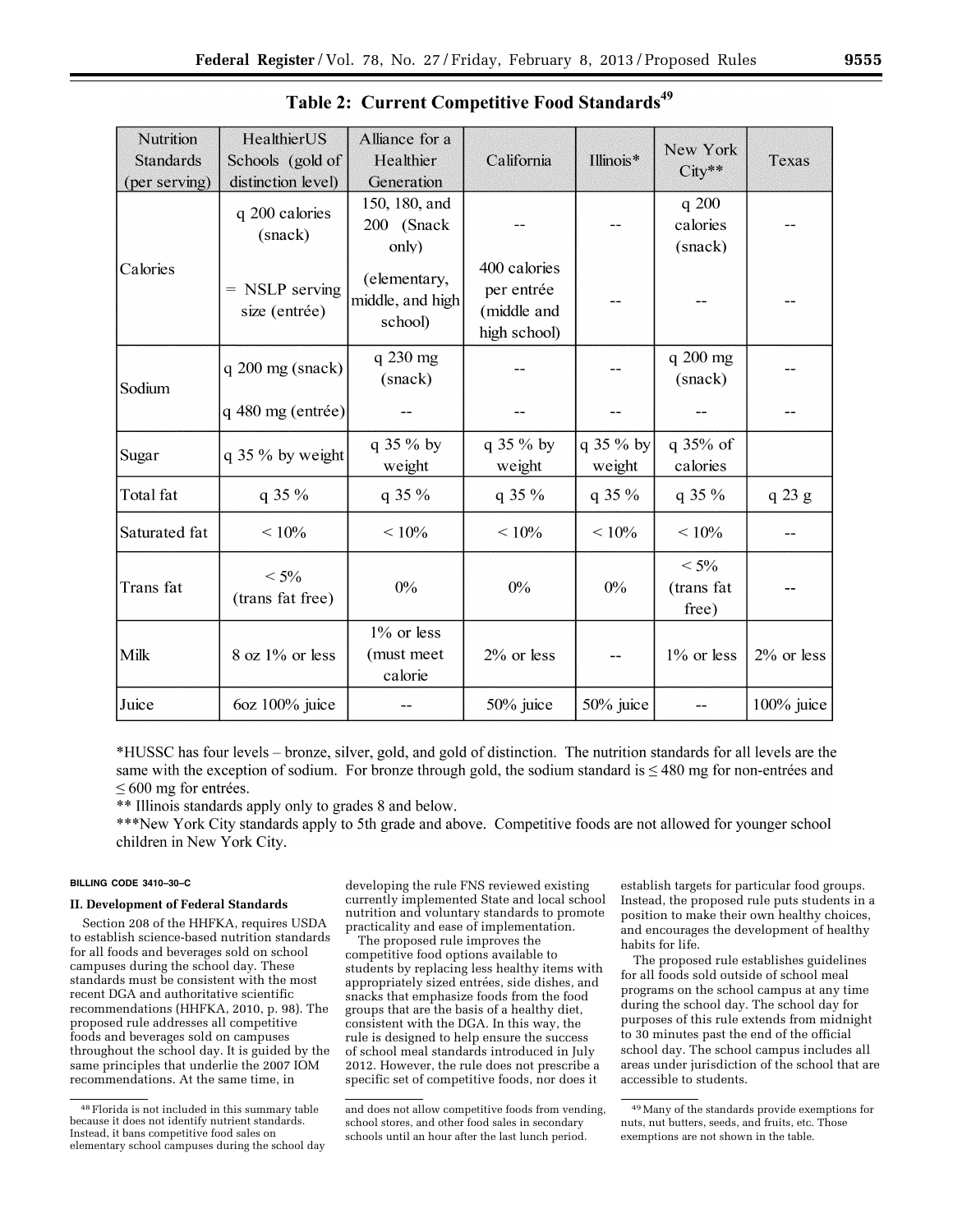• Schools may allow the sale of food that does not meet proposed rule standards for school-sponsored fundraisers at a frequency to be determined with the help of public comments on the proposed rule. Exempted fundraiser foods may not be sold in competition with school meals.

• NSLP/SBP entrées and side dishes sold a` la carte, with the exception of grain-based desserts which must always meet all nutrition standards, will be exempt from proposed rule standards subject to one of two alternatives. Alternative A1 would allow NSLP/SBP menu items that meet the proposed fat and sugar standards to be sold a` la carte at any time. Alternative A2 would exempt NSLP/SBP entrées and side dishes from all standards if sold during menu cycles, with two alternate limitations (B1– B2)—that they can only be sold 1) on the day that they are served as part of a meal, or 2) within four operating days of the day they are served. USDA invites comments on these alternative standards.

Competitive foods must meet all the proposed nutrient standards, and must:

• Contain 50 percent or more whole grains or have whole grains as the first ingredient or be one of the non-grain main food groups as defined by the 2010 DGA: Fruit, vegetable, dairy product, protein foods (meat, beans, poultry, seafood, eggs, nuts, seeds, etc.); or

• Contain 10 percent of the daily value of a naturally occurring nutrient of public health concern from the DGA (e.g., calcium, potassium, vitamin D or dietary fiber), or

• Be a combination food that contains a half serving  $(1/4 \text{ cup})$  of a fruit or vegetable.

If water is the food's first ingredient, the second ingredient must satisfy the standard above.

• Fresh, canned, and frozen fruits or vegetables with no added ingredients except water, or in the case of fruit, packed in 100 percent juice or extra light syrup, are exempt from the proposed rule's nutrient standards.

• Competitive foods must contain 35 percent or less of total calories from fat per portion as packaged. Exceptions from these fat standards are granted for reduced fat cheese, nuts, seeds, nut or seed butters, products consisting of only dried fruit with nuts and/or seeds with no added nutritive sweeteners or fat, seafood with no added fat.

• Competitive foods must contain no more than 10 percent of total calories from saturated fat, with the exception of reduced fat cheese.

• Competitive foods must have 0 g of trans fat.

• Sodium content in snacks is limited to 200 mg per portion as packaged for non-NSLP/SBP snack items. Non-NSLP/SBP entrée items must have no more than 480 mg of sodium per portion.

• Two alternative sugar standards are provided for comment. The first would limit total sugar to 35 percent of *calories.* The second would limit total sugar to 35 percent of *weight.* Under both alternatives, exceptions are provided for fresh, frozen, and canned fruits or vegetables with no added sweeteners except for fruits packed in 100 percent juice or extra light syrup, and dried whole fruits or vegetables, dried whole fruit or vegetable pieces, and dried dehydrated

fruits or vegetables with no added nutritive sweeteners. Lowfat or nonfat yogurt with less than 30 g of sugar for eight ounces is also permitted.

• In general, competitive foods shall have no more than 200 calories per portion as packaged including accompaniments such as butter, cream cheese, salad dressing, etc. for snack items and side dishes sold a` la carte. Entrée items sold à la carte shall contain no more than 350 calories.

• Accompaniments should be preportioned and must be included in the nutrient profile as a part of the item served and meet all the proposed standards.

• Elementary and middle school foods and beverages must be caffeine free with the exception of naturally occurring trace amounts.

• Allowable beverages for elementary students are limited to plain water, low fat milk, nonfat milk (including flavored), nutritionally equivalent milk alternatives (as permitted by the school meal requirements), and 100 percent fruit or vegetable juices. All beverages must be no more than eight ounces with the exception of water, which is unlimited.

• Allowable beverages for middle school students are limited to plain water, low fat milk, nonfat milk (including flavored), nutritionally equivalent milk alternatives (as permitted by the school meal requirements), and 100 percent fruit or vegetable juice. All beverages must be no more than 12 ounces, with the exception of water (which is unlimited).

• Allowable beverages for high school students are limited to plain water, lowfat milk, nonfat milk (including flavored), nutritionally equivalent milk alternatives (as permitted by the school meal requirements), and 100 percent fruit or vegetable juice. Milk and milk equivalent alternatives and fruit or vegetable juice must be no more than 12 ounces. Calorie-free, flavored and/or unflavored carbonated water and other calorie free beverages that comply with the FDA standard of less than five calories per serving must be no more than 20 ounces.

• Two alternative standards for low calorie beverages for high school students are provided for comment. The first alternative would allow beverages of up to 40 calories per 8 fl oz serving (or 60 calories per 12 fl oz). The second would allow up to 50 calories per 8 fl oz (or 75 calories per 12 fl oz). Both alternatives limit serving sizes to 12 fluid ounces or less. Beverages containing caffeine are permitted at times other than at meal service. There is no ounce restriction on water.

#### **III. Cost-Benefit Analysis**

The proposed rule requires schools to improve the nutritional quality of foods offered for sale to students outside of the Federal school lunch and school breakfast programs. Changing the mix of competitive foods offered by schools will likely change student expenditures on those foods, with potential implications for school food service revenues. It may also change the extent to which students purchase reimbursable school meals, resulting in changes in amounts transferred from USDA to SFAs and

from students to SFAs for reduced price and paid meals.

This analysis examines a range of possible responses of students and schools, and resulting changes in school revenue, based on the experience of States, school districts, and schools with similar standards. While evidence on the overall impact of competitive food standards on school revenues is mixed, a number of schools implementing such standards have reported little change, and some have seen increases, in net revenues. Our analysis illustrates a range of possible revenue impacts, all of which are relatively small  $(+0.4)$  percent to

 $-0.7$  percent). By way of comparison, USDA has previously estimated that the combined effect of the other school food service revenue provisions included in HHFKA are expected to increase overall school food revenue by roughly six percent.50 The combined effect of that rule and this proposal is a net increase in SFA revenue.

The key benefit sought through this proposed rule is to improve the food choices that children make during the school day. By helping to ensure that *all* foods sold at school—those provided as part of a school meal or sold in competition with such meals—are aligned with the latest and best dietary recommendations, the rule should also improve the mix of foods that students purchase and consume at school.

In turn, though the complexity of factors that influence overall food consumption and obesity prevent us from defining a level of dietary change or disease or cost reduction that is attributable to the rule, there is evidence that standards like those proposed in the rule will positively influence—and perhaps directly improve—eating patterns that contribute to students' long-term health and well-being, and reduce their risk for obesity.

#### *A. Existing Research on Revenue Effects*

If the proposed standards are finalized and implemented, students who currently purchase competitive foods will adjust their behaviors in a number of ways in response. Some students will accept the new competitive food offerings. Some will not and will turn instead to the Federal reimbursable meals programs. Other students will replace school food purchases with food from home. And, where the option exists, students may spend their competitive food dollars off campus. Student responses, in turn, will depend on the ability of schools, food manufacturers, and the foodservice industry to offer appealing choices.

It is instructive to begin with a review of studies and evaluations of existing State and local standards. While none of the existing standards are fully aligned with the provisions of the proposed rule, they offer the best available insight into the likely consequences of the proposed rule on school revenues and costs.

A number of studies have looked at the effects of implementation of nutrition standards on school food service revenues in a handful of States:

<sup>50</sup>*[http://www.fns.usda.gov/cnd/Governance/](http://www.fns.usda.gov/cnd/Governance/regulations/2011-06-17.pdf) [regulations/2011-06-17.pdf.](http://www.fns.usda.gov/cnd/Governance/regulations/2011-06-17.pdf)*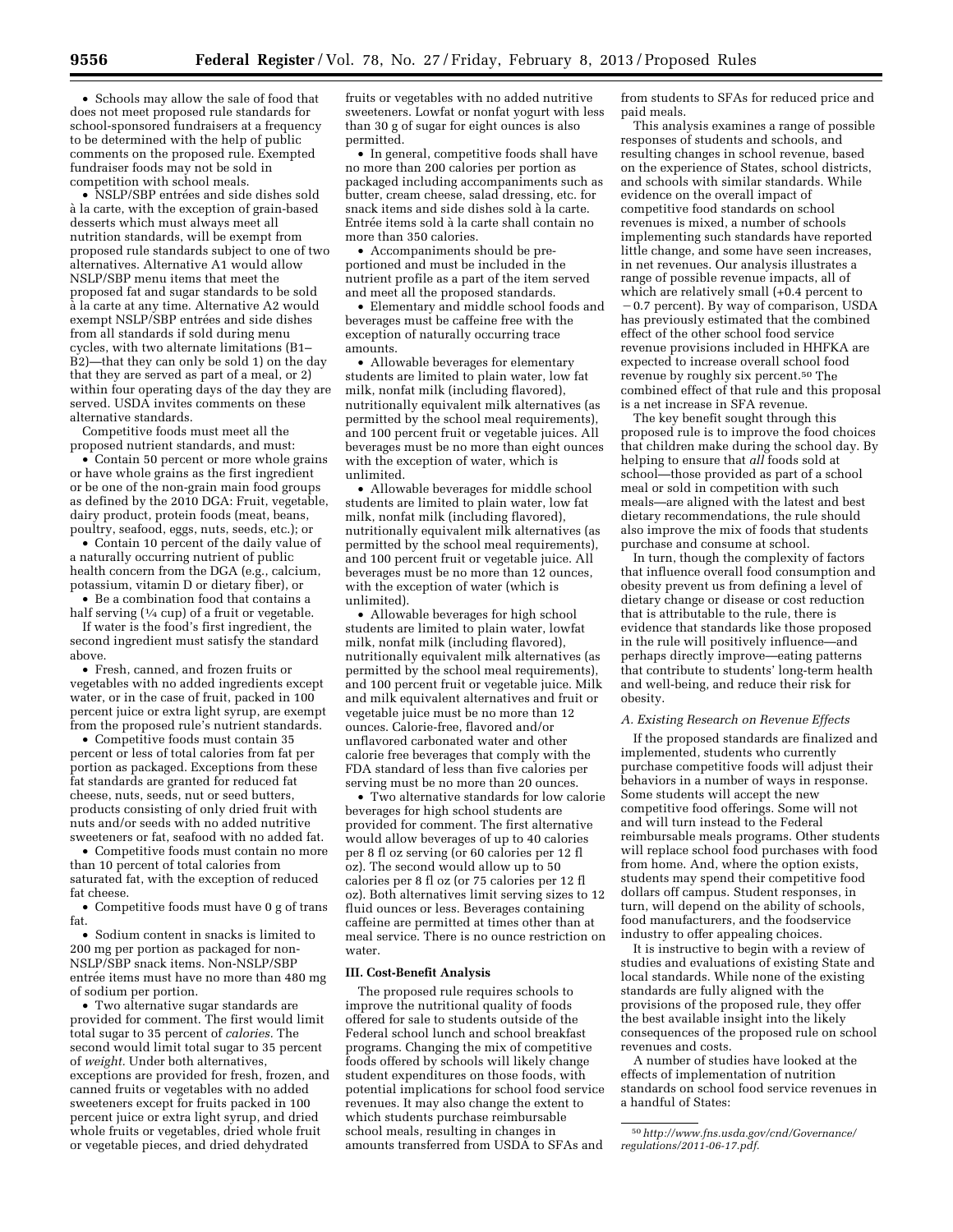• A series of studies examined California's Linking Education, Activity and Food (LEAF) pilot program (Woodward-Lopez et al. 2005a; Vargas et al 2005). Among 16 high schools that received LEAF grants to implement competitive food standards adopted by California, 13 reported increases in total food service revenues, usually through increased reimbursable meal sales that offset a concurrent decrease in à la carte sales. Net income increased in three of the five sites that provided data on expenditures, and fell at the other two sites. It is not clear how much of the observed effects are solely due to the changes in competitive food standards because the pilot schools received grants ranging from about \$200,000 to \$740,000 for a 21 month implementation period (Center for Weight and Health, 2005).

• A related assessment of the impact of California's legislated nutrition standards reports that 10 of 11 schools that reported financial data experienced increases of more than five percent in total food and beverage revenue after implementation (Woodward-Lopez et al. 2010). Among the five schools that provide data for non-food service sales of competitive foods and beverages, four experienced a decrease in revenue of more than five percent and one experience a modest increase.

• An estimated 80 percent of surveyed principals in West Virginia reported little or no change in revenues after implementation of a state policy requiring schools to offer healthier beverages and restrict ''junk foods'' and soda (West Virginia University, 2009).

• Pilot projects in Connecticut and Arizona report, in some cases, increased food sales, increased meal participation, and no significant change or loss in food service revenue (Long, Henderson, and Schwartz, 2010; Arizona Healthy School Model Policy Implementation Pilot Study, 2005).

• Green Bay, Wisconsin officials reported that ''[w]hen low-nutrient foods were removed from à la carte lines and replaced with healthful alternatives, daily à la carte revenue decreased by an average of 18 percent. However, the decreased emphasis on a` la carte sales prompted a 15 percent increase in school meal participation[!]. The revenue generated by the additional school meals more than doubled the lost à la carte revenue. Therefore, bottom-line dollars for school foodservice have increased overall'' (USDA, et al., 2005, p. 98).

• South Carolina's Richland One District ''reported losing approximately \$300,000 in annual à la carte revenue after implementing [competitive food] changes, [but] school lunch participation and subsequent federal reimbursements increased by approximately \$400,000 in the same year'' (GAO 2005, p. 43).

• Wharton, Long, and Schwartz (2008) reviewed ''the few available'' revenue-related articles and studies focused on healthier competitive food standards and determined that the "\* \* \* data suggest that most schools do not experience any overall losses in revenue'' after implementing healthier standards (p. 249).

• Most studies have assessed the impact of nutrition policies in the immediate postimplementation period. A recent effort

examined longer-term impacts. Comparing revenue data over three years from 42 middle schools in five States, half of which adopted healthier competitive food standards, Treviño et al. (2012) found no difference and concluded that providing healthier food options is affordable and does not compromise school food service finances.

The Pew Health Group addressed the issue of revenue changes due to healthier competitive foods in its recent Health Impact Assessment (HIA). After analyzing the relationship between State policies and school-related finances, Pew researchers concluded that:

[W]hen schools and districts adopted strong nutrition standards for snack and a la carte foods and beverages, they generally did not experience a decrease in revenue overall. In most instances, school food service revenues increased due to higher participation in school meal programs. However, in some cases, school districts experienced initial declines in revenue when strengthening nutrition standards. The HIA concluded that, over time, the negative impact on revenue could be minimized—and in some cases reversed—by implementing a range of strategies (Pew HIA, p. 4).

Similarly, after reviewing the evidence, the National Center for Chronic Disease Prevention and Health Promotion at CDC concluded that ''[w]hile some schools report an initial decrease in revenue after implementing nutrition standards, a growing body of evidence suggest that schools can have strong nutrition standards and maintain financial stability'' (CDC, *Implementing Strong Nutrition Standards for Schools: Financial Implications,* p. 2).

While the existing research suggests that any impact of competitive food standards is likely to be relatively modest, there is substantial variation in the experience and results to date. The information available indicates that many schools have successfully introduced competitive food reforms with little or no loss of revenue. In some of those schools, losses from reduced sales of competitive foods were fully offset by increases in reimbursable meal revenue. In other schools, students responded favorably to the healthier options and competitive food revenue increased or remained at previous levels. But not all schools that adopted or piloted competitive food standards fared as well. These experiences vary so widely that they do not support a meaningful quantitative national estimate of the proposal's net impact on program costs and revenues.

#### *B. Estimating School Revenue Changes*

To assess the impacts of the proposed rule on school revenue, we reviewed the evidence summarized above and identified three scenarios for student behavior and estimated the revenue changes that could result:

• Scenario 1: Relatively high student acceptance of new competitive foods, thereby allowing schools to maintain existing competitive food sales.

• Scenario 2: Lower competitive food sales with fully offsetting increases in school meal participation.

• Scenario 3: Lower competitive food sales with partially offsetting increases in school meal participation.

We assume that the percentage change in NSLP participation  $(\Delta L)$  following implementation of competitive food standards will be directly related to the percent change in competitive food purchases ( $\Delta CF$ ), since a portion of competitive food purchases are for lunch consumption. We assume that the change in competitive food revenue occurs largely from students whose response to new standards takes the form of increased or decreased demand, and that all other students maintain previous levels of purchasing.51 Students who do not buy the new options are assumed to behave as if competitive foods were not available, and we model their behavior using the effect of competitive foods availability on NSLP participation as measured by Gordon, et al. (2007).  $\Delta L$  is then the product of  $\Delta CF$ and the competitive foods availability effect (CFAE) divided by the baseline NSLP participation rate (PR):52

## $\Delta L = \Delta C F \times CFAE/PR$

The value for CFAE is assumed to be  $-4.6$ percentage points, based on the finding by Gordon, et al. (SNDA III, vol. 2, p. 117) that the NSLP participation rate was 4.6 percentage points higher in schools that did not offer competitive foods during mealtimes compared to those that did. The national average participation rate measured in SNDA–III was 61.7 percent. The value of comparing changes in competitive food revenue to changes in NSLP revenue is limited to the extent that costs per dollar of gross revenue from the two sources differ. Although we do not have the data necessary to estimate profit margins on competitive foods, we expect that margins on NSLP meals and  $\hat{a}$  la carte items, the most important subgroup of competitive foods, are similar.

We assume in our estimates that other school groups incur the same percentage change in competitive food revenue as SFAs. This assumption may not be realistic given the difference in the nature of the foods sold in occasional fundraisers, in vending machines, in snack bars, and in à la carte lines. However, given the importance of this revenue source for its sponsors, we expect that small or independent school groups will adapt in a manner that result in a revenue impact comparable to that experienced by the SFAs.

<sup>51</sup>This is in contrast to the possibility that all students reduce their purchases by the same percentage.

<sup>52</sup>This relationship assumes that (1) the increase in NSLP participation must come from nonparticipants who bought competitive foods as part of lunch, (2) that the decrease in competitive food purchases occurs as a reduction in the number of students purchasing competitive foods while students still purchasing competitive foods do not change their behavior, and (3) the proportion of students who switch from purchasing competitive foods as part of lunch to NSLP participation is the same as the additional proportion of students who participate in NSLP in schools where competitive foods are not available.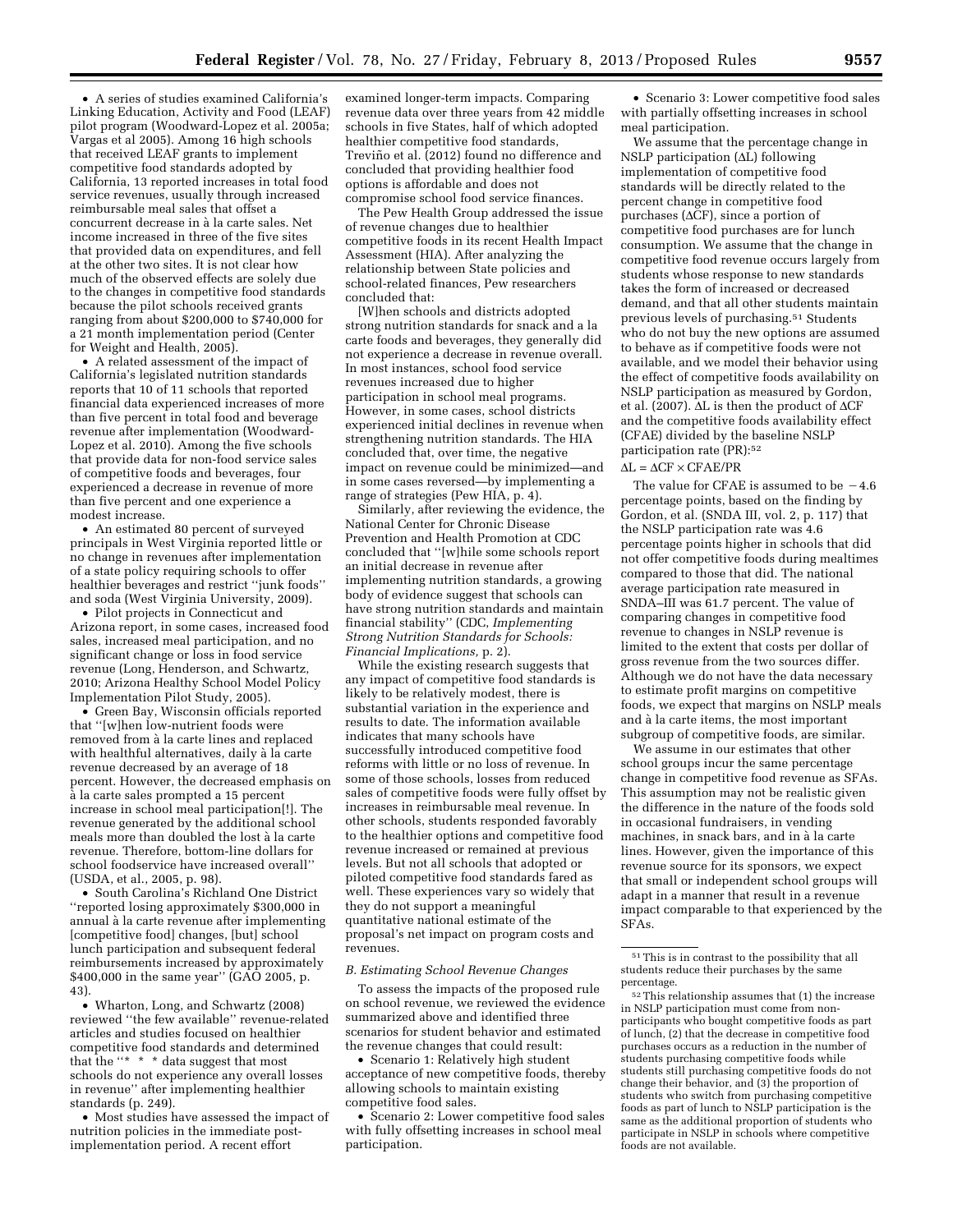Scenario 1: High Student Acceptance of New Competitive Foods

For this scenario, we look to the experience of schools and school districts that have maintained or increased competitive food sales after introduction of healthier standards. With relatively modest efforts to engage students in developing standards and to promote healthier choices, these schools have demonstrated that student demand for healthier competitive foods can be maintained or increased.

Most competitive food revenue is generated by sales of à la carte foods. If competitive food revenue continues to be driven largely by à la carte sales, and the transition to healthier school meals (and, by extension, healthier à la carte items) is complete prior to the publication of competitive food standards, then the incremental effect of those standards on competitive food revenue in the short term could be relatively small.

Under this scenario, we assume a modest increase (five percent in SY 2015–2016 following no change in the first year of implementation) in competitive food revenue during the initial transition to healthier competitive foods. We choose five percent to match the minimum competitive food revenue increase recorded by three of ten schools in the California Healthy Eating Active Communities study (Woodward-Lopez, et al., 2010).

We then account for the costs incurred by schools that have already adopted competitive food standards. While we cannot precisely quantify these costs and revenue impacts, our review of the standards in place in the four largest States and the nation's largest school district provides a basis for a lower bound adjustment: we reduce all of our estimates by 20 percent. After the 20 percent adjustment, we estimate an increase in competitive food revenues of four percent  $(\Delta CF = 4.0).$ 

Case studies confirm the general NSLP participation effect described in SNDA–III, suggesting that an increase in competitive food purchases after implementation of the proposed rule may come at the expense of NSLP participation. Because this scenario assumes a small increase in competitive food revenues, we estimate that SFAs will experience a slight (0.3 percent) decrease in school meal participation  $(\Delta L = -0.3)$ .

We attribute 36 percent of the 0.3 percent change in the lunch participation to students who are eligible for free and reduced-price meals, and the other 64 percent to students who pay full price,<sup>53</sup> based on unpublished results showing that 64 percent of competitive food purchases were made by students not eligible for free or reduced-price meals.54 Our analysis also utilizes the proportions of free, reduced-price, and paid lunches served projected by USDA for the FY 2013 President's Budget. For FY 2011, the observed proportions were 58, 8, and 33

54Unpublished ERS analysis of SNDA–III data.

percent for free, reduced price, and paid meals.

Using our estimate of a 0.3 percent decrease in NSLP participation, we estimate effects on school meal participation, SFA revenues from reimbursable meals, and Federal reimbursement costs.55 Federal reimbursements are necessarily lower than SFA revenues for the same meals since the SFA revenue includes student payments for meals served at reduced or full price. Our estimated reduction in Federal costs is the product of the estimated decrease in NSLP meals multiplied by projections of the value of the reimbursements for free, reduced price, and paid meals.56 The net impact in schools whose experiences align with this estimate is an overall school food revenue increase of roughly 0.4 percent.

Scenario 2: Lower Competitive Food Sales With Fully Offsetting Increases in School Meal Participation

Evidence of the effects of nutrition standards on revenues from competitive foods and beverages for this estimate is drawn from a case study of Texas schools (Cullen and Watson, 2009).57 USDA's analysis of the Texas data concluded that overall competitive food purchases declined by six percent. Assuming each purchase contributes roughly equivalently to revenues, this would suggest a six percent decline in revenue from competitive food sales. To adjust for States and school districts that have already adopted competitive food standards, we assume that 20 percent of the revenue impact has already been realized nationwide. That reduces the estimated six percent competitive food revenue loss to 4.8 percent  $(\Delta \tilde{\Gamma} = -4.8)$ 

In this scenario, we model the effects of moderately high acceptance of competitive foods that meet proposed rule standards. As students reduce their competitive food consumption in search of alternatives, many turn to reimbursable meals. After implementation of changes to competitive food and school meal standards, many of the items offered à la carte (the largest component of SFA competitive food sales) will be identical to components offered in reimbursable meals. In this scenario, those most likely to turn away from competitive foods are also those who recognize that they may be able to get the same foods at lower price in an NSLP meal  $(\Delta L = 2.0)$ . The net impact in schools whose experiences align with this scenario is a small decrease in overall school food revenue of roughly  $-0.03$ percent.

It is possible that students' economic circumstances will play a role in their

decision to replace competitive foods with reimbursable meals. Once reimbursable meals and competitive foods are subject to comparably healthy standards, and the difference between competitive foods and a reimbursable meal is reduced largely to price, increased participation in the reimbursable meals program may be particularly attractive to students who qualify for free or reducedprice benefits.

Scenario 3: Lower Competitive Food Sales With Partially Offsetting Increases in School Meal Participation

We illustrated above what could happen if competitive food revenue falls by 4.8 percent  $(\Delta \overline{CF} = -4.8)$  and schools experience a fully offsetting increase in school lunch participation. It is possible, however, that fewer students will opt for school meals, preferring to bring lunch from home or perhaps purchase foods from outside vendors. For Scenario 3 we maintain the reduction in competitive food revenue but suggest a lower increase in NSLP participation. If NSLP participation increases 0.36 percent ( $\Delta L = 0.36$ ), the net impact in schools whose experiences align with this estimate is a small decrease in overall school food revenue of roughly  $-0.7$  percent.

#### *C. Impacts on Participating Children and Families*

Beyond revenue impacts to SFAs and other school groups, changes in food purchasing choices caused by the proposed rule will also have an economic effect on children and their families. The projected decreases in competitive food revenues represent reductions in spending by school children and their families on school-provided competitive foods. We do not have sufficient information to estimate increases or decreases in overall spending by students who find alternatives to school-provided competitive foods. Some students will spend less overall by replacing competitive foods consumption with free or reduced price school meals. A decrease in competitive food sales may also increase foods brought from home and/or foods purchased outside of schools. These imply revenue increases for food industries that sell foods brought from home and purchased outside the school setting.

The rule will not impact all students in the same way. For example, price and availability of competitive foods may differ by region of the country, constraining choices for some but not all students. For some students, choices will be limited by their incomes. For other students, alternatives to competitive foods will be limited by school policy; students at schools with closed campuses will have fewer options, but may benefit by choosing healthier foods as a result.

#### *D. Administrative Costs*

Under the proposed rule, local educational agencies (LEAs) and SFAs will be required to maintain records such as receipts, nutrition labels, and/or product specifications for food items that will be available to students on the school campus during the school day. The purpose of this documentation is to ensure that those foods comply with the competitive

<sup>53</sup>Paid, reduced price, and free NSLP meals each have some level of government subsidy, therefore even lunches that are ''full price'' are subsidized.

<sup>55</sup>Our baseline number of NSLP meals, like our baseline NSLP revenue, begins with FNS program projections prepared for the 2013 President's Budget. These are adjusted for the changes in lunches served as a result of the recently published rule to implement Sections 205 and 206 of the HHFKA. See rule and RIA in **Federal Register**, Vol. 76, No. 117, pp. 35301–35318.

<sup>56</sup>FNS projections of Federal reimbursements for free, reduced price, and paid lunches are those used to prepare the FY 2013 President's Budget, adjusted for changes for Sections 205 and 206 of HHFKA.

<sup>57</sup>The analysis that follows reflects the work of both the USDA's ERS and the FNS.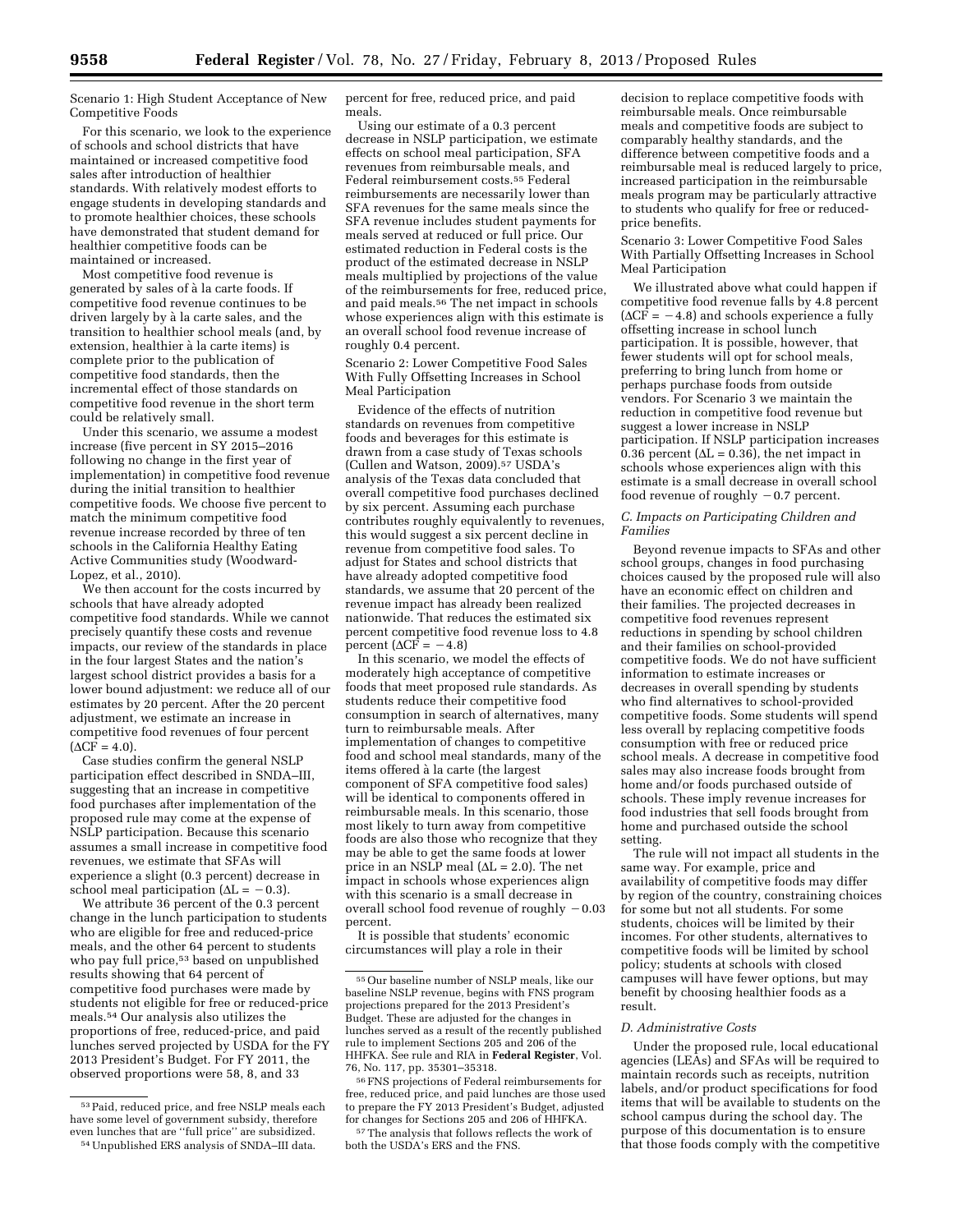food standards. Thus, there will be recordkeeping costs associated with the proposed rule and these costs will occur at the State agency level, the SFA and LEA level, and at the school level. The estimated additional annual burden for recordkeeping under the proposed rule is 926,935 hours, divided among the State agencies (1,040 hours), LEAs and SFAs (417,160 hours), and schools (508,735) hours. Our estimate uses data from the Bureau of Labor Statistics on wages and salaries for State and local

government employees and assumes no growth in burden hours over time. Wages are inflated using estimates from the 2013 President's Budget.58 Note that there are no new reporting requirements in the proposed rule.

| Recordkeeping | Fiscal year (millions) |                        |                        |                        |                        |                        |  |
|---------------|------------------------|------------------------|------------------------|------------------------|------------------------|------------------------|--|
|               | 2014                   | 2015                   | 2016                   | 2017                   | 2018                   | Total                  |  |
| Schools       | \$0.03<br>10.8<br>13.1 | \$0.03<br>11.1<br>13.5 | \$0.03<br>11.5<br>14.0 | \$0.03<br>11.9<br>14.5 | \$0.03<br>12.2<br>14.9 | \$0.14<br>57.4<br>70.0 |  |
| $\tau$ otal   | 23.9                   | 24.7                   | 25.5                   | 26.3                   | 27.2                   | 127.6                  |  |

It is also possible that some schools and LEAs may have additional costs due to the proposed rule. For example, some schools may require new equipment such as vending machines to accommodate new products and package sizes. Additionally, schools and/or LEAs may have contracts with vendors that will require modification which could result in some additional labor cost. Those costs are not estimated here because we lack sufficient information on how many schools or LEAs could be affected and how those costs might be distributed among affected locations.

#### *E. Industry Effects*

Although they are not directly regulated by the proposed rule, food manufacturers and distributors will face changes in demand by schools and SFAs in response to the rule.

Manufacturers will face reduced school demand for some products and increased demand for others. Some food manufacturers may not have existing product lines that meet the proposed rule's requirements and may lose market share to other manufacturers. The impact of tightening the nutritional standards for food and beverages sold at public schools in the United States on food vendors is difficult to know ex-ante. It is likely that the elasticity of demand for food at schools is quite steep, implying that absent available alternatives, most consumption behavior will change aggregate sales by a small amount.

U.S. SFAs that participate in the NSLP purchased roughly \$8.5 billion in food in SY 2009–2010, including the value of USDA foods.59 That represents only about 1.3 percent of the \$644 billion worth of shipments from U.S. food manufacturers in 2010.60 FNS estimates that SFA revenue from competitive food equals about 20 percent of overall SFA revenue (see Table 1). If we assume that the ratio of food cost to revenue is consistent between competitive foods and other school foods, then SFA purchases of

competitive foods totaled about \$1.7 billion in SY 2009–2010. That represents only about 0.3 percent of the \$644 billion worth of shipments from U.S. food manufacturers in 2010.

According to the 2007 Economic Census, about 23.4 percent of food manufacturing sales are by firms with 100 or fewer employees.61 If we assume that competitive food sales are distributed to firms in proportion to their share of overall sales, we can estimate that in 2010 figures, about \$400 million of competitive food sales is carried out by these small businesses, out of over \$150 billion in total sales by these firms.

Implementing nutrition standards for competitive foods will result in a more nutritious, and potentially more expensive, mix of foods offered. If we assume that the cost of these foods is, on average, seven percent higher under the new standards comparable to the estimated cost increase for school meals under updated nutrition standards—and that this increase will reduce demand for these foods comparably to school meals,62 we would expect to see a two percent reduction in overall sales of competitive foods—about \$34 million of the \$1.7 billion in sales estimated for SY 2009– 2010, with about \$8 million of these losses experienced by small business.

While data is not available to estimate the possible distributional effects across the food industry overall, research indicates that some of the marketplace changes that would be required under the proposed standards are already taking place. Wescott et al. (2012), for example, found that between 2004 and 2009 the beverage industry reduced the number of calories shipped to schools by 90 percent, with a total volume reduction in full-calorie soft drinks of over 95 percent. Therefore, at least with respect to these products, many of the changes required by the proposed rule have already taken place under existing selfregulation and State and local standards,

61Bureau of the Census, 2007 Economic Census (*<http://www.census.gov/econ/census07>*)/.

reducing the net impact of Federal standards relative to current conditions.

Local vending machine operators may also face some changes to their current business model. Although the effect of the proposed rule on individual operators will vary, available industry and school data suggest that the effect on this industry group as a whole will be small. Vending machine sales made up a small percentage of total competitive food revenue in SY 2004–2005. We estimate that à la carte sales accounted for 93 percent of total competitive food revenue. The remaining seven percent is generated by a variety of alternate sources. Although vending machines are the most common of these alternate sources of competitive food revenue (they were found in 52 percent of schools in SY 2004–2005 (Gordon, et al., 2007, vol. 1, pp. 96–100)) they are not the only alternate source. About 26 percent of schools offered competitive food in school stores, snack bars, food carts, and occasional fundraisers (Gordon, et al., 2007, vol. 1, p. 101).

Vending and manual foodservice operators served 19,000 primary and secondary schools in 2008, which was down about 14 percent from 2006 (VendingTimes.com, p. 3).63 Primary and secondary schools accounted for just 2.2 percent (\$1 billion out of \$45.6 billion) of total vending machine sales in 2008 (VendingTimes.com, p. 3).

These data suggest that the impact of the proposed rule on the vending machine industry as a whole will be limited. Just a small share of vending industry revenue is generated in primary and secondary schools. And, importantly, some of that revenue is generated from sales of foods that are already compliant with the proposed rule standards, such as 100 percent juice and bottled water. Other products found in school vending machines in SY 2004–2005 were also likely

<sup>58</sup>We use wages and salaries for administrative employment in the state and local government sector from the Bureau of Labor Statistics ''Employer Cost for Employee Compensation'' database (*<http://www.bls.gov/data/home.htm>*). For FY 2011, wages and salaries for these positions averaged \$23.52 per hour. We inflate these through FY 2016 with projected growth in the State and Local Expenditure Index prepared by OMB for use in the FY 2013 President's Budget.

<sup>59</sup>USDA School Food Purchase Study III, 2012.

<sup>60</sup>Bureau of Economic Analysis, Gross Domestic Product by Industry, data for NAICS 311 and 312, excluding animal foods, tobacco and alcoholic beverages (*[http://bea.gov/industry/xls/](http://bea.gov/industry/xls/GDPbyInd_SHIP_NAICS_1998-2011.xls) GDPbyInd*\_*SHIP*\_*NAICS*\_*[1998-2011.xls](http://bea.gov/industry/xls/GDPbyInd_SHIP_NAICS_1998-2011.xls)*)

 $^{62}\,$  See Gleason, ''Participation in the National School Lunch Program and the School Breakfast Program,'' *Am J Clin Nutr* 61: 213S–220S.

<sup>63</sup>This figure is much smaller than the 52 percent of schools figure from SNDA–III. The vending industry data was gathered through a survey of vending machine operators, providers of coinoperated entertainment services, coffee-break service providers, and related industry subgroups.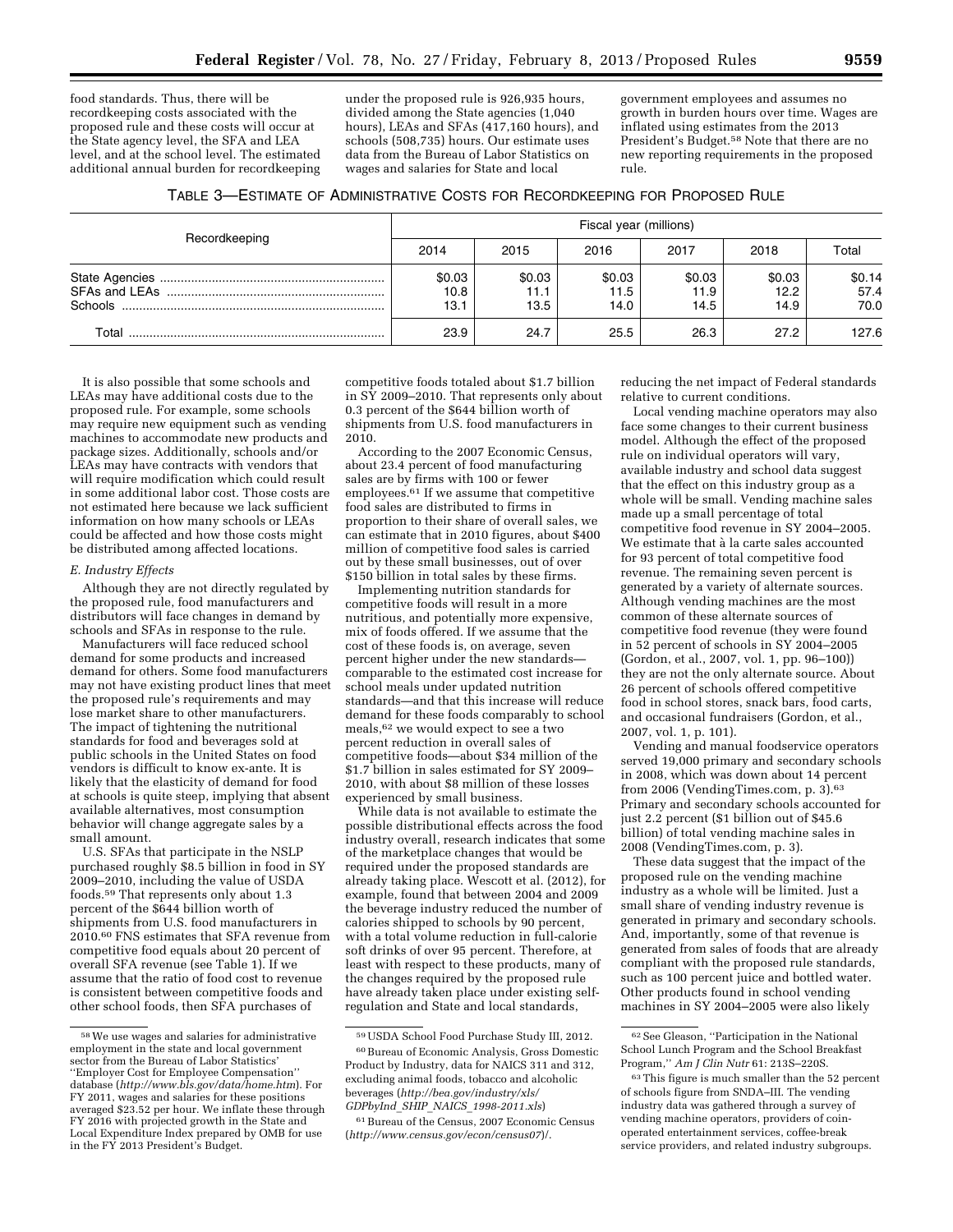compliant or near-compliant with the proposed rule.64

Both industry and Census Bureau data indicate that most vending machine operations are small businesses. The majority of vending machine operators that operated for the entire year in 2007 (76 percent) employed fewer than ten individuals according to the U.S. Economic Census.65 About 37 percent of operators generated less than \$250,000 in receipts, although those operators accounted for less than three percent of total revenue from this industry group.66 Some small vendors may be challenged by the changes contained in the proposed rule. Whether small or large, many vending machine operators will need to modify their product lines to meet the requirements of the rule.

Limited data from California suggests that the transition to healthier competitive foods can be managed, that healthier foods can be marketed successfully in schools, and that competitive food sales outside of the à la carte line need not decline. In the first year healthier competitive food policies under California Senate Bill 19 (2001), seven of ten pilot sites that were able to report such data saw per capita decreases in non-foodservice competitive food sales (Center for Weight and Health, UC Berkeley, 2005, p. 12). However, vending machine and/or school store revenue increased in two other sites (both high schools) which led researchers to conclude that ''SB 19 compliant foods and beverages can be marketed successfully at the high school level'' (Center for Weight and Health, UC Berkeley, 2005, p. 12).

#### *F. Distributional Effects*

#### 1. Revenues and Grade Level

Competitive food purchases and revenues are not equally distributed across schools. Elementary schools derive much less revenue from competitive foods than do secondary schools. They are typically smaller, much less likely to have vending machines, and usually serve a smaller assortment of à la carte items. According to SNDA–III, high schools obtain almost three times as much revenue from competitive foods as do

65 Data for NAICS code 454210, ''vending machine operators.'' U.S. Census Bureau, *[http://](http://www.census.gov/econ/industry/ec07/a454210.htm) [www.census.gov/econ/industry/ec07/a454210.htm](http://www.census.gov/econ/industry/ec07/a454210.htm)*  (accessed 11/13/2011).

66 Ibid. Note that these statistics are for all vending machine operators in NAICS code 4545210, not just those that serve the school market. We do not know whether the concentration of small vending machine operators that serve the school market differs from the concentration of small operators in the industry as a whole.

elementary schools; therefore, changes in competitive food standards will have a greater impact at the middle- and high-school levels than they will in elementary schools.

#### 2. Low-Income Students

Differences in competitive food revenues by free and reduced-price meal participation, one indicator of whether schools serve primarily lower-income students, are even more dramatic. According to SNDA–III, schools serving at least one-third of their meals at full price to higher income students obtain more than seven times as much revenue from competitive food sales as schools serving a larger percentage of free and reduced-price (and hence lower-income) students.67 However as noted previously, revenues may drop more in terms of percentages at lower-income schools if lowincome students are more price-sensitive than high-income students.68 This difference is mirrored in the behavior of low income students. About two-thirds (64 percent) of competitive foods and beverages are selected by students who are not receiving free or reduced price meals.

Given these purchasing patterns, revenue losses would be substantial if students who previously bought competitive foods and beverages not allowed under the Federal standards simply stopped buying any foods. The revenue losses would be concentrated in secondary schools and schools serving higher proportions of non-poor students, i.e., students not eligible for free or reduced-price meals. However, case studies based on experience with established State- or districtlevel nutrition standards indicate that many students will substitute other competitive food and beverage purchases, or switch to purchasing USDA school meals. This would likely result in reducing revenue losses substantially. In predominantly low income schools, students may be even more inclined to turn to reimbursable meals if not satisfied with competitive food options. For those students, a free or reduced price meal may become the most attractive option.

Finally, there is some suggestion that access to healthy foods in schools varies by the socio-economic standing of the school and its neighborhood (Tipler, 2010). Improved nutrition standards for competitive foods could lessen the nutrition gap among schools.

#### *G. Benefits*

The proposed rule is intended to help ensure that *all* foods sold at school—whether provided as part of a school meal or sold in competition with such meals—are aligned with the latest and best dietary recommendations. They will work in concert with recent improvements in school meals to support and promote diets that contribute to students' long-term health and well-being. And they will support efforts of parents to promote healthy choices for children, at home and at school.

A growing body of evidence tells us that giving school children healthful food options will help them make healthier choices during the school day. In 2012, the Pew Health

Group and the Robert Wood Johnson Foundation conducted an extensive Health Impact Assessment to evaluate potential benefits that could result from national standards for competitive foods sold in schools during the school day. They concluded that:

• A national competitive foods policy would increase student exposure to healthier foods and decrease exposure to less healthy foods; and

• Increased access to a mix of healthier food options is likely to change the mix of foods that students purchase and consume at school, for the better.

These kinds of changes in food exposure and consumption at school are important influences on the overall quality of children's diets. While nutrition standards for foods sold at school may not on their own be a determining factor in children's overall diets, they are a critical strategy to provide children with healthy food options throughout the entire school day, effectively holding competitive foods to the same standards as the rest of the foods sold at school during the school day. This, in turn helps to ensure that the school nutrition environment does all that it can to promote healthy choices, and help to prevent diet-related health problems. Ancillary benefits could derive from the fact that improving the nutritional value of competitive foods may reinforce schoolbased nutrition education and promotion efforts and contribute significantly to the overall effectiveness of the school nutrition environment in promoting healthful food and physical activity choices.

The link between poor diets and health problems such as childhood obesity are a matter of particular policy concern given their significant social and economic costs. Obesity has become a major public health concern in the U.S., second only to physical activity among the top 10 leading health indicators in the United States Healthy People 2020 goals.69 According to data from the National Health and Nutrition Examination Survey 2007–2008, 34 percent of the U.S. adult population is obese and an additional 34 percent are overweight (Ogden and Carroll, 2010).

The trend towards obesity is also evident among children; 33 percent of U.S. children and adolescents are now considered overweight or obese (Beydoun and Wang, 2011), with current childhood obesity rates four times higher in children ages 6 to 11 than they were in the early 1960s (19 vs. 4 percent), and three times higher (17 vs. 5 percent) for adolescents ages 12 to 19 (IOM, 2007b, p. 24). These increases are shared across all socio-economic classes, regions of the country, and have affected all major racial and ethnic groups (Olshansky, et al., 2005).

Excess body weight has long been demonstrated to have health, social, psychological, and economic consequences for affected adults (Guthrie, Newman, and Ralston, 2009; Wang, et al., 2008). Recent research has also demonstrated that excess body weight has negative impacts for obese

<sup>64</sup>The SNDA–III data do not allow us to identify which other products in school vending machines are compliant with the proposed rule standards. Nor does the data allow us to estimate revenue from vending machine sales of compliant products. Nevertheless, the list of foods found in school vending machines includes several categories of products, in addition to water and 100 percent juice, that are likely compliant with the proposed rule, or include specific products that are compliant. These include milk, other lowfat dairy products, certain low calorie beverages, snacks such as pretzels and reduced-fat chips, and even fruits and vegetables. See Gordon, et al., 2007, pp. 104– 105.

<sup>67</sup>Unpublished ERS analysis of SNDA–III data. 68Woodward-Lopez, et al., 2010.

<sup>69</sup> ''Food Labeling: Calorie Labeling of Articles of Food in Vending Machines.'' NPRM. 2011.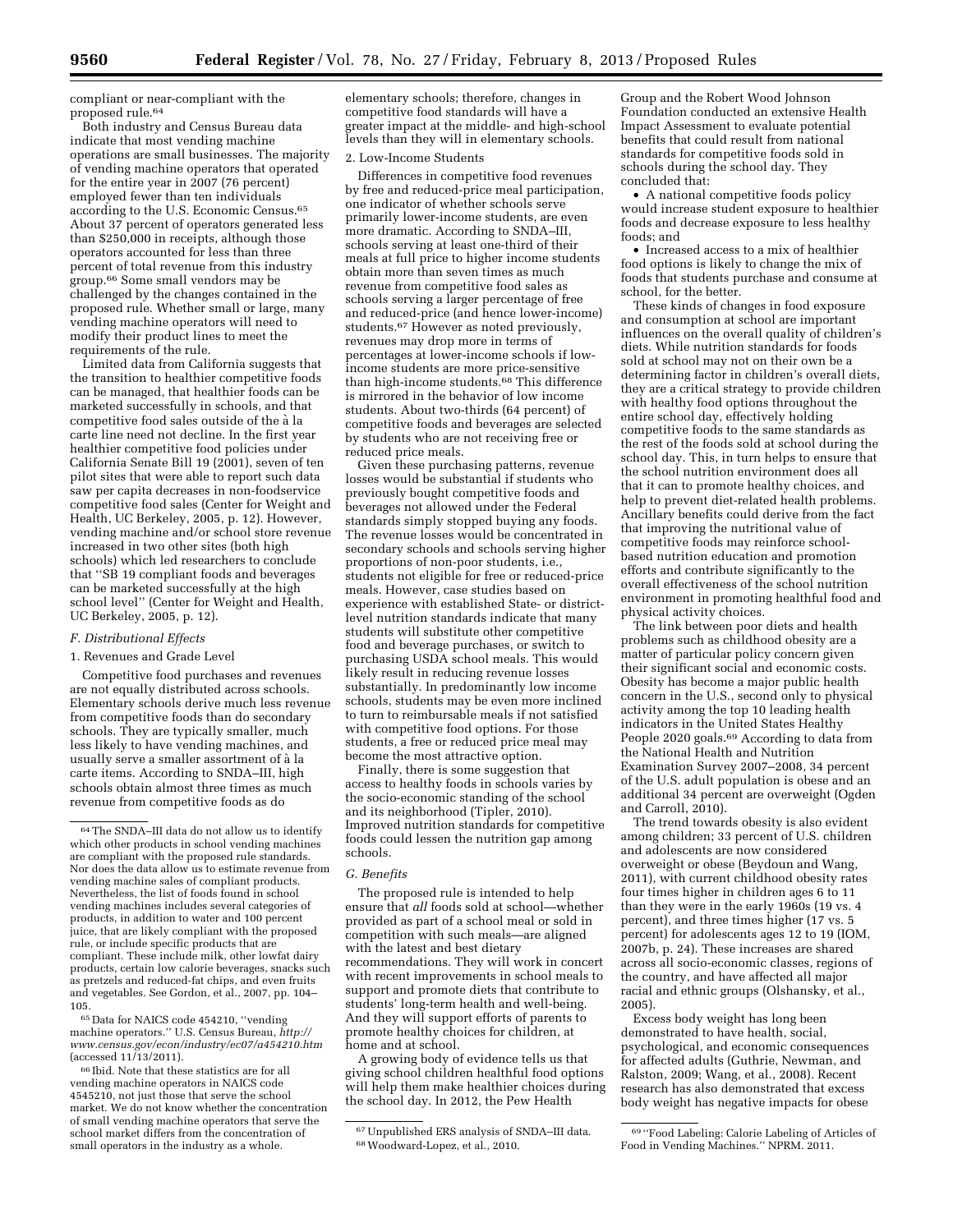and overweight children. Research focused specifically on the effects of obesity in children indicates that obese children feel they are less capable, both socially and athletically, less attractive, and less worthwhile than their non-obese counterparts (Riazi, et al., 2010).

Further, there are direct economic costs due to childhood obesity; \$237.6 million (in 2005 dollars) in inpatient costs (Trasande, et al., 2009) 70 and annual prescription drug, emergency room, and outpatient costs of \$14.1 billion (Cawley, 2004).

Childhood obesity has also been linked to cardiovascular disease in children as well as in adults. Freeman, Dietz, Srinivasan, and Berenson (1999) found that ''compared with other children, overweight children were 9.7 times as likely to have 2 [cardiovascular] risk factors and 43.5 times as likely to have 3 risk factors'' (p. 1179) and concluded that ''[b]ecause overweight is associated with various risk factors even among young children, it is possible that the successful prevention and treatment of obesity in childhood could reduce the adult incidence of cardiovascular disease'' (p. 1175).

It is known that overweight children have a 70 percent chance of being obese or overweight as adults. However, the actual causes of obesity have proven elusive (ASPE, no date). While the relationship between obesity and poor dietary choices cannot be explained by any one cause, there is general agreement that reducing total calorie intake is helpful in preventing or delaying the onset of excess weight gain.

There is some recent evidence that competitive food standards can improve children's dietary quality:

• Taber, Chriqui, and Chaloupka (2012) compared calorie and nutrient intakes for California high school students—with competitive food standards in place—to calorie and nutrient intakes for high school students in 14 States with no competitive food standards. They concluded that California high school students consumed fewer calories, less fat, and less sugar at school than students in other States. Their analysis ''suggested that California students did not compensate for consuming less within school by consuming more elsewhere'' (p. 455). The consumption of fewer calories in school ''suggests that competitive food standards may be a method of reducing adolescent weight gain'' (p. 456).

• A study of competitive food policies in Connecticut concluded that ''removing low nutrition items from schools decreased students' consumption with no compensatory increase at home'' (Schwartz, Novak, and Fiore, 2009, p. 999).

• Similarly, researchers for Healthy Eating Research and Bridging the Gap found that ''[t]he best evidence available indicates that policies on snack foods and beverages sold in school impact children's diets and their risk for obesity. Strong policies that prohibit or restrict the sale of unhealthy competitive

foods and drinks in schools are associated with lower proportions of overweight or obese students, or lower rates of increase in student BMI'' (Healthy Eating Research, 2012, p. 3).

Pew Health Group and Robert Wood Johnson Foundation researchers noted that the prevalence of children who are overweight or obese has more than tripled in the past three decades, which is of particular concern because of the health problems associated with obesity. In particular, researchers found an increasing number of children are being diagnosed with type 2 diabetes, high cholesterol, and high blood pressure. These researchers further observed that children with low socioeconomic status and black and Hispanic children are at a higher risk of experiencing one or more of these illnesses (pp. 39–40, 56).

Their analysis also noted that: [T]here is a strong data link between diet and the risk for these chronic diseases. Given the relationship between childhood obesity, calorie consumption, and the development of chronic disease risk factors at a young age, this report proposes that a national [competitive food] policy could alter childhood and future chronic disease risk factors by reducing access to energy-dense snack foods in schools.

To the extent that the national policy results in increases in students' total dietary intake of healthy foods and reductions in the intake of low-nutrient, energy-dense snack foods, it is likely to have a beneficial effect on the risk of these diseases. However, the magnitude of this effect would be proportional to the degree of change in students' total dietary intake, and this factor is uncertain (p. 68).

In summary, the most current, comprehensive, and systematic review of existing scientific research concluded that competitive foods standards can have a positive impact on reducing the risk for obesity-related chronic diseases.

Because the factors that contribute both to overall food consumption and to obesity are so complex, it is not possible to define a level of disease or cost reduction that is attributable to the changes in competitive foods expected to result from implementation of the rule. USDA is unaware of any comprehensive data allowing accurate predictions of the effect of the proposed requirements on consumer choice, especially among children. But to illustrate the magnitude of the potential benefits of a reduction in childhood obesity, based on \$237.6 million in inpatient costs and \$14.1 billion in outpatient costs, a one percent reduction in childhood obesity implies a \$143 million reduction in health care costs.

Some researchers have suggested possible negative consequences of regulating nutrition content in competitive foods. They argue that not allowing access to low nutrient, high calorie snack foods in schools may result in overconsumption of those same foods outside the school setting (although as noted earlier, the Taber et al. study concluded overcompensation was not evident among the California high school students in their sample). Some groups have expressed concerns that the focus on competitive foods

is less on nutrition than obesity, thus regulating competitive foods may contribute to bodyweight and/or appearance issues and result in increasing body insecurity feelings among children. The focus on obesity may also increase the stigmatization of children who are perceived as being obese.

#### *H. Limitations and Uncertainties*

We conducted this analysis using available data; due to the limitations of these data, there are some important qualifications to our analysis that should be noted. We discuss a few of these below.

#### 1. Limitations in Available Research

Available research generally supports the notion that school food revenues will not necessarily be adversely affected by the implementation of healthier competitive food standards. Some schools or school districts, however, have seen revenue losses. Cullen and Watson (2009, p. 709) note that smaller districts might ''have more barriers associated with the bidding and food contract process and availability of alternative products'' relative to large districts. In addition, a five-month pilot program in North Carolina elementary schools saw decreases in competitive food sales with no offsetting increase in school meal participation. The published summaries of the pilot outcomes attribute all of the loss to reduced competitive food revenue and increases in the cost to schools of acquiring foods (NC GA 2011). North Carolina's State Superintendent commented on the lack of available foods that met the pilot standards and although she stated that increases in the availability of appropriate replacements would likely improve the economic impact of the healthier food standards, she still had concerns that healthier products may never generate the revenue necessary to meet North Carolina school needs (NC GA 2011, p. 2 Atkinson letter).

#### 2. Prices of Competitive Foods

We do not have actual prices paid for specific competitive food and beverage items. While we assume that competitive items meeting and not meeting the proposed rule standards contribute equally to revenues, this is uncertain. It is likely that reformulated versions of existing competitive foods will cost at least as much as foods currently available, if for no other reason than the new items do not have the same market share. However, to meet calorie or fat standards, manufacturers may simply reduce package sizes, e.g., replacing 16 ounce 100 percent juice drinks with four or eight ounce bottles. In those cases, there is little reason to expect higher prices. Additionally, not all compliant foods will be close substitutes for existing foods, e.g., fruit drinks that are not 100 percent fruit juice may be replaced by bottled water at a similar or lower cost.

#### 3. State and Local Support of Reimbursable Meals

Information on State and local payments in support of USDA school meals is not available. Some States and localities make payments that are tied to USDA school meal participation. If combined Federal, State, and local payments are greater (or less) than the

<sup>70</sup>Trasande, et al., 2009 report that between 1999 and 2005, hospitalizations related to obesity increased 8.8 percent among children ages 2 to 5, 10.4 percent among children 6 to 11, and 11.4 percent among children ages 12 to 19 after controlling for other factors.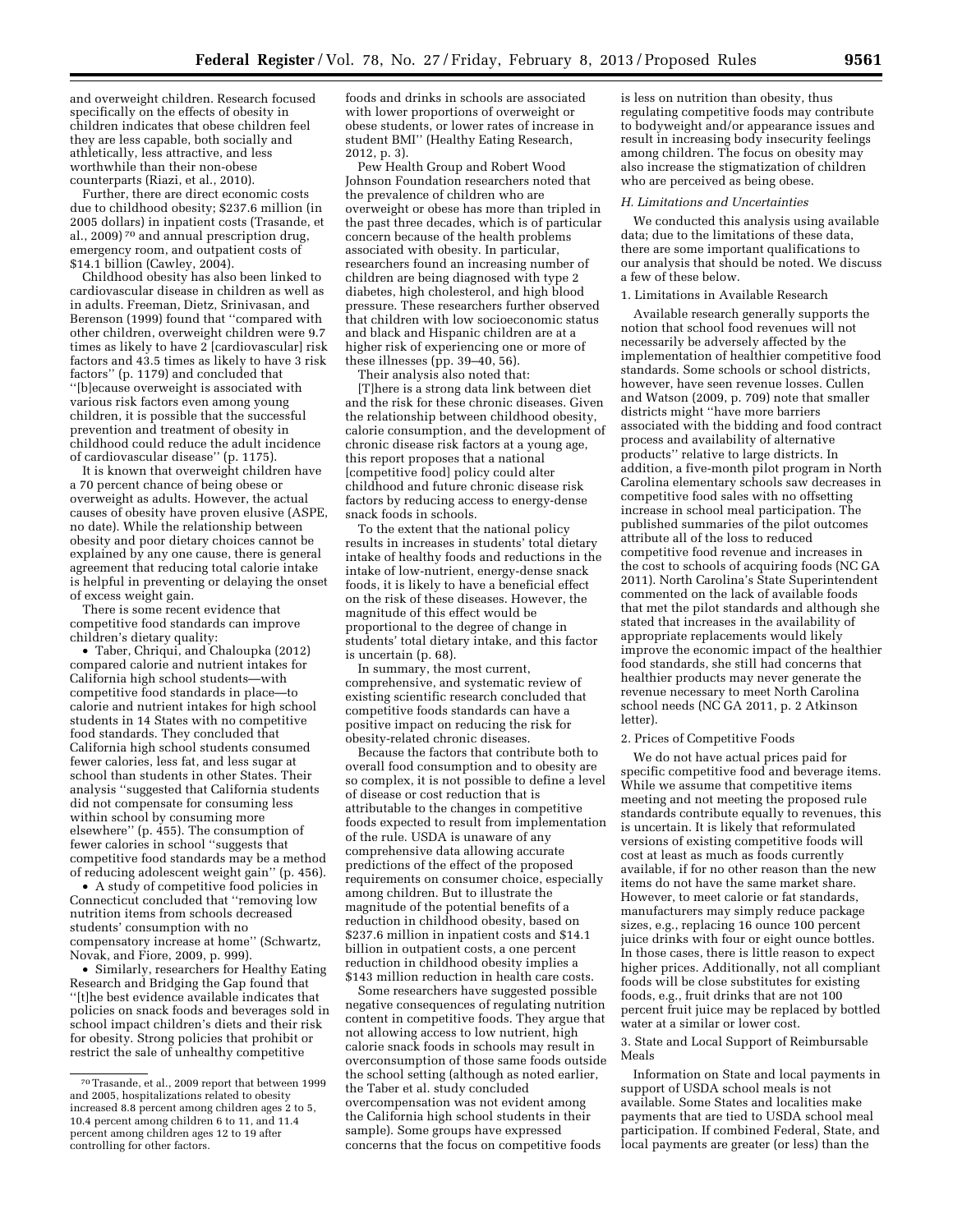costs of producing meals, SFAs would likely make lunch pricing decisions with a view toward optimizing their levels of Federal, State, and local subsidies.

#### 4. Student Response to New Standards

Only a few limited case studies assess possible behavior change that may occur in response to the proposed rule. Even these limited studies are based on standards that are not exactly the same as the proposed rule. The local conditions in which they take place may not match national conditions. Implementation of State standards may have been accompanied by other factors, such as nutrition education or promotion of school meals, which may have influenced outcomes. While we believe that the evidence we examined is generally consistent with the suggestion that new standards will be associated with purchases of healthier competitive foods and increased school meal participation, data limitations create considerable uncertainty about the size of these changes. We also lack information on changes in purchasing behavior over time. As students adjust to the new range of competitive options, their purchasing behavior could adapt, altering revenue patterns.

#### 5. Industry Response

This analysis assumes that food manufacturers and vendors, SFAs, and other school groups that sell competitive foods and beverages will adapt their behaviors in response to the proposed rule. Studies of State and local changes in competitive food and beverage policies indicate that these behavioral changes will occur (Cullen and Watson, 2009; Wharton, Long, and Schwartz, 2008; Woodward-Lopez, et al., 2010; USDA 2005). We draw on this literature to estimate the possible effects of behavioral changes on competitive food and beverage revenues.

This literature indicates that to a large extent, lost revenues from products that can no longer be sold in schools because of the proposed rule may be offset by increased purchases of products that are already widely available and purchased as competitive items (for example, bottled water) or by purchases of newly available, healthier products. In some cases changes are relatively simple. For example juices currently sold in 12-oz containers could be sold in 8-oz or 4-oz containers, as appropriate for grade level. In other cases, reformulations of existing products are already underway. Actions by State agencies and voluntary groups such as Alliance for a Healthier Generation have already encouraged food manufacturers to develop new products for competitive food sales: 4-oz fruit bowls; nonfat, no-sugar added frozen yogurt; 4-oz frozen fruit bars; and reduced-fat and sodium pizza with whole grain crust (Alliance for a Healthier Generation, 2010). Food service staff in California, however, also reported that more products are needed and that the costs of such products are frequently higher than those they replace (Woodward-Lopez, et al., 2005b).

Establishment of Federal standards is likely to spur further product development and increased sales volume that may help to bring prices in line with those of less-

nutritious competitive items. Because State and local experience to date has preceded the establishment of Federal standards, their results may overstate the challenges that schools will face in implementing the proposed rule. The pressures on school revenue from high costs and limited availability could ease in the period between publication of proposed rule standards and the effective date of a final rule.

#### 6. SFA and School Compliance

Early studies on competitive food revenues indicate that not all schools have complied with existing State competitive food standards.71 This may be due, in part, to a lack of approved product choices, especially for early implementers. Compliance may be less of a challenge with national standards, especially as industry and students continue to adapt to State standards already in place. But, to the extent that schools fail to implement or fully enforce certain provisions of the proposed rule, the revenue impact of the rule will be lower. Each of our estimates assumes full compliance with the proposed rule.

#### 7. School Participation Federal Meal Programs

It is possible that some schools could choose to leave NSLP and SBP to avoid the new competitive food standards. Although some schools may realize significant losses in revenue from competitive foods, especially in the short term, we believe it is unlikely that many, if any, will choose to do so. On average, SFAs receive just 16 percent of their total revenue from competitive foods; 84 percent of revenue is derived from Federal reimbursements for NSLP and SBP meals, student payments, and State and local contributions tied to those meals (USDA, 2008).

# 8. Food and Labor Costs

This analysis focuses on revenues in SFAs and other school groups. It does not address food and labor costs directly because few of the research reports and case studies report detailed cost information. One study (Treviño et al., 2012) that did report expenses and labor costs in addition to revenues found no statistically significant difference between intervention and control schools after the intervention schools implemented stronger competitive food standards. Although the differences were not statistically different, intervention schools were found to have higher excess revenue over expenses than the control schools (\$3.5 million versus \$2.4 million) (pg. 421).

Although we do not address costs directly, we expect that cost will have a limited effect on the net revenue of SFAs and other school groups. SFA competitive food revenue is derived primarily from à la carte sales. Under the proposed rule, à la carte items that are available as part of a reimbursable meal are deemed to meet the new standards and those items will be subject to new school meal standards under regulations that will take

effect prior to this competitive foods rule.72 To the extent that schools' à la carte lines are stocked with school meal entrées, side dishes, and beverages that are also available in reimbursable meals, much of the cost of providing healthier à la carte items will have been incurred before competitive food standards take effect.

This does not apply, of course, to à la carte items that are not components of a reimbursable meal or to items sold in vending machines or through other outlets; schools may incur higher costs to replace those items with items that meet this rule's standards. However, even for those foods, industry and schools will have had some time after implementation of new school meals standards to prepare. Some of the fixed costs of product development, contracting with new suppliers, developing recipes, and training kitchen staff will have already been incurred by industry and schools as they implement Federal school meal standards, easing pressure, perhaps, on prices and the administrative costs of complying with this competitive foods rule.

#### **IV. Alternatives**

#### *A. Full Implementation of IOM Recommendations*

We first consider a rule that adopts all of the IOM standards without change. The standards in the proposed rule were guided in large part by the IOM standards, but were also informed by other considerations. Thus, for example, the proposed rule allows a broader array of products in high schools than are included in the IOM standards. In addition, some of the IOM standards are more restrictive than those contained in the proposed rule, and it is possible that fewer currently available food products meet the standards.

The overall revenue effect on SFAs that lose competitive food sales depends on the extent to which students replace consumption of competitive foods with increased participation in the NSLP, an unknown that may vary according to characteristics of the student population (such as percent of children eligible for free or reduced price meals) or school policy (allowing students to leave campus at lunch time). Strong growth in NSLP participation, reported by some schools, would fully offset the reduction in competitive food receipts. However, lesser growth in NSLP participation allows for the possibility of substantial overall revenue losses.

#### *B. Less Comprehensive Standards*

A second alternative considered would place fewer restrictions on the types of competitive foods and beverages available to students. Under this scenario, students would likely have a wider range of options and, potentially, the choices available to students would contain more of the foods that they are already familiar with. This alternative increases the likelihood that there will be no net loss in competitive food revenue.

<sup>71</sup>See, for example, SNDA–III, V. 1, 2007; Woodward-Lopez, et al., 2005b; Bullock, et al., 2010; Woodward-Lopez, et al., 2010.

<sup>72</sup>The proposed school meal standards rule was published in January, 2011. See **Federal Register**  Vol. 76, No. 9, p. 2494.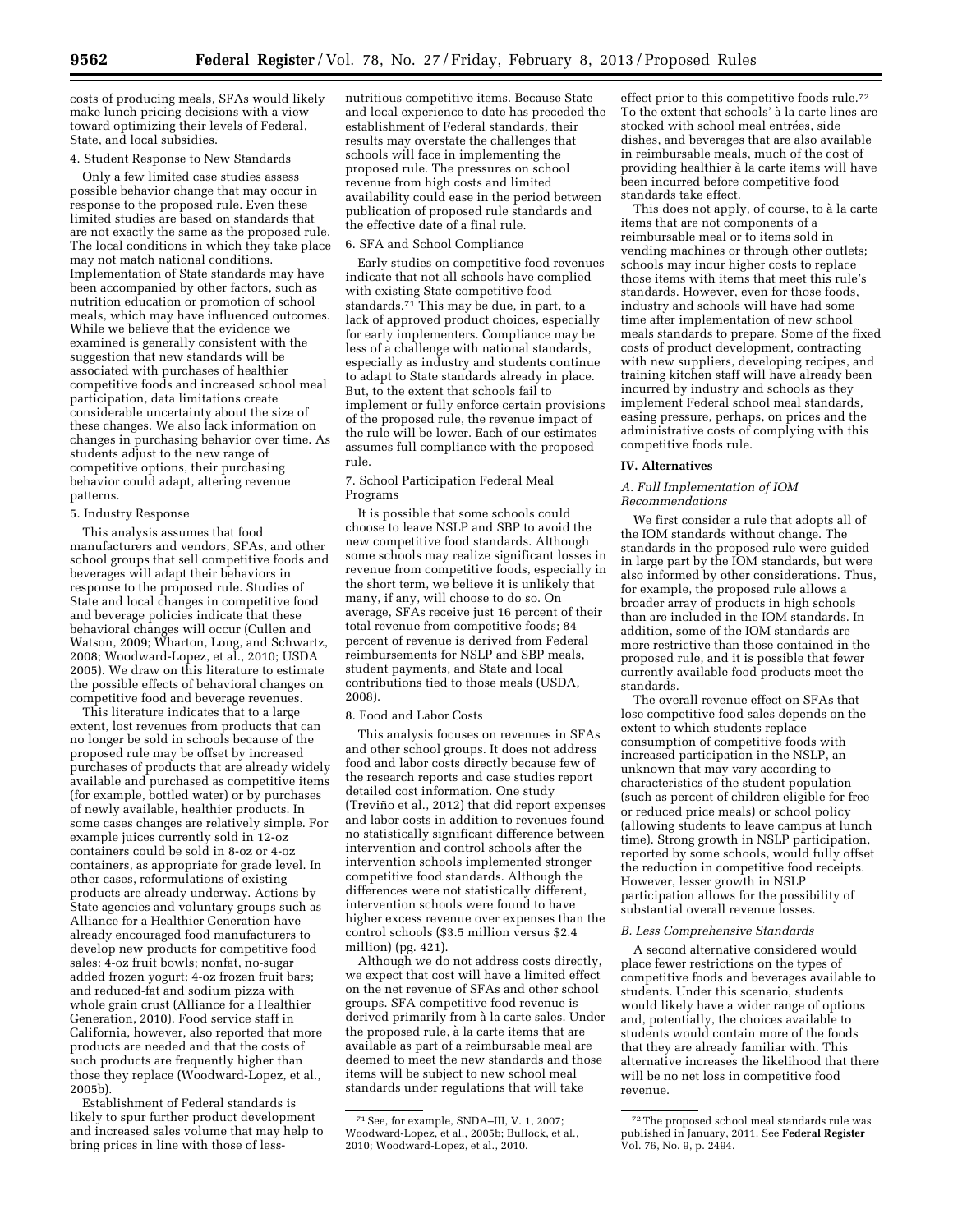Less comprehensive competitive food standards could also have implications for children's health. The competitive food standards are crafted specifically because of concern about children's health and especially childhood obesity. Thus adopting less comprehensive standards could reduce the positive impact of the proposed standards on children's health.

# *C. Exemption for Reimbursable Meal Entre´es and Side Dishes*

As noted previously, many of the food items sold à la carte are entrées or snacks that are also served as part of a reimbursable meal. The proposed rule provides three alternative standards for NSLP menu items sold à la carte. The first would allow NSLP entrées and snacks to be sold any time as an a` la carte food as long as they meet the fat and sugar standards in the proposed rule. The other two alternatives have to do with the menu cycle; providing NSLP entrée and snack items to be sold (1) on the same day they were served as part of a reimbursable meal, or (2) within four days of being served as part of a reimbursable meal.

The primary benefit of an exemption that is limited to foods on the current day's menu is that those items could be offered à la carte no more often than they could be served in reimbursable meals without exceeding weekly NSLP or SBP restrictions on average calories, fat, or sodium. This more limited exemption would also encourage students to consume a greater variety of foods, even if they choose foods consistently from the  $\grave{a}$  la carte line. However, an exemption that is limited to entrées and side dishes on the current day's menu could complicate meal planning and preparation by denying schools the ability to serve leftover items on the next school day.

The primary benefit of an exemption within four operating days of its offering in an NSLP or SBP menu is that it would ease school planning and increase efficiency by allowing the service of leftover items more flexibly. However, it could discourage variety in student consumption, and may tend to increase consumption of entrees higher than average in calories, fat, and sodium that in the school meals programs are balanced by other offerings during the week.

#### *D. School-Sponsored Fundraisers*

The proposed rule offers two alternatives on exempt fundraisers. The first alternative is to allow State agencies to set the frequency of exempt fund raisers and the second is similar; State agencies would still set the frequency of exempt fund raisers, but subject to USDA approval. The proposed rule complements the Federal nutrition standards for reimbursable meals that take effect at the start of SY 2012–2013. Together, these reforms are designed to create the all-venue, day-long healthy school food environment recommended by IOM.73 The consistency of the message on healthy eating conveyed to

students through these measures is diminished by frequent exemptions for fundraisers. If a consistent message is more effective in influencing eating habits than an inconsistent message, then frequent fundraiser exemptions may reduce long-term student adherence to a diet consistent with the Dietary Guidelines. It is also important to note that current practice in many schools is quite limited. More than half of all schools, and 39 percent of high schools, never sold sweet or salty snacks as fundraisers in SY 2004–2005.

The benefits of partial or full State discretion derive from State administrators' knowledge of what will prove most effective in their schools. State discretion may, for example, give rise to creative policies that encourage districts to move away from foodbased fundraisers while allowing for a short transition period that recognizes individual districts' dependence on such revenue. Through this type of flexibility, it is possible that State discretion would ultimately result in fewer exempt fundraisers than would be the case under a uniform national standard.74 However, the option that would give States full discretion over exempt fundraisers entails some small risk that one or more States or school districts (if States use their discretion to leave the decision to local districts) will adopt standards that impose little or no restriction on the frequency of exempt fundraisers. A policy that does not limit the frequency of exempt fundraisers risks undermining the goals of Federal competitive food and reimbursable meal regulations.

Providing States with partial discretion over the frequency of exempt fundraisers could also potentially result in a modest increase in administrative costs at both the State and Federal levels. That option will require the development of policies on the acceptability of State standards, and procedures to administer the application and approval process.

#### *E. Total Sugar*

The proposed rule's alternative sugar standards for competitive foods would limit total sugar content to either 35 percent of calories or 35 percent of weight. Both standards would place a meaningful check on the amount of sugar allowed in competitive foods while providing exceptions for certain fruit and vegetable snacks and yogurt.

The calorie-based standard would be more restrictive than the weight-based standard for sugar-sweetened foods with high moisture content, such as ice cream and other frozen desserts.75 The proposed rule's calorie-based standard would not disallow those foods, but *for some individual products,* the caloriebased standard would require that they

contain less sugar than the weight-based standard for an identically sized serving.76

For products with low moisture content the ratio of fat to sugar is more critical. Because a gram of fat has more than twice as many calories as a gram of sugar, snack products and desserts with a relatively high fat content (from nuts or chocolate, for example) may be disallowed under the proposed rule's weight-based sugar standard while meeting its calorie-based standard.<sup>77</sup>

## *F. Naturally Occurring Ingredients and Fortification*

Competitive foods that do not satisfy one of the proposed rule's food group requirements may still be sold to students if they provide at least 10 percent of the daily value of a ''naturally occurring'' nutrient of concern: Calcium, potassium, vitamin D, or dietary fiber. Naturally occurring nutrients are those found in non-fortified foods. As an example, the preamble to the rule lists dry milk solids, cheese, or rhubarb as naturally occurring sources of calcium. Processed foods that use these naturally calcium-rich foods as ingredients can meet the proposed rule's calcium standard. Processed foods that are only able to reach the 10 percent daily value for calcium through fortification with a non-food source would not meet the standard. The primary alternative to this provision is to allow fortification with nonfood ingredients.

The Department believes that recognizing only naturally occurring nutrient sources is more consistent with the recommendation of the Dietary Guidelines that ''nutrients should come primarily from foods'' (USDA–HHS 2010, p. 49). A rule that does not credit the contribution of non-food sources to meeting the rule's ten percent standard for DGA nutrients of concern is also better aligned with IOM recommendations. IOM cites ''[e]merging evidence for the health benefits of fruits, vegetables, and whole grains'' that ''reinforces the importance of improving the overall quality of food intake rather than nutrient-specific strategies such as fortification and supplementation'' (IOM, 2007a, p. 41).

Despite these benefits of a food-based approach, the Department recognizes that schools may be unable to distinguish products that satisfy the ''naturally occurring'' requirement from products that do not. At present, the contribution of foodbased and non-food sources to the nutrient values on processed food nutrition labels are not shown separately. The practical effect of

77Certain varieties of trail mix, granola bars, and whole grain cookies sometimes fall into this group. Two examples from the USDA's National Nutrient Database for Standard Reference (release 24) are product IDs 25056 (chocolate coated granola bar) and 18533 (iced oatmeal cookie).

<sup>73</sup>For schools to ''take full advantage of their unique position to model and reinforce healthy eating behaviors'' competitive food policies must ''consider foods and beverages offered in all venues and throughout the school day'' (IOM 2007a, pp. 25–26).

<sup>74</sup>States and local districts would be free, as well, to set policies that allowed fewer exempt fundraisers than a uniform national standard. However, only a policy of State discretion would allow relatively permissive local standards for a short transition period.

<sup>75</sup>Flavored milk is not subject to the proposed rule's total sugar standard.

<sup>76</sup>For example, 100 grams of ready-to-eat chocolate pudding (ID 19183 in the USDA National Nutrient Database for Standard Reference, release 24) contains 142 calories and 17.17 grams of total sugar. By weight, this product is 17.17 percent sugar, well under the proposed rule's 35 percent by weight standard. But 17.17 grams of sugar have 65 calories (at 3.8 calories per gram). That is 46 percent of the 142 total calories in this product, a figure that exceeds the proposed rule's 35 percent of calories standard (*<http://ndb.nal.usda.gov/>*).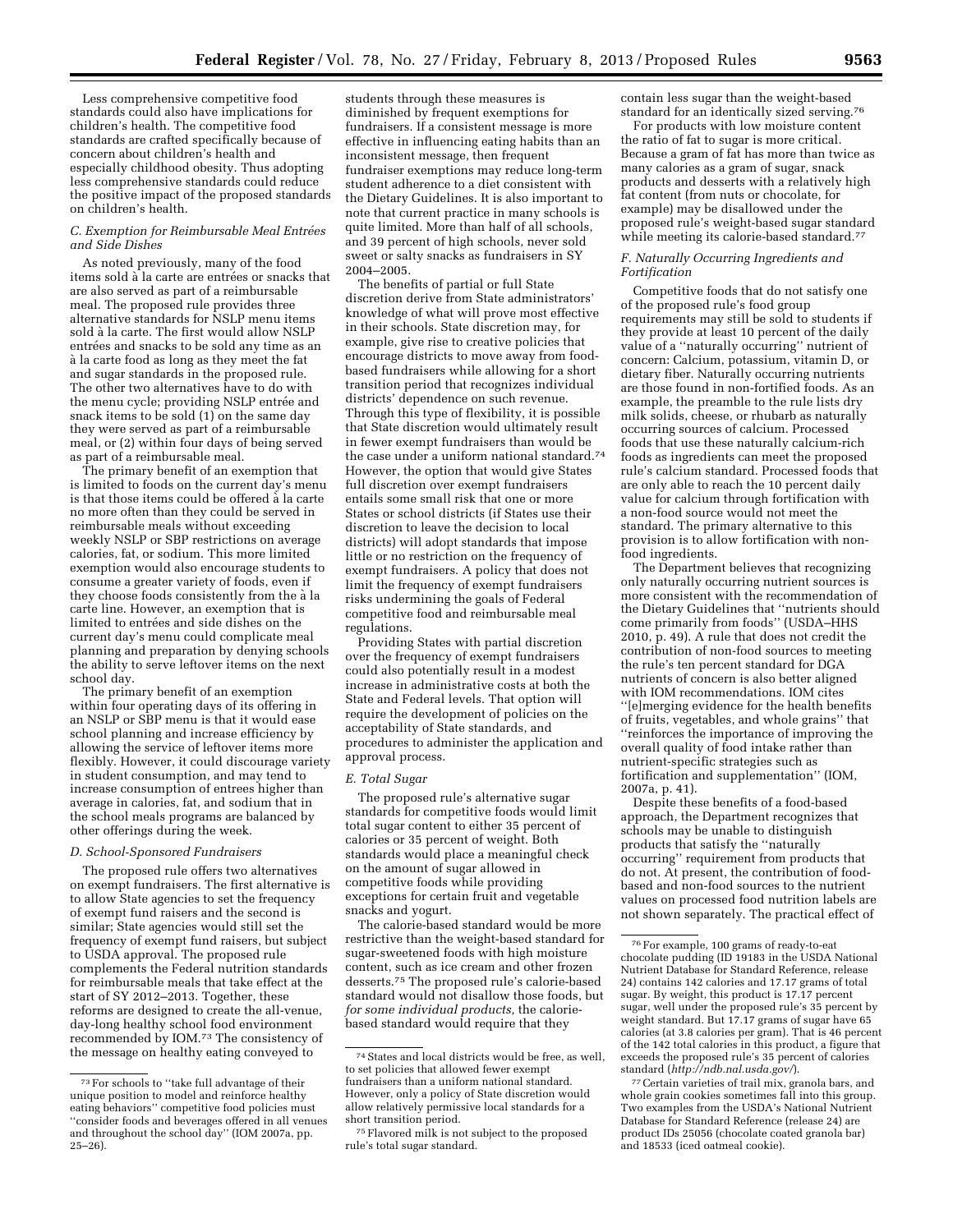this limitation may be that schools will approve few competitive foods for sale on the basis of their calcium, potassium, vitamin D, or dietary fiber content alone. In an effort to exclude items that achieve targeted levels of these nutrients through non-food fortification, schools may disallow any item with non-food sources of these nutrients unless they also satisfy one of the proposed rule's food group requirements or other exemptions. A possible consequence is that the proposed rule will not contribute as effectively as intended to increasing student intake of these nutrients of concern.

It is unclear how cost might impact the mix of competitive foods offered for sale under these alternate provisions. If fortification with non-food sources of calcium, potassium, vitamin D, or dietary fiber is an inexpensive way for manufacturers to gain access to the school competitive food market, then a rule that allows non-food fortification may increase the variety and lower the cost of competitive food products available to students. At the same time, inexpensive fortified snacks and beverages may crowd out whole grains, fruits, vegetables, and dairy products.

#### *G. Allowable Beverage Sizes in High Schools*

The proposed rule would allow plain water, milk, nutritionally equivalent milk alternatives, and 100 percent fruit or vegetable juice to be sold to elementary, middle, and high school students outside of

the meal service area. In addition to these, the proposed rule would allow schools to make certain calorie free and low calorie beverages available to high school students. (''Calorie free'' and ''low calorie'' are FDA standards.78) At the high school level, the proposed rule would limit all calorie free beverages to 20 fluid ounces and low calorie beverages to 12 fluid ounce containers. The proposed rule places no size limit on containers of plain water.

#### *H. Low Calorie Beverages*

The proposed rule's alternative calorie limit for beverages for high school students would permit up to either 40 calories per 8 fl oz serving (and 60 calories per 12 fl oz) or 50 calories per 8 fl oz serving (and 75 calories per 12 fl oz). The higher 50 calorie limit would permit the sale of some national brand sports drinks in their standard formulas.<sup>79</sup> The lower 40 calorie limit would only allow the sale of reduced-calorie versions of those drinks. The 50 calorie alternative would open the door to a class of competitive beverages with great market strength and consumer appeal. Such a change might generate significant revenue for schools and student groups.

IOM specifically excludes sports drinks from both its Tier 1 and Tier 2 lists of beverages. However, IOM does recognize their value for student athletes engaged in prolonged physical activity for ''facilitating hydration, providing energy, and replacing

electrolytes'' (IOM, 2007a, p. 11). In these limited circumstances, IOM would endorse the decision of an athletic coach to make such drinks available.

#### *I. Caffeinated Beverages*

Consistent with IOM recommendations, the proposed rule requires that beverages served to elementary and middle school students be caffeine free or include only small amounts of naturally occurring caffeine. The proposed rule, however, does not restrict caffeinated products for high school students, which is a departure from the IOM guidelines. The Department invites comments on providing the exception for high school students.

#### **V. Accounting Statement**

As required by OMB Circular A–4, we have prepared an accounting statement showing the annualized estimates of benefits, costs and transfers associated with the provisions of this proposed rule.80 As discussed throughout this impact analysis, available data do not allow us to develop point estimates of competitive food or reimbursable meal revenue effects with any certainty. For this reason, the only dollar figures presented in the accounting statement are those associated with Table 3's State agency, LEA, and school-level recordkeeping costs.

The accounting statement's cost figures are equal to the annualized, discounted sum of the estimated cost stream from Table 3:

| Fiscal year (\$ millions) |        |        |        |        |         |
|---------------------------|--------|--------|--------|--------|---------|
| 2014                      | 2015   | 2016   | 2017   | 2018   | Total   |
| \$23.9                    | \$24.7 | \$25.5 | \$26.3 | \$27.2 | \$127.6 |

Applying 7 and 3 percent discount rates to this nominal cost stream gives present values (in 2012 dollars):

| (\$ millions)  |                |                |                |                |                 |
|----------------|----------------|----------------|----------------|----------------|-----------------|
| 2014           | 2015           | 2016           | 2017           | 2018           | Total           |
| \$20.9<br>22.5 | \$20.1<br>22.6 | \$19.5<br>22.7 | \$18.8<br>22.7 | \$18.1<br>22.8 | \$97.4<br>113.3 |

calories per reference amount customarily consumed (21 CFR 101.60(b)).

<sup>78</sup> ''Calorie free'' may be used on a label for foods with fewer than 5 calories per ''reference amount customarily consumed.'' Foods may be labeled ''low calorie'' if they contain no more than 40

<sup>79</sup>Nutrition labels on product Web sites for both Gatorade and Powerade show 50 calories per 8 fl oz serving.

<sup>80</sup>OMB Circular A–4 is available at

*[www.whitehouse.gov/sites/default/files/omb/assets/](http://www.whitehouse.gov/sites/default/files/omb/assets/regulatory_matters_pdf/a-4.pdf) regulatory*\_*matters*\_*[pdf/a-4.pdf](http://www.whitehouse.gov/sites/default/files/omb/assets/regulatory_matters_pdf/a-4.pdf)*.

<sup>81</sup>The Excel formula for this is PMT(rate, # periods, PV, 0, 1).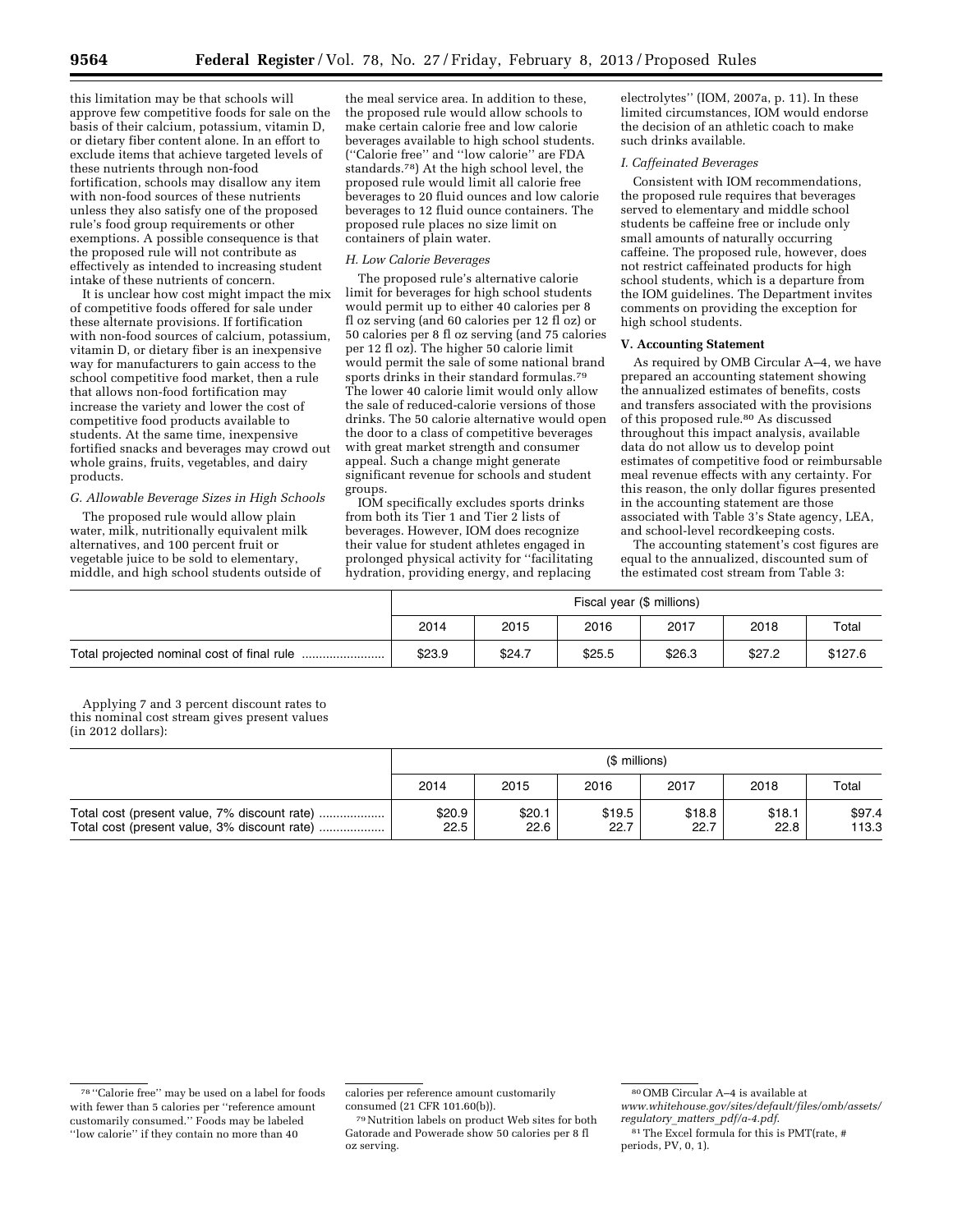The annualized values in FY 2012 dollars of these discounted cost streams are computed with the following formula, where PV is the discounted present value of the cost stream (\$97.4 in the illustration), *i* is the discount rate (7 percent), and *n* is the number of years beyond FY 2012 (6).81

$$
PV + \left[1 - \frac{1}{(1+i)^{(n-1)}} + 1\right]
$$

$$
97.4 \div \left[\frac{1 - \frac{1}{(1 + 0.07)^{(6 - 1)}}}{0.07} + 1\right]
$$

| Benefits                               | Outcome<br>scenario | Estimate | Year dollar | Discount rate | Period covered |
|----------------------------------------|---------------------|----------|-------------|---------------|----------------|
| Annualized Monetized (\$millions/year) | n.a.                | n.a.     | n.a.        | n.a.          | FY 2014-2017.  |

*Qualitative:* The rule will ensure that all foods sold to children in school during the school day will meet macronutrient and food group standards that are consistent with a healthy diet and are based on current nutrition science. The proposed rule will encourage the consumption of foods such as whole grains, fruit, vegetables, and dairy products that are low in fat and added sugar. By allowing only the sale of competitive foods that comply with Dietary Guidelines recommendations, this proposed rule aims to promote healthy eating habits.

*Quantitative:* SFA and State educational agency administrative expenses to comply with the rule's reporting and recordkeeping requirements.

| Annualized Monetized (\$millions/year) | -4 | ১। ৬. . | 2012 | 70/ | 14–2017 |
|----------------------------------------|----|---------|------|-----|---------|
|                                        |    | \$20.3  | 2012 | 3%  |         |

*Qualitative:* The changes in competitive foods offered by schools will likely result in changes in student expenditures on competitive foods (sold by SFAs and non-SFA school groups). It will also change the extent to which students purchase and consume reimbursable school meals, resulting in changes in amounts transferred from students to school food authorities, and from USDA to school food authorities, for reduced price and paid meals. We have modeled a number of potential scenarios based on available data to assess impacts of competitive food standards on overall school food revenue. While they vary widely, each scenario's estimated impact is relatively small  $(+0.4$  percent to  $-0.7$ percent). The data are insufficient to assess the frequency or probability of schools experiencing any specific level of impact.

# **VI. References**

- Alliance for a Healthier Generation. Available at: *[http://www.healthier](http://www.healthiergeneration.org/companies.aspx?ID=3306) [generation.org/companies.](http://www.healthiergeneration.org/companies.aspx?ID=3306) [aspx?ID=3306](http://www.healthiergeneration.org/companies.aspx?ID=3306)*.
- Alliance for a Healthier Generation. Competitive Food Success Stories. Posted on University of Missouri Extension Web site (accessed 6/22/2012). *[http://extension.missouri.edu/healthy](http://extension.missouri.edu/healthylife/resources/policydevelopment/FoodBevSuccessStories.pdf) [life/resources/policydevelopment/Food](http://extension.missouri.edu/healthylife/resources/policydevelopment/FoodBevSuccessStories.pdf) [BevSuccessStories.pdf](http://extension.missouri.edu/healthylife/resources/policydevelopment/FoodBevSuccessStories.pdf)*.
- Alliance for a Healthier Generation. *Key Strategies for Maintaining Revenue while Changing School Foods for the Better.*  Fall 2010. Available at: *[http://www.](http://www.healthiergeneration.org/uploadedfiles/For_Schools/_New_Builder_Pages/Resources/10-2237.pdf) [healthiergeneration.org/uploadedfiles/](http://www.healthiergeneration.org/uploadedfiles/For_Schools/_New_Builder_Pages/Resources/10-2237.pdf) For*\_*[Schools/](http://www.healthiergeneration.org/uploadedfiles/For_Schools/_New_Builder_Pages/Resources/10-2237.pdf)*\_*New*\_*Builder*\_*Pages/ [Resources/10-2237.pdf](http://www.healthiergeneration.org/uploadedfiles/For_Schools/_New_Builder_Pages/Resources/10-2237.pdf)*
- Alliance for a Healthier Generation. *Moving the Needle on Competitive Foods.* Fall 2010. Available at: *[http://](http://www.healthiergeneration.org/uploadedfiles/For_Schools/_New_Builder_Pages/Resources/10-2237.pdf)*

*[www.healthiergeneration.org/](http://www.healthiergeneration.org/uploadedfiles/For_Schools/_New_Builder_Pages/Resources/10-2237.pdf) [uploadedfiles/For](http://www.healthiergeneration.org/uploadedfiles/For_Schools/_New_Builder_Pages/Resources/10-2237.pdf)*\_*Schools/*  \_*New*\_*Builder*\_*[Pages/Resources/10-](http://www.healthiergeneration.org/uploadedfiles/For_Schools/_New_Builder_Pages/Resources/10-2237.pdf)  [2237.pdf](http://www.healthiergeneration.org/uploadedfiles/For_Schools/_New_Builder_Pages/Resources/10-2237.pdf)*.

- ASPE, Health & Human Services. (No Date.) Childhood Obesity. Assistant Secretary for Planning and Evaluation, U.S. Department of Health & Human Services. Available at: *[http://aspe.hhs.gov/health/](http://aspe.hhs.gov/health/reports/child_obesity)  [reports/child](http://aspe.hhs.gov/health/reports/child_obesity)*\_*obesity*.
- Beydoun, M.A. and Y. Wang. 2011. Sociodemographic disparities in distribution shifts over time in various adiposity measures among American children and adolescents: What changes in prevalence rates could not reveal. *International Journal of Pediatric Obesity,* 6:21–35. As cited in Food Labeling: Calorie Labeling of Articles of Food in Vending Machines NPRM. 2011. Preliminary Regulatory Impact Analysis, Docket No. FDA–2011– F–0171.
- Bullock, S.L., L. Craypo, S.E. Clark, J. Barry, and S.E. Samuels. 2010. Food and Beverage Environment Analysis and Monitoring System: A Reliability Study in the School Food and Beverage Environment. *Journal of the American Dietetic Association,* 110:1084–1088.
- Cawley, J. 2010. The Economics of Childhood Obesity. *Health Affairs,* 29:364–371. As cited in Food Labeling: Calorie Labeling of Articles of Food in Vending Machines NPRM. 2011. Preliminary Regulatory Impact Analysis, Docket No. FDA–2011– F–0171.
- Centers for Disease Control. (No Date). Implementing Strong Nutrition Standards for Schools: Financial Implications. Available at: *[http://](http://www.cdc.gov/healthyyouth/nutrition/pdf/financial_implications.pdf)  [www.cdc.gov/healthyyouth/nutrition/](http://www.cdc.gov/healthyyouth/nutrition/pdf/financial_implications.pdf)  pdf/financial*\_*[implications.pdf](http://www.cdc.gov/healthyyouth/nutrition/pdf/financial_implications.pdf)*. Accessed 11/6/2012.
- Center for Science in the Public Interest (CSPI), 2007. State School Foods Report

<sup>81</sup>The Excel formula for this is PMT(rate, # periods, PV, 0, 1).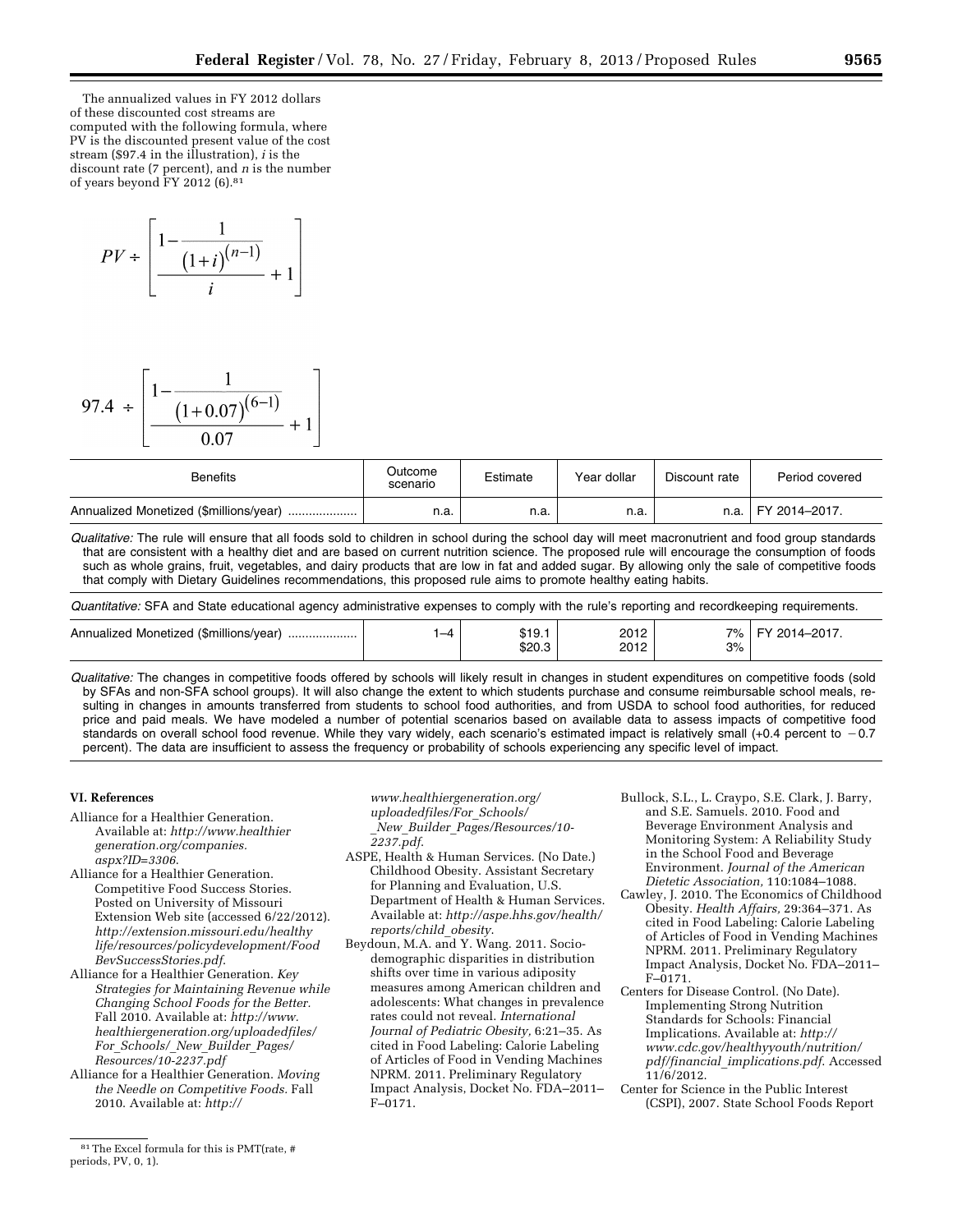Card 2007: A State-by-State Evaluation of Healthy, Hunger-Free Kids Act. 2010. Policies for Foods and Beverages Sold through Vending Machines, School Stores, A` La Carte, and Other Venues Outside of School Meals. Available at: *[http://www.cspinet.org/](http://www.cspinet.org/2007schoolreport.pdf) [2007schoolreport.pdf](http://www.cspinet.org/2007schoolreport.pdf)*. Access date, August 15, 2011.

Center for Weight and Health, College of Natural Resources, and School of Public Health, University of California, Berkeley, 2005. *LEAF—Linking Education, Activity, and Food,* Pilot Implementation of SB 19 in California Middle and High Schools, Fiscal Impact Report.

Christeson, W., A. D. Taggart, and S. Messner-Zidell. 2010. Too Fat to Fight. Mission Readiness: Military Leaders for Kids. Available at: *[http://](http://cdn.missionreadiness.org/MR_Too_Fat_to_Fight-1.pdf) [cdn.missionreadiness.org/](http://cdn.missionreadiness.org/MR_Too_Fat_to_Fight-1.pdf) MR*\_*Too*\_*Fat*\_*to*\_*[Fight-1.pdf](http://cdn.missionreadiness.org/MR_Too_Fat_to_Fight-1.pdf)* .

- Christeson, W., A. D. Taggart, S. Messner-Zidell, M. Kiernan, J. Cusick, and R, Day. 2012. Still Too Fat to Fight. Mission Readiness: Military Leaders for Kids. Available at: *[http://](http://missionreadiness.s3.amazonaws.com/wp-content/uploads/Still-Too-Fat-To-Fight-Report.pdf)  [missionreadiness.s3.amazonaws.com/](http://missionreadiness.s3.amazonaws.com/wp-content/uploads/Still-Too-Fat-To-Fight-Report.pdf) [wp-content/uploads/Still-Too-Fat-To-](http://missionreadiness.s3.amazonaws.com/wp-content/uploads/Still-Too-Fat-To-Fight-Report.pdf)[Fight-Report.pdf](http://missionreadiness.s3.amazonaws.com/wp-content/uploads/Still-Too-Fat-To-Fight-Report.pdf)*
- Cullen, K.W. and K.B. Watson. 2009. The Impact of the Texas Public School Nutrition Policy on Student Food Selection and Sales in Texas. *American Journal of Public Health,* 99:706–712.
- DiNapoli, T.P. 2009–MS–3. *Nutrition in School Districts Across New York State.*  Office of the New York State Comptroller; Division of Local Government & School Accountability.
- Fox, M.K. 2010. Improving Food Environments in Schools: Tracking Progress. *Journal of the American Dietetic Association,* 110:1010–1013.
- Fox, M. K. et al., "Availability and Consumption of Competitive Foods in US Public Schools,'' *Journal of American Dietetic Association* 109 (2009): S57– S66.
- Freeman, D.S., W.H. Dietz, S.R. Srinivasan, and G.S. Berenson. 1999. The Relation of Overweight to Cardiovascular Risk Factors Among Children and Adolescents: The Bogalusa Heart Study. *Pediatrics,* 103:1175–1182.
- Gordon, A., M.K., Fox, M. Clark, R. Nogales, E. Condon, P. Gleason and A. Sarin. 2007. *School Nutrition Dietary Assessment Study-III.* US Department of Agriculture, Food and Nutrition Service, Alexandria, VA.
- Guthrie, J., C. Newman, and K. Ralston. 2009. USDA School Meal Programs Face New Challenges. *Choices: The Magazine of Food, Farm, and Resource Issues,* 24. Available at: *[http://](http://www.choicesmagazine.org/magazine/print.php?article=83)  [www.choicesmagazine.org/magazine/](http://www.choicesmagazine.org/magazine/print.php?article=83)  [print.php?article=83](http://www.choicesmagazine.org/magazine/print.php?article=83)*.
- Healthy Eating Research and Bridging the Gap. 2012. Influence of Competitive Food and Beverage Policies on Children's Diets and Childhood Obesity. Available at *[http://](http://www.healthyeatingresearch.org/images/stories/her_research_briefs/Competitive_Foods_Issue_Brief_HER_BTG_7-2012.pdf)  [www.healthyeatingresearch.org/images/](http://www.healthyeatingresearch.org/images/stories/her_research_briefs/Competitive_Foods_Issue_Brief_HER_BTG_7-2012.pdf) stories/her*\_*research*\_*[briefs/Competitive](http://www.healthyeatingresearch.org/images/stories/her_research_briefs/Competitive_Foods_Issue_Brief_HER_BTG_7-2012.pdf)*\_ *[Foods](http://www.healthyeatingresearch.org/images/stories/her_research_briefs/Competitive_Foods_Issue_Brief_HER_BTG_7-2012.pdf)*\_*Issue*\_*Brief*\_*HER*\_*BTG*\_*7– [2012.pdf](http://www.healthyeatingresearch.org/images/stories/her_research_briefs/Competitive_Foods_Issue_Brief_HER_BTG_7-2012.pdf)*.
- Available at: *[http://www.gpo.gov/fdsys/](http://www.gpo.gov/fdsys/pkg/PLAW-111publ296/pdf/PLAW-111publ296.pdf)  [pkg/PLAW–111publ296/pdf/PLAW–](http://www.gpo.gov/fdsys/pkg/PLAW-111publ296/pdf/PLAW-111publ296.pdf)  [111publ296.pdf](http://www.gpo.gov/fdsys/pkg/PLAW-111publ296/pdf/PLAW-111publ296.pdf)*.
- House Report 108–792. 2004. Conference Report to Accompany H.R. 4818. Available at: *[http://www.gpo.gov/fdsys/](http://www.gpo.gov/fdsys/pkg/CRPT-108hrpt792/pdf/CRPT-108hrpt792.pdf)  [pkg/CRPT-108hrpt792/pdf/CRPT-](http://www.gpo.gov/fdsys/pkg/CRPT-108hrpt792/pdf/CRPT-108hrpt792.pdf)[108hrpt792.pdf](http://www.gpo.gov/fdsys/pkg/CRPT-108hrpt792/pdf/CRPT-108hrpt792.pdf)*.
- IOM (Institute of Medicine). 2007a. *Nutrition Standards for Foods in Schools: Leading the Way Toward Healthier Youth.*  Washington, DC: The National Academies Press.
- IOM (Institute of Medicine). 2007b. *Progress in Preventing Childhood Obesity: How do we Measure Up?* Committee on Progress in Preventing Childhood Obesity. J.P. Koplan, C.T. Liverman, V.I. Kraak, and S.L. Wisham, Eds. Washington, DC: The National Academies Press.
- Long, M.W., K.E. Henderson, and M.B. Schwartz 2010. Evaluating the Impact of a Connecticut Program to Reduce Availability of Unhealthy Competitive Food in Schools. *Journal of School Health* 80:478–486.
- National School Lunch Program: School Food Service Account Revenue Amendments Related to the Healthy, Hunger-Free Kids Act of 2010. Available at: *[http://www.fns.usda.gov/cnd/](http://www.fns.usda.gov/cnd/governance/legislation/SFArevenue_interimrule.pdf) [governance/legislation/SFArevenue](http://www.fns.usda.gov/cnd/governance/legislation/SFArevenue_interimrule.pdf)* \_*[interimrule.pdf](http://www.fns.usda.gov/cnd/governance/legislation/SFArevenue_interimrule.pdf)*.
- The New York City Department of Education Wellness Policies on Physical Education and Nutrition. June 2010. Office of School Health, 2 Lafayette Street, 22nd Floor CN–25, New York, NY 10007.
- North Carolina General Assembly. 2011. Child Nutrition Programs Challenged to Meet Nutrition Standards, Maintain Participation, and Remain Solvent. Final Report to the Joint Legislative Program Evaluation Oversight Committee. Report Number 2011–06. October 12, 2011.
- Ogden, C.L. and M.D. Carroll. 2010. Prevalence of Overweight, Obesity, and Extreme Obesity among Adults: United States, Trends 1976–1980 through 2007– 2008. *National Center for Health Statistics,* June 2010. As cited in Food Labeling: Calorie Labeling of Articles of Food in Vending Machines NPRM. 2011. Preliminary Regulatory Impact Analysis, Docket No. FDA–2011–F–0171
- Olshansky, S.J., D. J. Passaro, R.C. Hershow, J. Layden, B.A. Carnes, J. Brody, L. Hayflick, R.N. Butler, D.B. Allison, and D.S. Ludwig. 2005. A Potential Decline in Life Expectancy in the United States in the 21st Century. *The New England Journal of Medicine,* 352:1138–1145.
- Pew Health Group and Robert Wood Johnson Foundation. 2012. Heath Impact Assessment: National Nutrition Standards for Snack and a la Carte Foods and Beverages Sold in Schools. Available online: *[http://www.pewhealth.org/](http://www.pewhealth.org/uploadedFiles/PHG/Content_Level_Pages/Reports/KS%20HIA_FULL%20Report%20062212_WEB%20FINAL-v2.pdf) [uploadedFiles/PHG/](http://www.pewhealth.org/uploadedFiles/PHG/Content_Level_Pages/Reports/KS%20HIA_FULL%20Report%20062212_WEB%20FINAL-v2.pdf) Content*\_*Level*\_*[Pages/Reports/](http://www.pewhealth.org/uploadedFiles/PHG/Content_Level_Pages/Reports/KS%20HIA_FULL%20Report%20062212_WEB%20FINAL-v2.pdf) [KS%20HIA](http://www.pewhealth.org/uploadedFiles/PHG/Content_Level_Pages/Reports/KS%20HIA_FULL%20Report%20062212_WEB%20FINAL-v2.pdf)*\_ *[FULL%20Report%20062212](http://www.pewhealth.org/uploadedFiles/PHG/Content_Level_Pages/Reports/KS%20HIA_FULL%20Report%20062212_WEB%20FINAL-v2.pdf)*\_*WEB [%20FINAL-v2.pdf](http://www.pewhealth.org/uploadedFiles/PHG/Content_Level_Pages/Reports/KS%20HIA_FULL%20Report%20062212_WEB%20FINAL-v2.pdf)*.
- Pew Health Group and Robert Wood Johnson Foundation. (2012). *Out of Balance: A*

*Look at Snack Foods in Secondary Schools across the States.* Retrieved November 7, 2012, from *[www.pewhealth.org/uploadedFiles/](http://www.pewhealth.org/uploadedFiles/KSHF_OutofBalance_WebFINAL102612.pdf) KSHF*\_*[OutofBalance](http://www.pewhealth.org/uploadedFiles/KSHF_OutofBalance_WebFINAL102612.pdf)* \_*[WebFINAL102612.pdf](http://www.pewhealth.org/uploadedFiles/KSHF_OutofBalance_WebFINAL102612.pdf)* 

- Riazi, A., S. Shakoor, I. Dundas, C. Eiser, and S.A. McKenzie. 2010. Health-related quality of life in a clinical sample of obese children and adolescents. Health and Quality of Life Outcomes, 8:134– 139.
- Senate Report 111–178—Healthy, Hunger-Free Kids Act Of 2010. Calendar No. 363. Available at *[http://thomas.loc.gov/cgi](http://thomas.loc.gov/cgi-bin/cpquery/?&r_dbname=cp111&&sel=TOC_14270&)[bin/cpquery/?&r](http://thomas.loc.gov/cgi-bin/cpquery/?&r_dbname=cp111&&sel=TOC_14270&)*\_*dbname= [cp111&&sel=TOC](http://thomas.loc.gov/cgi-bin/cpquery/?&r_dbname=cp111&&sel=TOC_14270&)*\_*14270&*.
- School Nutrition Association. 2011. Summary of State School Nutrition Standards. Available at: *[http://](http://www.schoolnutrition.org/uploadedfiles/school_nutrition/106_legislativeaction/policiesandregulations/summaryofstatenutritionstandardsmarch2010.doc) [www.schoolnutrition.org/uploadedfiles/](http://www.schoolnutrition.org/uploadedfiles/school_nutrition/106_legislativeaction/policiesandregulations/summaryofstatenutritionstandardsmarch2010.doc) school*\_*nutrition/106*\_*[legislativeaction/](http://www.schoolnutrition.org/uploadedfiles/school_nutrition/106_legislativeaction/policiesandregulations/summaryofstatenutritionstandardsmarch2010.doc)  [policiesandregulations/summaryof](http://www.schoolnutrition.org/uploadedfiles/school_nutrition/106_legislativeaction/policiesandregulations/summaryofstatenutritionstandardsmarch2010.doc) [statenutritionstandardsmarch2010.doc](http://www.schoolnutrition.org/uploadedfiles/school_nutrition/106_legislativeaction/policiesandregulations/summaryofstatenutritionstandardsmarch2010.doc)*. Access Date: June 28, 2011.
- Schwartz, M.B., S.A. Novak, and S.S. Fiore. 2009. The Impact of Removing Snacks of Low Nutritional Value from Middle Schools. *Health Education & Behavior,*  36:999–1011.
- Subchapter A—child nutrition programs: Part 210—National School Lunch Program § 210.11 of the NSLP regulations, p. 37. Available at: *[http://www.gpo.gov/fdsys/](http://www.gpo.gov/fdsys/pkg/CFR-2011-title7-vol4/pdf/CFR-2011-title7-vol4-part210.pdf)  [pkg/CFR–2011-title7-vol4/pdf/CFR–2011](http://www.gpo.gov/fdsys/pkg/CFR-2011-title7-vol4/pdf/CFR-2011-title7-vol4-part210.pdf)  [title7-vol4-part210.pdf](http://www.gpo.gov/fdsys/pkg/CFR-2011-title7-vol4/pdf/CFR-2011-title7-vol4-part210.pdf)*.
- Summary of State School Nutrition Standards. School Nutrition Association. March 2010. Available at: *[http://](http://www.google.com/search?hl=en&source=hp&biw=1004&bih=612&q=state+competitive+food+standards&oq=state+competitive+foodstandards&aq=f&aqi=&aql=undefined&gs_sm=e&gs_upl=1203l9704l0l32l31l0l15l15l0l188l1812l6.10l16)  [www.google.com/search?hl=en&source=](http://www.google.com/search?hl=en&source=hp&biw=1004&bih=612&q=state+competitive+food+standards&oq=state+competitive+foodstandards&aq=f&aqi=&aql=undefined&gs_sm=e&gs_upl=1203l9704l0l32l31l0l15l15l0l188l1812l6.10l16) [hp&biw=1004&](http://www.google.com/search?hl=en&source=hp&biw=1004&bih=612&q=state+competitive+food+standards&oq=state+competitive+foodstandards&aq=f&aqi=&aql=undefined&gs_sm=e&gs_upl=1203l9704l0l32l31l0l15l15l0l188l1812l6.10l16) [bih=612&q=state+competitive+](http://www.google.com/search?hl=en&source=hp&biw=1004&bih=612&q=state+competitive+food+standards&oq=state+competitive+foodstandards&aq=f&aqi=&aql=undefined&gs_sm=e&gs_upl=1203l9704l0l32l31l0l15l15l0l188l1812l6.10l16) [food+standards&oq=state+](http://www.google.com/search?hl=en&source=hp&biw=1004&bih=612&q=state+competitive+food+standards&oq=state+competitive+foodstandards&aq=f&aqi=&aql=undefined&gs_sm=e&gs_upl=1203l9704l0l32l31l0l15l15l0l188l1812l6.10l16)*

*[competitive+foodstandards&](http://www.google.com/search?hl=en&source=hp&biw=1004&bih=612&q=state+competitive+food+standards&oq=state+competitive+foodstandards&aq=f&aqi=&aql=undefined&gs_sm=e&gs_upl=1203l9704l0l32l31l0l15l15l0l188l1812l6.10l16) [aq=f&aqi=&aql=undefined&](http://www.google.com/search?hl=en&source=hp&biw=1004&bih=612&q=state+competitive+food+standards&oq=state+competitive+foodstandards&aq=f&aqi=&aql=undefined&gs_sm=e&gs_upl=1203l9704l0l32l31l0l15l15l0l188l1812l6.10l16) gs*\_*sm=e&gs*\_*[upl=1203l9704l0l32l31l0l1](http://www.google.com/search?hl=en&source=hp&biw=1004&bih=612&q=state+competitive+food+standards&oq=state+competitive+foodstandards&aq=f&aqi=&aql=undefined&gs_sm=e&gs_upl=1203l9704l0l32l31l0l15l15l0l188l1812l6.10l16) [5l15l0l188l1812l6.10l16](http://www.google.com/search?hl=en&source=hp&biw=1004&bih=612&q=state+competitive+food+standards&oq=state+competitive+foodstandards&aq=f&aqi=&aql=undefined&gs_sm=e&gs_upl=1203l9704l0l32l31l0l15l15l0l188l1812l6.10l16)*.

- Taber, D.R., J.F. Chriqui, and F. J. Chaloupka. 2012. Differences in Nutrient Intake Associated With State Laws Regarding Fat, Sugar, and Caloric Content of Competitive Foods. *Archives of Pediatric & Adolescent Medicine,* 166:452–458.
- Taber, D.R., J. Stevens, K.R. Evenson, D.S. Ward, C. Poole, M.L. Maciejewski, D.M. Murray, and R.C. Brownson. 2011. State Policies Targeting Junk Food in Schools: Racial/Ethnic Differences in the Effect of Policy Change on Soda Consumption. *American Journal of Public Health,*  101:1769–1775.
- Tipler, E. 2010. Childhood Obesity is a Social Justice Issue, Too. *Huffpost Living.*  Available at: *[http://](http://www.huffingtonpost.com/eric-tipler/childhood-obesity-is-a-so_b_518083.html)  [www.huffingtonpost.com/eric-tipler/](http://www.huffingtonpost.com/eric-tipler/childhood-obesity-is-a-so_b_518083.html)  [childhood-obesity-is-a](http://www.huffingtonpost.com/eric-tipler/childhood-obesity-is-a-so_b_518083.html)so*\_*b*\_*[518083.html](http://www.huffingtonpost.com/eric-tipler/childhood-obesity-is-a-so_b_518083.html)*. Access date: 2/8/  $2011.$
- Trasande, L., Y. Liu, G. Fryer, and M. Weitzman. 2009. Trends: Effects of Childhood Obesity on Hospital Care and Costs, 1999–2005. *Health Affairs,*  28:w751-w760.
- Treviño, R.P., T. Pham, C. Mobley, J. Hartstein, L. El ghormli, and T. Songer. HEALTHY Study School Food Service